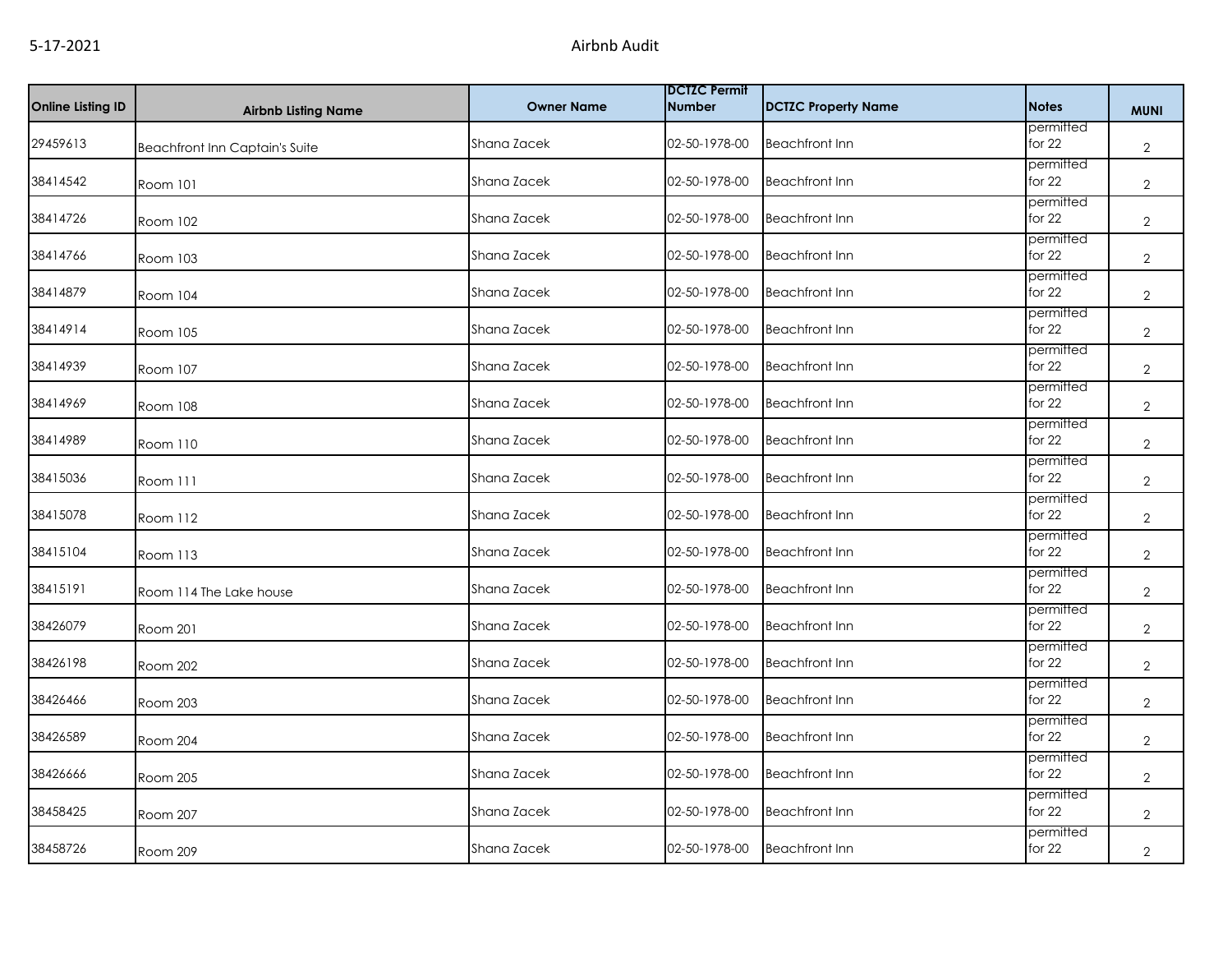| 38458659 | The Movie Room                                                           | Shana Zacek                                     | 02-50-1978-00 | <b>Beachfront Inn</b>                                 | permitted<br>for $22$ | $\overline{2}$ |
|----------|--------------------------------------------------------------------------|-------------------------------------------------|---------------|-------------------------------------------------------|-----------------------|----------------|
| 32408138 | Delaware Suite - Mae Reilly's Guest House                                | Mae Reilly Properties LLC -<br>Randall Krajenka | 02-52-2079-00 | Mae Reilly's Guest House                              | permitted<br>for $4$  | $\overline{2}$ |
| 37559669 | Globe Hotel Door County-Baileys Harbor- Estb 1874                        | Karin Lukas                                     | 02-52-2094-00 | Globe Hotel, The                                      |                       | $\overline{2}$ |
| 25349436 | Historic Baileys Harbor home on the wate                                 | Mary Spangler                                   | 02-52-0393-00 | Cedar Beach Inn                                       | <b>DUPL</b>           | $\overline{2}$ |
| 33269522 | South Shore Suite - Mae Reilly's Guest House                             | Mae Reilly Properties LLC -<br>Randall Krajenka | 02-52-2079-00 | Mae Reilly's Guest House                              | permitted<br>for $4$  | $\overline{2}$ |
| 33225014 | Vermont Suite - Mae Reilly's Guest House                                 | Mae Reilly Properties LLC -<br>Randall Krajenka | 02-52-2079-00 | Mae Reilly's Guest House                              | permitted<br>for $4$  | $\overline{2}$ |
| 33267878 | Wentworth Suite - Mae Reilly's Guest House                               | Mae Reilly Properties LLC -<br>Randall Krajenka | 02-52-2079-00 | Mae Reilly's Guest House                              | permitted<br>for $4$  | $\overline{2}$ |
| 8126599  | Baileys Harbor Condo, 3 BR, 2.5 Bath, Door County                        | Karen Berndt                                    | 02-53-2378-00 | Baileys Harbor Condo-Berndt not avail<br>until 4/2021 |                       | $\overline{2}$ |
| 33794104 | **Relaxing, Historic and Hip Havngård House**                            | Kurt Heggland                                   | 02-56-2104-00 | Havngard House                                        |                       | $\overline{2}$ |
| 25126829 | A True Farm House Experience                                             | Paul Gray                                       | 02-56-1930-00 | A True Farm House Experience                          |                       | $\overline{2}$ |
| 25804771 | Apartment C7                                                             | John L. Anderson                                | 02-56-0111-00 | <b>Bean Town Campground</b>                           | permitted<br>for 6    | $\overline{2}$ |
| 28416543 | As seen on HGTV Lakefront Bargain Hunt Renovation!                       | Phu Nguyen - Pelican Bay LLC                    | 02-56-2016-00 | Baileys Large Home for Families - Nguyen              |                       | $\overline{2}$ |
| 20009178 | Baileys Harbor Near Kangaroo Lake                                        | Alyssa Lebakken                                 | 02-56-1782-00 | Baileys Harbor Near Kangaroo Lake                     | permitted<br>for $2$  | $\overline{2}$ |
| 20697030 | Baileys Harbor Near Kangaroo Lake North Unit                             | Alyssa Lebakken                                 | 02-56-1782-00 | Baileys Harbor Near Kangaroo Lake                     | permitted<br>for 2    | $\overline{2}$ |
| 23543488 | <b>Baileys Harbor Pioneer Log Cabin</b>                                  | Colin Doherty                                   | 02-56-1766-00 | Roots Cabin in Baileys                                |                       | $\overline{2}$ |
| 22186390 | Baileys Harbor Yellow Home with a View                                   | Matt Horton                                     | 02-56-1826-00 | <b>Baileys Harbor Yellow House</b>                    | permitted<br>for $4$  | $\overline{2}$ |
| 45780414 | Beautiful Newly *Remodeled* Home! Walk to the<br>beach at Kangaroo Lake! | Adam Olinksi                                    | 02-56-2353-07 | Roo Retreat                                           |                       | $\overline{2}$ |
| 38598698 | Carraig Beag Cottage - Charming Down Town Home                           | Carraig Cottages                                | 02-56-0652-09 | Carraig Beag                                          | Carraig               | $\overline{2}$ |
| 33398744 | Carraig Mor Cottage - Awesome Downtown Cottage                           | Carraig Cottages                                | 02-56-0653-09 | Carraig Mor                                           | Carraig               | $\overline{2}$ |
| 37455372 | Carraigeen Cottage                                                       | <b>Carraig Cottages</b>                         | 02-56-1052-09 | Carraigeen Cottage                                    | Carraig               | $\overline{2}$ |
| 38024230 | Charming Orchard Cabin/Cottage on 5 Acres                                | Leonard Pappone                                 | 02-56-2207-00 | Door County Orchard Cottage                           |                       | $\overline{2}$ |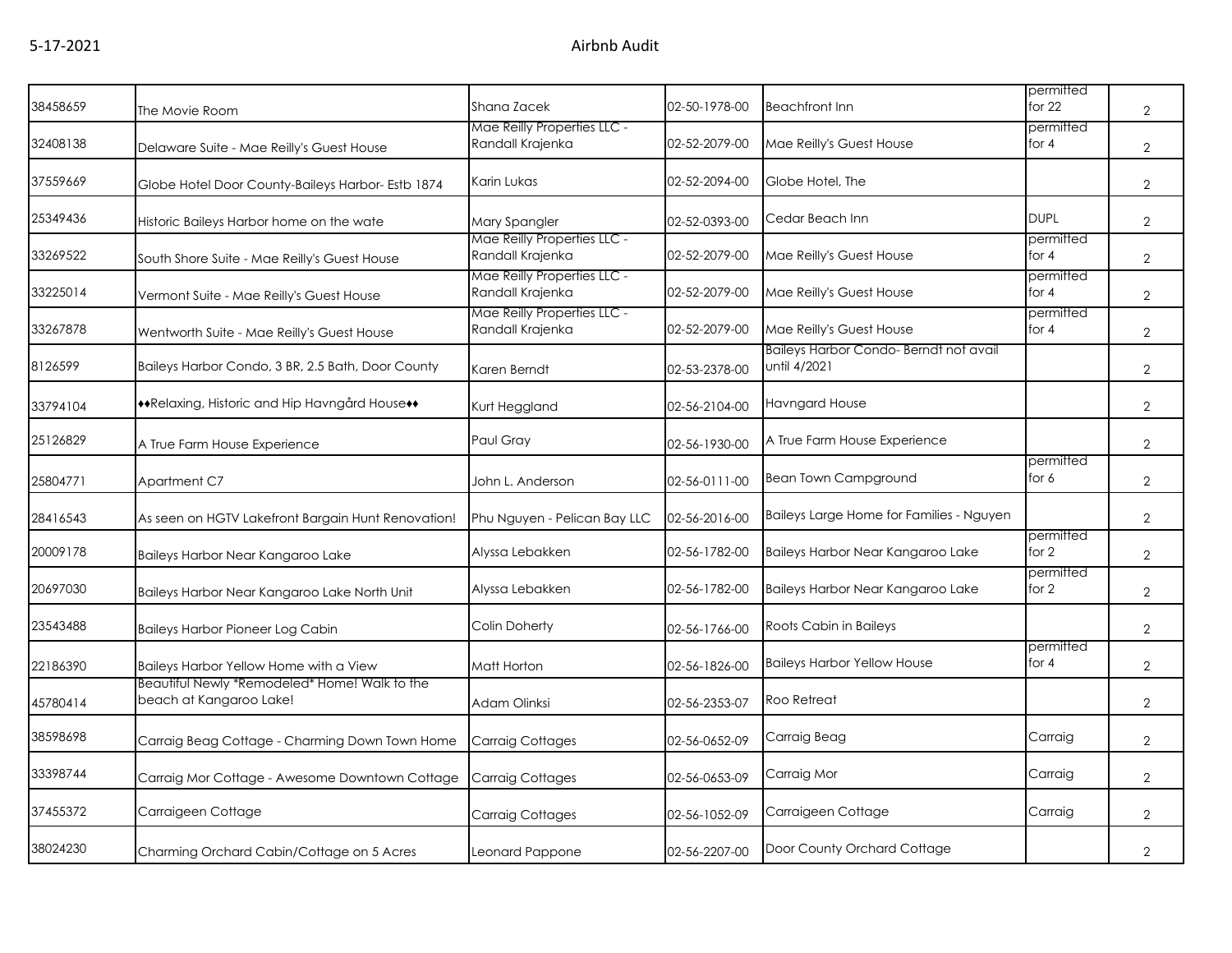| 38175501 | Charming Wooded Cottage Minutes from Downtown   | Pam Schmitz                                  | 02-56-2178-00 | Baileys on the Rocks Cottages-Schmitz       | permitted<br>for $2$ | $\overline{2}$ |
|----------|-------------------------------------------------|----------------------------------------------|---------------|---------------------------------------------|----------------------|----------------|
| 49178448 | Cozy Cabin In The Woods, Close To Everything DC | Porcupine Cabin LLP -<br>Christopher Ecke    | 02-56-2437-00 | Porcupine Cabin                             |                      | $\overline{2}$ |
| 38316622 | Cozy Lakeview, Walk to Town                     | Pam Schmitz                                  | 02-56-2178-00 | Baileys on the Rocks Cottages-Schmitz       | permitted<br>for $2$ | $\overline{2}$ |
| 8673729  | Door County Cabin in the Woods                  | Karen Berndt                                 | 02-56-1564-00 | Door County Cabin in the Woods              |                      | $\overline{2}$ |
| 25458028 | Door County Dreaming                            | Kate and Robert Lindsley                     | 02-56-1960-00 | Door County Dream                           |                      | $\overline{2}$ |
| 17656602 | Door County Retreat on the "Quiet Side"         | Diana Wallace                                | 02-56-1734-00 | Door County Retreat on the Quiet Side       |                      | $\overline{2}$ |
| 20565326 | Door County Scotland Yard                       | Thomas and Michele Bronsky                   | 02-56-1794-00 | Door County Scotland Yard Haven             | Permitted<br>for $2$ | $\overline{2}$ |
| 20989165 | Door County Scotland Yard Haven-Native American | Thomas and Michele Bronsky                   | 02-56-1794-00 | Door County Scotland Yard Haven             | Permitted<br>for 2   | $\overline{2}$ |
| 11676845 | Door County Vacation Rental Home                | Dr. Phil Arnold                              | 02-56-1563-00 | West Meadow Rental                          |                      | $\overline{2}$ |
| 43870888 | Easy Living on E                                | Nicole Bergantino                            | 02-56-2360-00 | Easy Living on E                            |                      | $\overline{2}$ |
| 4709576  | Heart of the Door Homestead                     | Nicole Henquinet                             | 02-56-1455-00 | Heart of the Door Homestead, LLC            |                      | $\overline{2}$ |
| 22163891 | Heggeland                                       | Dennis & Jeff Hickey                         | 02-56-0200-06 | Heggeland                                   | <b>DCPM</b>          | $\overline{2}$ |
| 41259246 | Howard House - New From Door County's #1 Host   | Jacinda Dufin                                | 02-56-1935-20 | <b>Howard House</b>                         | Vacation<br>Renals   | $\overline{2}$ |
| 42384551 | Kangaroo East Shore Lodge                       | 7251 HWY 57 LLC - William and H02-56-2259-06 |               | Kangaroo East Shore                         | <b>DCOM</b>          | $\overline{2}$ |
| 22163915 | Kangaroo Lake Retreat                           | Will Anderson                                | 02-56-1543-06 | Kangaroo Lake Retreat                       | <b>DCPM</b>          | $\overline{2}$ |
| 22163920 | Kangaroo Lake Road Cottage                      | <b>Jeff Wiswell</b>                          | 02-56-1696-06 | Kangaroo Lake House Wiswell                 | <b>DCPM</b>          | $\overline{2}$ |
| 49630416 | Kookaburra Cottage at Kangaroo Lake             | Jeremy P & Rebecca Hellyer                   | 02-56-2460-06 | Kookaburra Cottage                          | dcpm                 | $\overline{2}$ |
| 23877408 | Lakeview Cottage in Downtown Baileys Harbor     | Christopher & Pamela Schmitz                 | 02-56-1876-00 | <b>Baileys Harbor Beach House - Schmitz</b> |                      | $\overline{2}$ |
| 23750440 | Lighthouse Cove                                 | Maureen McGrath                              | 02-56-1614-00 | <b>Best of Times</b>                        | Bacon                | $\overline{2}$ |
| 7069697  | Loft • Central • Comfy • Private                | Sarah and Brian Bonovich                     | 02-56-1644-00 | <b>Wooded Lane Guest House</b>              |                      | $\overline{2}$ |
| 48463231 | Moonlight Cabin                                 | Dan and Molly Latino                         | 02-56-2403-21 | Moonlight Cabin - 2648 Linda Lane           |                      | $\overline{2}$ |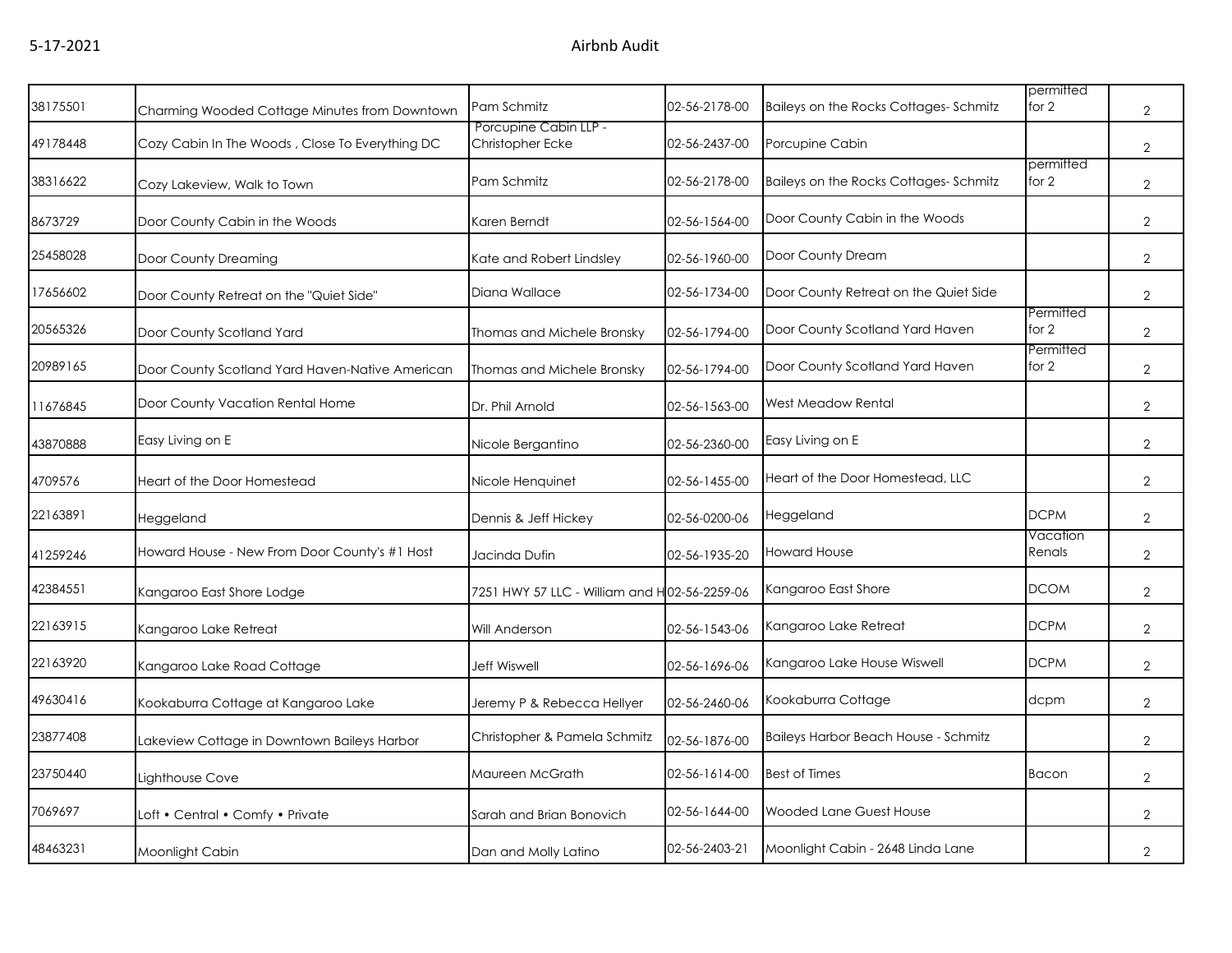| 41374756 | Muirfield Flat Studio - Brand New Listing!               | Pinkmoto Revocable Trust - Kary 02-56-2235-07 |               | Muirfield Flats                                               | SImpleLife           | $\overline{2}$ |
|----------|----------------------------------------------------------|-----------------------------------------------|---------------|---------------------------------------------------------------|----------------------|----------------|
| 43126066 | New Listing* Baileys Harbor Getaway                      | Laura Lane                                    | 02-56-1733-07 | <b>Burnt Hollow</b>                                           | SImpleLife           | $\overline{2}$ |
| 23205775 | NEW! Baileys Harbor Studio on Lake Michigan!             | James Dillenburg                              | 02-56-1257-00 | <b>Shalom Stone</b>                                           |                      | $\overline{2}$ |
| 22163978 | Our Place                                                | <b>Family Style Contractor LLC</b>            | 02-56-0339-06 | Our Place on Kangaroo Lake                                    | <b>DCPM</b>          | $\overline{2}$ |
| 19471677 | Raspberry Fields                                         | Stewart Dawson                                | 02-56-1741-00 | Dawson Farm - Ahrens Road                                     |                      | $\overline{2}$ |
| 22163997 | Rocky Bottom Lodge                                       | Natalie & Terry McAllister                    | 02-56-0885-06 | Rocky Bottom Lodge                                            | <b>DCPM</b>          | $\overline{2}$ |
| 22164003 | Schook Shack                                             | Cole Family LLC                               | 02-56-1607-06 | <b>Schook Shack</b>                                           | <b>DCPM</b>          | $\overline{2}$ |
| 23698728 | Seculded Waterfront on North Bay                         | Eva McKee                                     | 02-56-1850-06 | Seculded Waterfront on Northbay                               | <b>DCPM</b>          | $\overline{2}$ |
| 34908317 | Shakespeare apartment with a view.                       | Matt Horton                                   | 02-56-1826-00 | Baileys Harbor Yellow Hse-South Ln<br>Cottage-Shakespeare Apt | permitted<br>for $4$ | $\overline{2}$ |
| 25236810 | Sleeper Bunk House                                       | John L. Anderson                              | 02-56-0111-00 | <b>Bean Town Campground</b>                                   | permitted<br>for 6   | $\overline{2}$ |
| 24420171 | South Lane Cottage #1                                    | Matt Horton                                   | 02-56-1826-00 | <b>Baileys Harbor Yellow House</b>                            | permitted<br>for $4$ | $\overline{2}$ |
| 24420991 | South Lane Cottage #2                                    | Matt Horton                                   | 02-56-1826-00 | <b>Baileys Harbor Yellow House</b>                            | permitted<br>for $4$ | $\overline{2}$ |
| 43175653 | Stunning Lake Michigan Home, sleeps 20! Dunes<br>abound! | Rebecca Taylor                                | 02-56-2268-07 | Dune Alright                                                  | SImpleLife           | $\overline{2}$ |
| 28100002 | The Stone House                                          | Emil & Mary Baukert                           | 02-56-1974-06 | Stone House - 8112 STH 57                                     | <b>DCPM</b>          | $\overline{2}$ |
| 26421936 | Tiny cabin @beantown campground                          | John L. Anderson                              | 02-56-0111-00 | Bean Town Campground                                          | permitted<br>for 6   | $\overline{2}$ |
| 25236261 | <b>Tiny Camper</b>                                       | John L. Anderson                              | 02-56-0111-00 | <b>Bean Town Campground</b>                                   | permitted<br>for 6   | $\overline{2}$ |
| 27594171 | Tranquility and Serenity/Family Retreat Lake House       | Michael Servais                               | 02-56-1893-00 | <b>Islandview Lake House</b>                                  |                      | $\overline{2}$ |
| 20672973 | Waterfront Cottage on North Bay                          | Knightfall Holdings LLC                       | 32-56-2483-00 | Cottage on the Bay                                            |                      | $\overline{2}$ |
| 32437206 | Waterfront Views in Moonlight Bay                        | David & Ashley Paplham                        | 02-56-2090-00 | Sitting on the Dock of Moonlight Bay                          |                      | $\overline{2}$ |
| 22164047 | Wildwood Beach Home                                      | Laura Thometz                                 | 02-56-1640-06 | Wildwood Beach Home                                           | <b>DCPM</b>          | $\overline{2}$ |
|          |                                                          |                                               |               |                                                               |                      |                |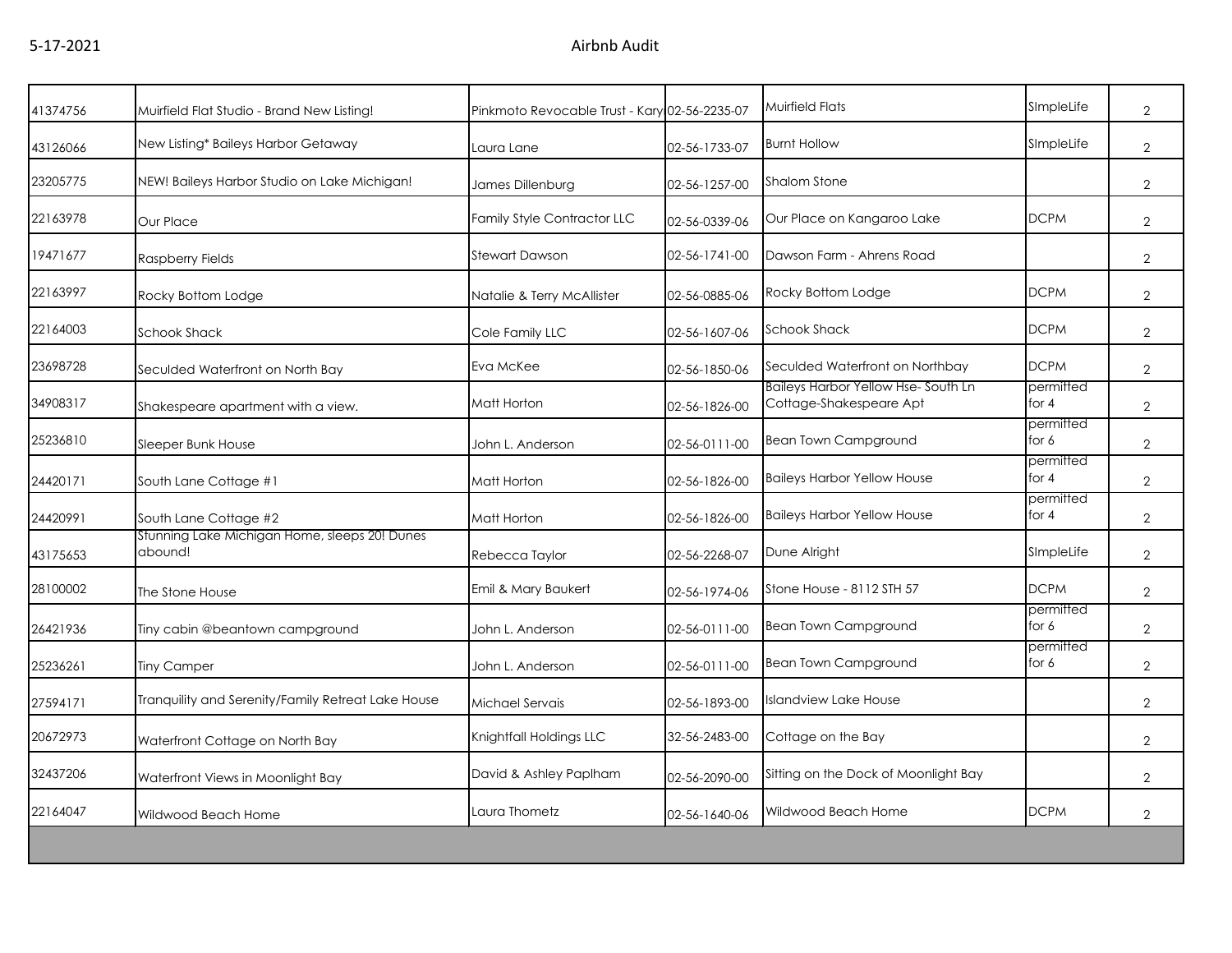| 49407272 | <b>Connie's Corner Cottage in Southern Door County</b> |                                               |               | 290 CLAR LIN RD                                                 |                      | $\overline{6}$ |
|----------|--------------------------------------------------------|-----------------------------------------------|---------------|-----------------------------------------------------------------|----------------------|----------------|
| 3831684  | New-Private-Secluded Home                              | <b>Patrick Donley</b>                         | 06-56-1521-00 | Donely - 6058 CTH OO                                            |                      | 6              |
| 45165358 | Quiet Door County cabin retreat on Lake Michigan       | Andy Low                                      | 06-56-2350-00 | Lake Michigan Cabin - Low                                       |                      | 6              |
|          |                                                        |                                               |               |                                                                 |                      |                |
| 41376554 | ** Calmer Days - Resort.                               | Lorie Scarborough - Swanky Pron08-53-2007-00  |               | Landmark Resort - Zanky Properties LLC                          |                      | 8              |
| 26397865 | 2 Bedroom, 1 Bath Condo overlooking lake               | Jon Pesek                                     | 08-53-1856-00 | Landmark Resort Pesek                                           |                      | 8              |
| 33076453 | Bay and Breeze Door County 1 bedroom Water view        | Christopher and Sara Spencer                  | 08-53-1686-00 | Landmark Resort - Unit 1225 - Spencer                           |                      | 8              |
| 28553484 | <b>Bayview Escape</b>                                  | Lorie Scarborough - Swanky Pror 08-53-2007-00 |               | Landmark Resort - Zanky Properties LLC                          |                      | 8              |
| 15951113 | <b>Beautiful Waterview Condo</b>                       | Kathlyn Geracie                               | 08-53-1689-00 | Landmark Resort- Beautiful Water View<br>Condo                  |                      | 8              |
| 36355412 | Door County Getaway @Landmark Resort                   | Michal & Monika Anna Chiu                     | 08-53-2031-00 | Landmark Resort #2230-Peaceful one bed<br>bath - Chiu           |                      | 8              |
| 41775747 | Door County Getaway-2 Bedroom Condo                    | Jerold and Jennifer Schuetz                   | 08-53-2267-00 | Landmark Resort - Schuetz - Unit 2332                           |                      | 8              |
| 34258383 | Door County Happy Place                                | Michal & Monika Anna Chiu                     | 08-53-2031-00 | Landmark Resort #2230-Peaceful one bed<br>bath - Chiu           |                      | 8              |
| 27784412 | Egg Harbor Sunset Bluff Condo                          | David Polich and Kristine Kappe 08-53-1997-00 |               | Egg Harbor Sunset Bluff Condo                                   |                      | 8              |
| 28494097 | Light & Bright Bay View Retreat                        | Nicholas David Barber                         | 08-53-1990-00 | Landmark Resort - Nomad Ventures LLC -<br>#110                  | permitted<br>for $3$ | 8              |
| 40424353 | NEW! 'The Landmark' Resort Condo - 1 Mi to Beach!      | whitefishbayside llc                          | 08-53-2224-00 | Landmark Resort - Whitfishbayside LLC -<br><b>Unit 2224</b>     | evolve               | 8              |
| 40235291 | NEW! Condo w/Resort Amenities, 1Mi to Beach + Golf     | John Jordan                                   | 08-53-2212-00 | Landmark Resort- Mister Kaplan Invest<br>Unit 1220              | evolce               | 8              |
| 33578702 | NEW! Landmark Resort Condo w/ Spectacular Views!       | Good Faith Financial LLC - Tony 08-53-1970-00 |               | Landmark Resort - Good Faith Financial -<br><b>Unit 2324</b>    | evolve               | 8              |
| 35716622 | NEWLY LISTED - Our Other Piece of the Door             | Roby Onan                                     | 08-53-1652-00 | Landmark Resort - Our Piece of the Door -<br>Onan #3224         | permitted<br>for 2   | 8              |
| 33971518 | Newly Updated Lake View Escape                         | Nicholas David Barber                         | 08-53-1990-00 | Landmark Resort - Nomad Ventures LLC -<br>#110                  | permitted<br>for $3$ | 8              |
| 13479701 | Our Piece of the Door                                  | Roby Onan                                     | 08-53-1652-00 | Landmark Resort - Our Piece of the Door -<br>Onan #3224         | permitted<br>for $2$ | 8              |
| 45469130 | Periwinkle Place > Resort + rate includes cleaning     | Our Door County Life LLC                      | 08-53-1626-00 | Landmark Resort- Our Door County Life<br>LLC #1336 - Periwinkle |                      | 8              |
| 23238045 | Quaint Door County Haven                               | Mark Lorenzo                                  | 08-53-1832-00 | Landmark Resort Lorenzo                                         |                      | 8              |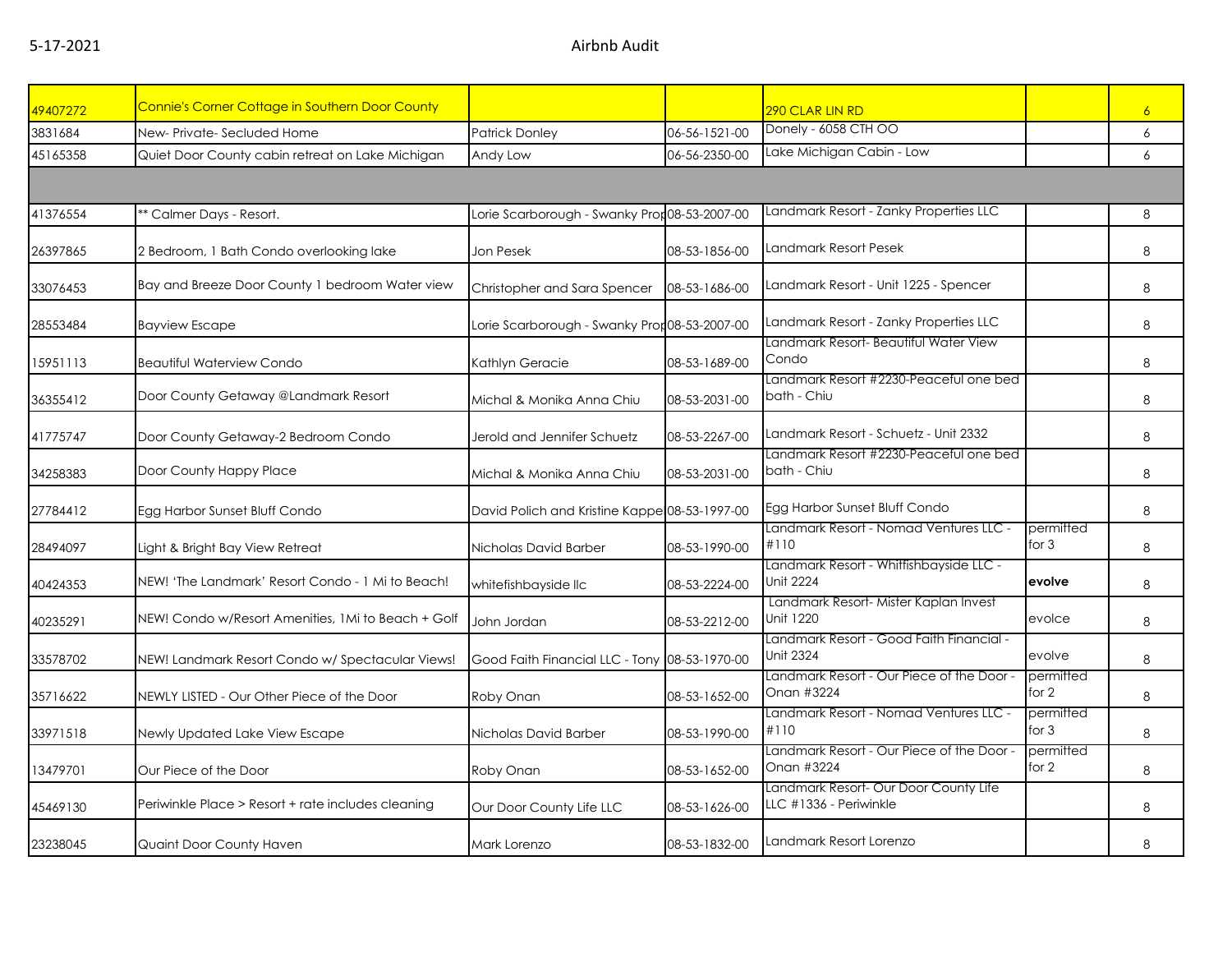| 34414390 | Scenic Egg Harbor Get Away                                             | Noble Assets Inc.                               | 08-53-2123-00 | Landmark Resort - Noble Assets Inc #1226                        |                          | 8 |
|----------|------------------------------------------------------------------------|-------------------------------------------------|---------------|-----------------------------------------------------------------|--------------------------|---|
| 30348557 | Seas the Bay - time for summer in Egg Harbor!                          | Michael White                                   | 08-53-1834-07 | Landmark Resort White                                           | SImpleLife               | 8 |
| 26631795 | Serene Lake Retreat                                                    | Natalia Luque                                   | 08-53-1929-00 | Landmark Luque Unit 1232                                        |                          | 8 |
| 33972329 | Serene Lake View Condo                                                 | Nicholas David Barber                           | 08-53-1990-00 | Landmark Resort - Nomad Ventures LLC -<br>#110                  | permitted<br>for $3$     | 8 |
| 45396187 | The Blue Whale > Resort + rate includes cleaning                       | Our Door County Life LLC                        | 08-53-2059-00 | Landmark Resort - Our Door County Life<br>LLC #1334- Blue Whale |                          | 8 |
| 48780990 | *NEW Listing* *NEW Construction* *Waterfront* home<br>on Sturgeon Bay! | Tom and Katie Bartels                           | 08-56-2417-07 | Sunset Serenity - Bartels                                       | SImpleLife               | 8 |
| 49635766 | *NEW Listing* Cozy Cabin in beautiful Sturgeon Bay                     | Karen Jenovai                                   | 08-56-2211-07 | <b>Beech Circle Cottage</b>                                     | SImpleLife               | 8 |
| 26360966 | *NEW listing* Shimmering Water cottage on the Lake                     | Robert Ray                                      | 08-56-2161-00 | <b>Shimmering Water Cottage</b>                                 |                          | 8 |
| 24133770 | <b>Bluff Cottage Sunsets NEW CONSTRUCTION Egg Harbor</b>               | Gail Bergman                                    | 08-56-1874-00 | <b>Bluff Cottage</b>                                            | permitted<br>for 4 units | 8 |
| 13606442 | Cozy Farmhouse Studio                                                  | Renee Schwaller and Steve Bea 08-56-1649-00     |               | Farmhouse Studio                                                |                          | 8 |
| 26020119 | Door Haven                                                             | Ronald & Christine Puszynski                    | 08-56-0099-02 | Door Haven                                                      | lundquist                | 8 |
| 43791403 | Egg Harbor White House                                                 | James Schleicher                                | 08-56-2331-00 | Egg Harbor White House                                          |                          | 8 |
| 44665788 | Farmhouse on Bluff with Expansive Bay Views!                           | <b>ACB Holdings LLC</b>                         | 08-56-2225-02 | <b>Bluff House</b>                                              |                          | 8 |
| 48079894 | Horseshoe Bay Club Cottage Getaway 7                                   | CONSTANCE LORLANDINI TRST                       | 08-53-2302-16 | Club Cottages at Horseshoe Bay -<br><b>ORLANDINI #7</b>         | DC<br>lighthouse         | 8 |
| 48068478 | Horseshoe Bay Cottage Getaway 6                                        | Carolyn Brada                                   | 08-53-2245-16 | Club Cottages at Horseshoe Bay - Brada<br>#6                    | DC<br>lighthouse         | 8 |
| 47747224 | Horseshoe Bay Cottage Hideaway 3                                       | Patrick J. O'Flaherty                           | 08-53-2249-16 | Club Cottages at Horseshoe Bay -<br>OFlaherty - #3              | DC<br>lighthouse         | 8 |
| 48068282 | Horseshoe Bay Cottage Hideaway 4                                       | Candis and Melvin Flagstad                      | 08-53-2242-16 | Club Cottages at Horseshoe Bay - Flagstad lighthouse            | DC                       | 8 |
| 48067504 | Horseshoe Bay Cottages Hideaway 2                                      | Michael and Amy Nelson                          | 08-53-2253-16 | Club Cottages at Horseshoe Bay - Nelson<br>#2                   | DC<br>lighthouse         | 8 |
| 41376611 | New Listing! Cabin in the Woods!                                       | David and Lynn Zawojski                         | 08-56-2148-07 | Cabin in the woods                                              | SImpleLife               | 8 |
| 20123459 | NEW! 2BR Egg Harbor House on 2 Acres!                                  | Kerri Zergoski                                  | 08-56-1768-00 | Lodge 42                                                        |                          | 8 |
| 49852755 | NEW! Sturgeon Bay Hideaway w/ Direct Water Access!                     | THOMAS MURRAY WEHKING &<br><b>PEGGY W WEHKI</b> | 08-56-2450-00 | Shamrock Bay-Not Until 5/2021                                   | evolve                   | 8 |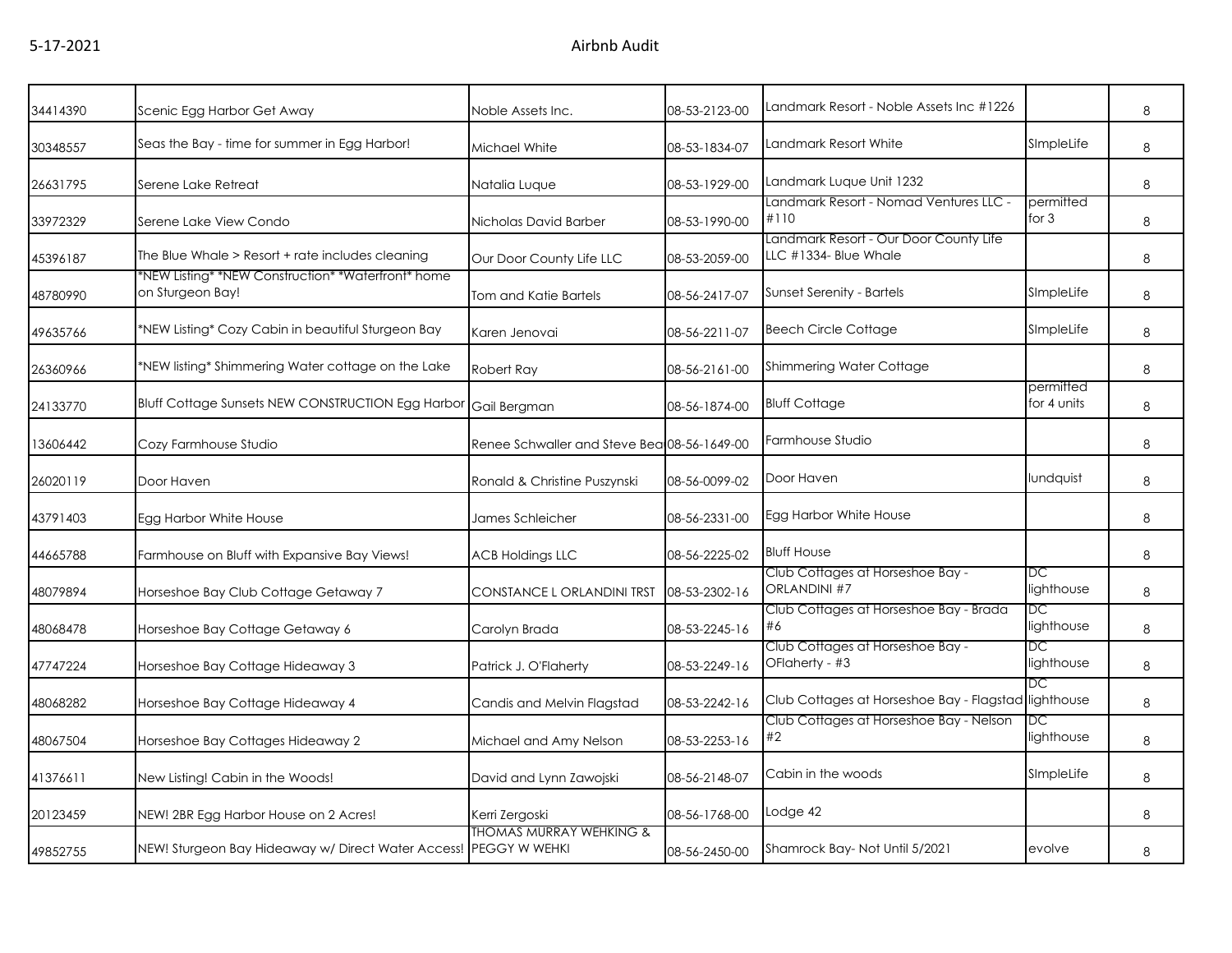| 22339046 | Ohlson Chateau                                    | David Ohlson - Charles Chilcote 08-56-0729-06 |               | Ohlson Chateau                                                     | <b>DCPM</b>               | 8 |
|----------|---------------------------------------------------|-----------------------------------------------|---------------|--------------------------------------------------------------------|---------------------------|---|
| 20403760 | Pet friendly Applewood cottage in Egg Harbor      | <b>Sharon Hughes</b>                          | 08-55-0093-00 | Applewood Cottage                                                  |                           | 8 |
| 16987204 | Relaxing Nostalgic Log Home "Green Apple Lodge"   | Patricia Culliton                             | 08-56-1715-00 | Green Apple Lodge                                                  |                           | 8 |
| 15399898 | Relaxing Waterfront Door County Lake House        | Brianne & Barry Tegel                         | 08-56-1707-00 | Door County Lake House Tegel                                       |                           | 8 |
| 46338794 | Serene, cozy cottage in the woods                 | Scott and Terese Kraemer                      | 08-56-2373-00 | Haven                                                              |                           | 8 |
| 29054697 | <b>Stones Throw</b>                               | <b>Jeff Garbers</b>                           | 08-56-1396-07 | <b>Stone's Throw</b>                                               | SImpleLife                | 8 |
| 29054699 | <b>Stony Shore Cabin</b>                          | <b>Jeff Garbers</b>                           | 08-56-1395-07 | <b>Stony Shores</b>                                                | SImpleLife                | 8 |
| 6677520  | Sunset Bluff Getaway in Egg Harbor                | Michael & Christina Hauge                     | 08-53-0384-00 | Sunset Bluff Condo - Unit 2- Hauge                                 |                           | 8 |
| 22164013 | Sunset Sanctuary                                  | Daniel & Wanda Kupsco                         | 08-56-1566-06 | <b>Sunset Sanctuary</b>                                            | <b>DCPM</b>               | 8 |
| 7340588  | The Cabin at Plum Bottom                          | Chad Luberger/ Marlyn &<br>Pamela Moore       | 08-56-1284-00 | The Treehouse at Plum Bottom/ The<br>Carriage House at Plum Bottom | for two units<br>owner is | 8 |
| 28614069 | The Cabin at Shady Grove                          | Maureen Gribble                               | 08-56-1925-00 | Shady Grove Gribble                                                |                           | 8 |
| 8163799  | The Cottage at Plum Bottom                        | Chad Luberger/ Marlyn & Pame 08-56-1284-00    |               | The Treehouse at Plum Bottom/ The<br>Carriage House at Plum Bottom | for two units<br>owner is | 8 |
| 45640602 | The Hein Cottage-Beautiful hideaway in the Vof DC | Julia Hein                                    | 08-56-2355-00 | The Hein Cottage                                                   |                           | 8 |
| 48270434 | The House On Wooded Ridge                         | Donna Ahrens                                  | 08-56-2426-00 | The House on Wooded Ridge                                          |                           | 8 |
| 43132537 | The Quiet Woods - Private Room and bath           | Joan Hutchinson                               | 08-56-2285-00 | The Quiet Woods                                                    |                           | 8 |
| 4950769  | The Treehouse at Plum Bottom                      | Chad Luberger/ Marlyn &<br>Pamela Moore       | 08-56-1284-00 | The Treehouse at Plum Bottom/ The<br>Carriage House at Plum Bottom | for two units<br>owner is | 8 |
| 46870681 | Timber Lodge on Large Wooded Lot mid Door County  | Nicholas and Nicole Langer                    | 08-56-2372-00 | Timber Lodge                                                       |                           | 8 |
| 30973479 | White Cliff Landing                               | Aymee and David Balison - Balis 08-56-2034-06 |               | White Cliff Landing                                                | <b>DCPM</b>               | 8 |
| 22164041 | Whitestone at the Water                           | Sara Steinhardt & Jon Chapmar 08-56-1316-06   |               | Whitestone at the Water                                            | <b>DCPM</b>               | 8 |
|          |                                                   |                                               |               |                                                                    |                           |   |
| 36691575 | <b>Sunset View Apartment</b>                      | Sarah Hastings-Sawyer                         | 09-50-0115-00 | Egg Harbor Lodge                                                   | permitted<br>for $25$     | 9 |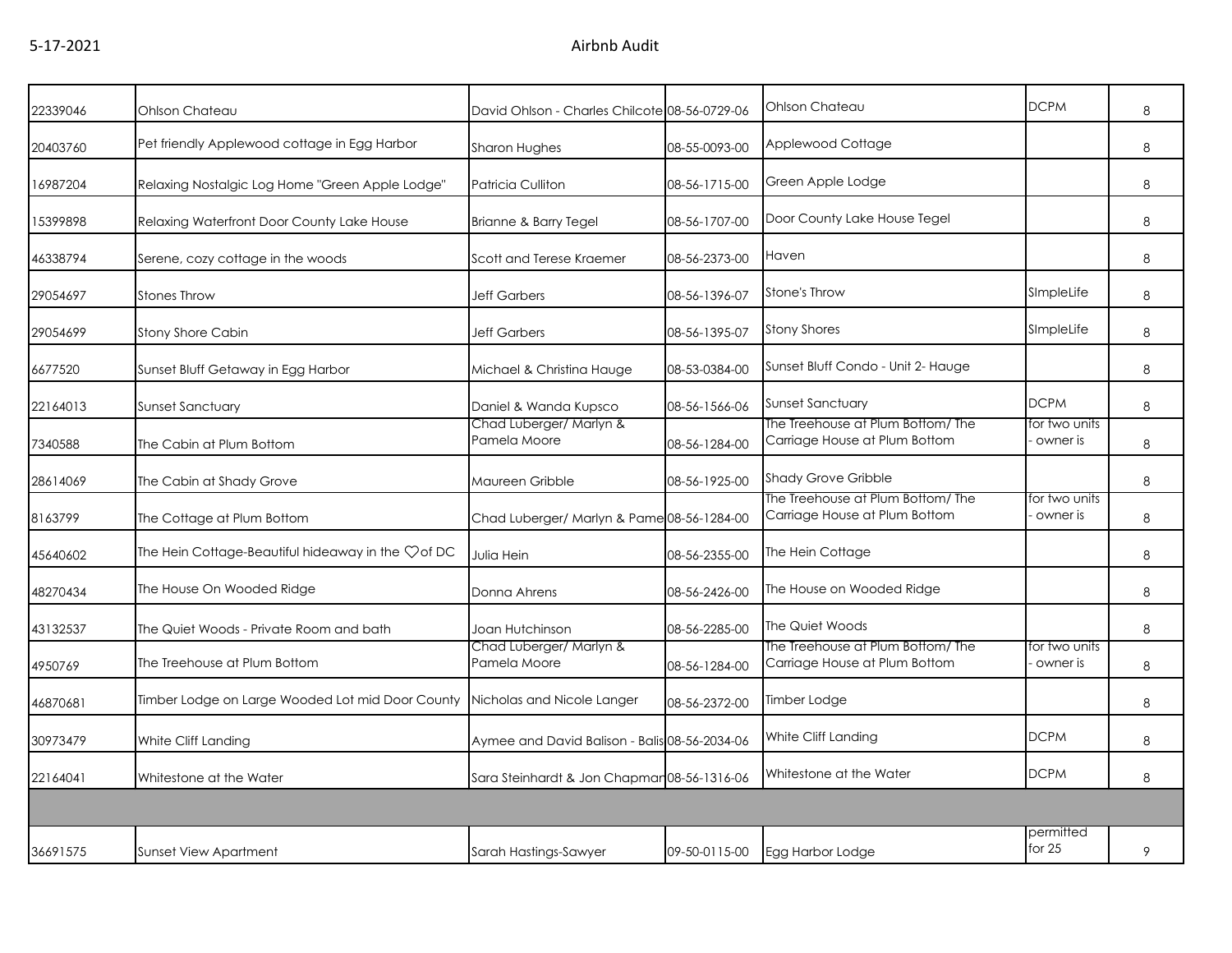| 44942245 | *Indoor Pool * Egg Harbor Townhouse Condo Unit 50.             | Aaron Seubert                               | 09-53-2323-00 | *NEW LISTING* Egg Harbor Townhouse<br>Condo Unit 50             |                      | 9 |
|----------|----------------------------------------------------------------|---------------------------------------------|---------------|-----------------------------------------------------------------|----------------------|---|
| 44327727 | *INDOOR POOL* Egg Harbor Townhouse Condo Unit<br>24            | Ryan Herlache                               | 09-53-2317-00 | Meadow Ridge Units 21-24-Townhouse<br>Style Condo in Egg Harbor |                      | 9 |
| 44323514 | *INDOOR POOL* Egg Harbor Townhouse condo-Unit 21 Ryan Herlache |                                             | 09-53-2317-00 | Meadow Ridge Units 21-24-Townhouse<br>Style Condo in Egg Harbor |                      | 9 |
| 44338869 | *NEW LISTING* Egg Harbor Townhouse Condo Unit 52               | Ryan Herlache                               | 09-53-2318-00 | Meadow Ridge Unit 52- Townhouse Style<br>Condo in Egg Harbor    |                      | 9 |
| 49257980 | *NEW* Indoor/Outdoor Pools! Meadow Ridge Condo<br>#27          | <b>TERRANCE J KURTENBACH</b>                | 09-53-2424-02 | Meadow Ridge Unit 27                                            |                      | 9 |
| 49261640 | *NEW* Indoor/Outdoor Pools! Meadow Ridge Condo<br>#28          | TERRANCE J KURTENBACH KRISTIE 09-53-2423-02 |               | Meadow Ridge Unit 28                                            |                      | 9 |
| 17121280 | Awesome Sunset Condo                                           | Christine Crowley                           | 09-53-0549-16 | Awesome Sunset Condo - Ridgewood<br>Condo 5                     | Lighthouse           | 9 |
| 19113075 | Awesome Sunset Condo TOO                                       | Claire & Frank Murphy                       | 09-53-1445-16 | Awesome Sunset Condo TOO                                        | Lighthouse           | 9 |
| 9602336  | Downstown Sunset View Apartment                                | Kathy Navis                                 | 09-53-1576-00 | <b>Sunset View Apartment</b>                                    | permitted<br>for 4   | 9 |
| 45527394 | Entire Townhouse - Escape to Door County                       | Escape to Door County LLC-Ma 09-53-2377-00  |               | Meadow Ridge Unit 22 - Escape to Door<br>County LLC             |                      | 9 |
| 11512240 | Gorgeous View ~ Walk to Town                                   | Melanie and Richard Parsons                 | 09-53-1609-00 | Ridgewood Bluff Condo - Parson                                  |                      | 9 |
| 20770425 | Green Door Inn Unit #5                                         | Kathy Navis                                 | 09-53-1576-00 | <b>Sunset View Apartment</b>                                    | permitted<br>for $5$ | 9 |
| 20771252 | Green Door Inn Unit #6                                         | Kathy Navis                                 | 09-53-1576-00 | Sunset View Apartment                                           | permitted<br>for $5$ | 9 |
| 44168543 | Heart of Egg Harbor Apartment                                  | Kathy Navis                                 | 09-53-1576-00 | Sunset View Apartment                                           | permitted<br>for $5$ | 9 |
| 44380996 | Indoor pool/hottub Now open!! Egg Harbor condo<br>#51          | Scoot LeFevre                               | 09-53-2329-00 | Meadow Ridge Unit 51 - LeFevre                                  |                      | 9 |
| 44032190 | Indoor/Outdoor Pool - Egg Harbor Meadow Ridge #23              | Meadow Ridge F23 LLC                        | 09-53-2322-00 | Meadow Ridge - Meadow Ridge F23 LLC                             |                      | 9 |
| 25688306 | Modern, updated, Door County condo with pool!                  | Michael and Georgina Styke                  | 09-53-1959-00 | Anchorage Condo - Style                                         |                      | 9 |
| 48842607 | NEW LISTING! Spacious Private Condo + Indoor Pool!             | Leah Schrage                                | 09-53-2463-00 | Meadow Ridge J37- Spacious Private<br>Condo + Indoor Pool!      |                      | 9 |
| 49009524 | <b>Pattie's Other Place</b>                                    | Patti Arneson                               | 09-53-2361-21 | Meadow Ridge Unit 39- Arneson - Pattie's<br>Other Place         | lindsley             | 9 |
| 15922477 | Treehouse Appartment                                           | Kathy Navis                                 | 09-53-1576-00 | <b>Sunset View Apartment</b>                                    | permitted<br>for $5$ | 9 |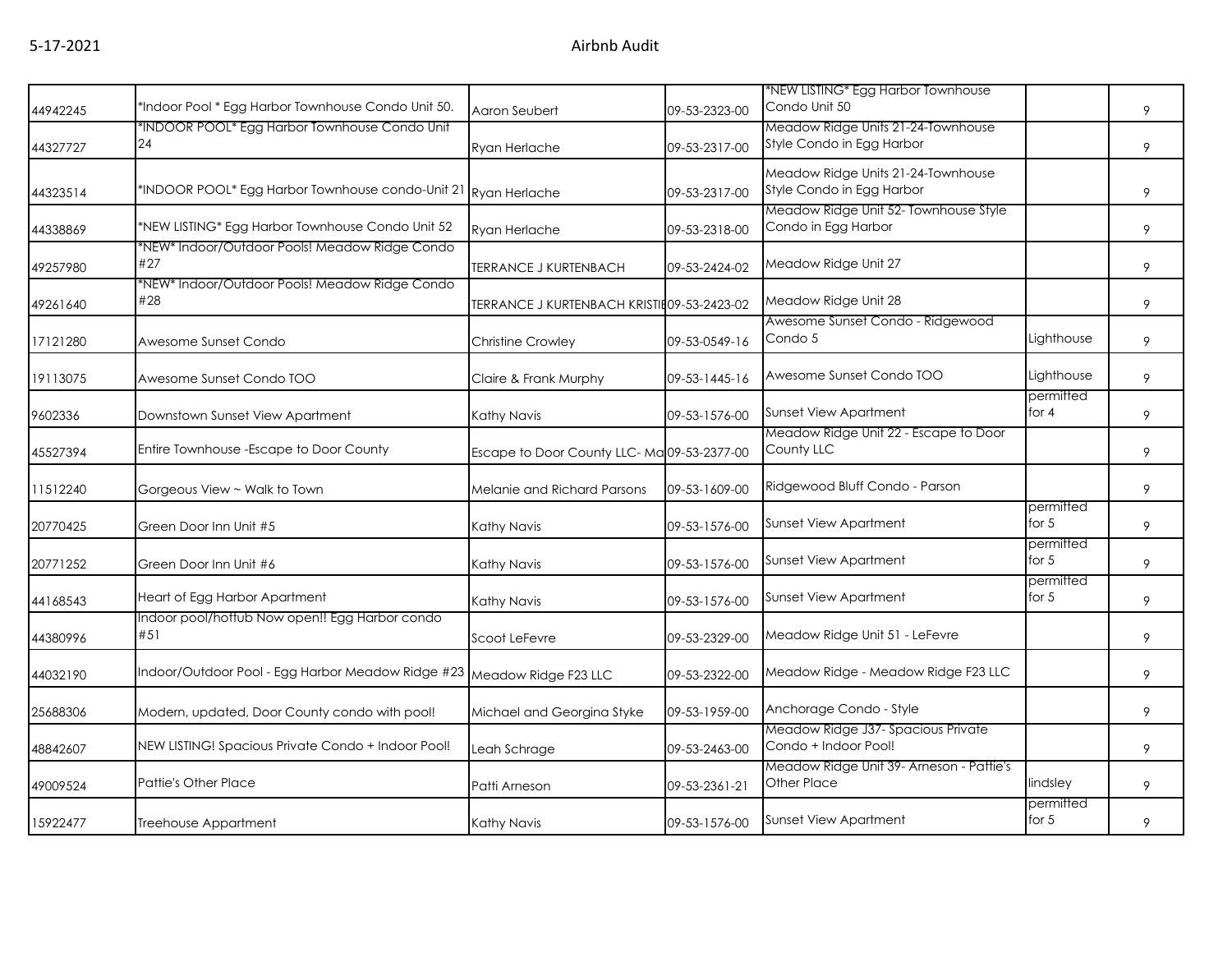| 47923565 | White Cliff #5                                        | Arthur Derse                                 | 09-53-1100-06 | Derse's White Cliff Condo - Unit 5              | dcpm                 | 9 |
|----------|-------------------------------------------------------|----------------------------------------------|---------------|-------------------------------------------------|----------------------|---|
| 22846687 | <b>Bay Tree Loft</b>                                  | <b>Jill Sommers</b>                          | 09-56-1839-00 | <b>Bay Tree Loft</b>                            |                      | 9 |
| 42581351 | Carla's House Egg Harbor                              | <b>Bob Dickson</b>                           | 09-56-1453-00 | Falun House-Bluffside - Carla's House           |                      | 9 |
| 43893210 | Door County Cottage Retreat, Walk to Beach & Town     | Country Cottage Properties LLC 09-56-2312-00 |               | Door County Cottage Retreat of Egg<br>Harbor    |                      | 9 |
| 28027474 | Door County Designer Cottage, wooded yard by<br>beach | Shawn and Sonny Hennessy                     | 09-56-2010-00 | Cottage - Hennessy                              |                      | 9 |
| 34708260 | Door County Retreat, Sunset Views, Egg Harbor         | Mark and Elizabeth Sternig                   | 09-56-2146-00 | Door County Retreat-Sunset Views- Egg<br>Harbor |                      | 9 |
| 13812976 | Egg Harbor Bluffwood House                            | Claire & Frank Murphy                        | 09-56-1232-00 | <b>Blluffwood House</b>                         |                      | 9 |
| 20360386 | Egg Harbor Hideaway                                   | RME Holdings - Robert Esposito               | 09-56-1780-00 | Egg Harbor Hideaway                             | permitted<br>for $2$ | 9 |
| 13589290 | Egg Harbor Log Cabin                                  | Karen Berndt                                 | 09-56-1646-00 | Egg Harbor Log Cabin                            |                      | 9 |
| 20975595 | Egg Harbor waterfront 4 bedroom ~ incredible views    | Mary Zeller                                  | 09-56-1882-00 | Point Beach Home                                |                      | 9 |
| 22280403 | Lighthouse Place                                      | Frank & Claire Murphy                        | 09-56-1830-16 | Lighthouse Place                                |                      | 9 |
| 27360482 | Modern Craftsman Home and Hideaway                    | RME Holdings - Robert Esposito               | 09-56-1780-00 | Egg Harbor Hideaway                             | for 2-<br>combined   | 9 |
| 22446412 | Modern Craftsman Home in Egg Harbor                   | RME Holdings - Robert Esposito 09-56-1780-00 |               | Egg Harbor Hideaway                             | permitted<br>for 2   | 9 |
| 22163979 | On the Water Escape                                   | Jan & Craig Bilgen                           | 09-55-0817-06 | On the Water Escape                             | <b>DCPM</b>          | 9 |
| 525258   | Quiaint Cozy A-Frame in Door County                   | Tim & Kristin Mahoney                        | 09-56-1308-00 | Quaint Cozy A-Frame                             |                      | 9 |
| 23697711 | Scenic Home in Egg Harbor                             | Massoud Maleki                               | 09-56-1086-06 | Scenic Home in Egg Harbor                       | <b>DCPM</b>          | 9 |
| 48830631 | Stone Cottage - Lower unit                            | Dennis Joski                                 | 09-56-1434-00 | Joski- Egg Harbor - 7663 STH 42                 |                      | 9 |
| 48589149 | Stone Cottage - upper unit                            | Dennis Joski                                 | 09-56-1434-00 | Joski- Egg Harbor - 7663 STH 42                 |                      | 9 |
| 31711362 | The Flats on Church Street - #101                     | Egg Bnb LLC                                  | 09-56-2071-00 | Flats on Church Street                          | permitted<br>for $4$ | 9 |
| 32686901 | The Flats on Church Street - #102                     | Egg Bnb LLC                                  | 09-56-2071-00 | Flats on Church Street                          | permitted<br>for 4   | 9 |
| 32687171 | The Flats on Church Street - #103                     | Egg Bnb LLC                                  | 09-56-2071-00 | Flats on Church Street                          | permitted<br>for $4$ | 9 |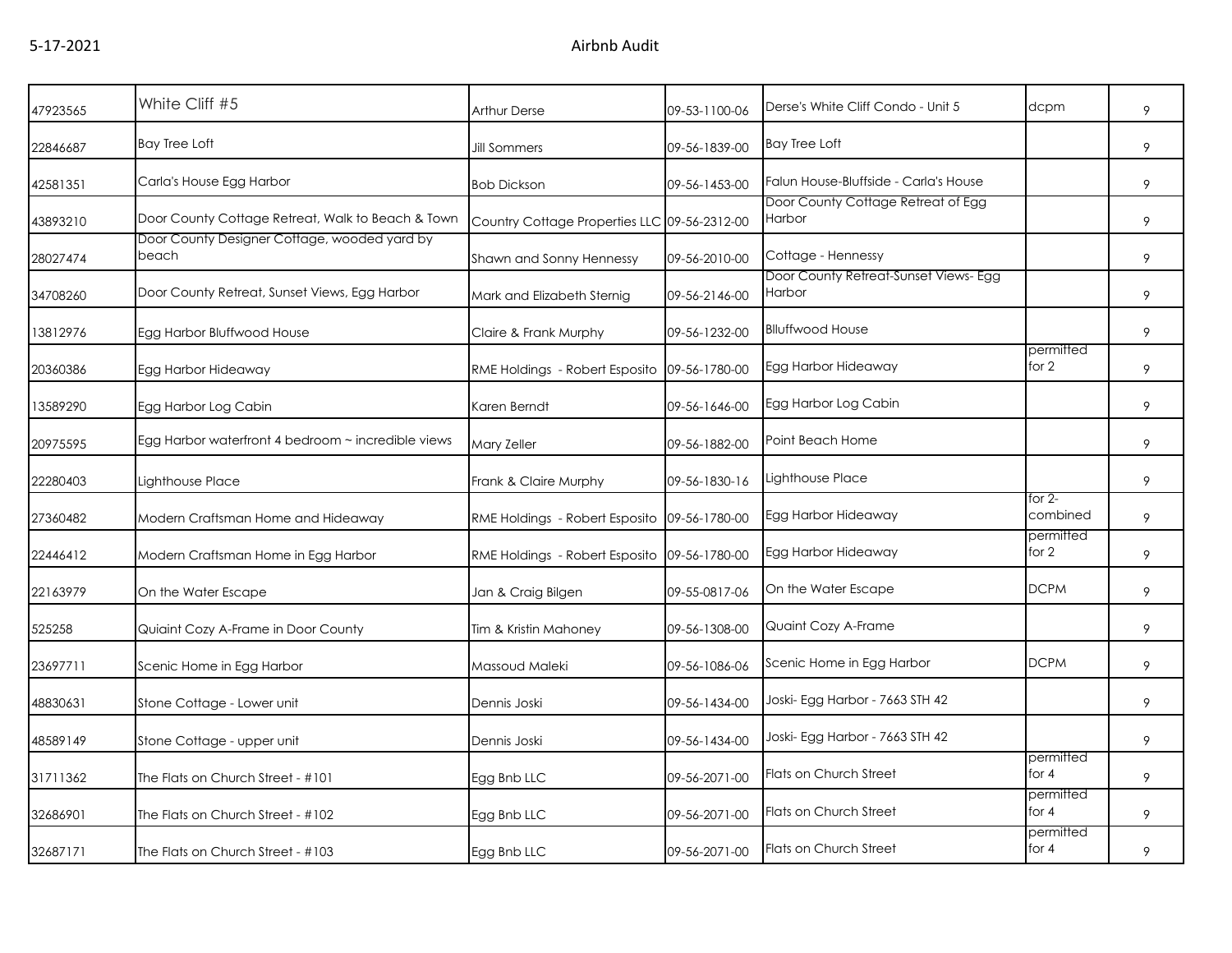| 33310719 | The Flats on Church Street - #104                                              | Egg Bnb LLC                                   | 09-56-2071-00 | Flats on Church Street                      | permitted<br>for $4$ | 9  |
|----------|--------------------------------------------------------------------------------|-----------------------------------------------|---------------|---------------------------------------------|----------------------|----|
| 48258247 | The Heart of Town                                                              | Jan Mills                                     | 09-56-2442-00 | The Heart of town                           |                      | 9  |
| 22339056 | White Cliff Cottage                                                            | Michael & Dawn McCole                         | 09-56-0894-06 | White Cliff Cottage                         | <b>DCPM</b>          | 9  |
|          |                                                                                |                                               |               |                                             |                      |    |
| 31743342 | Waterfront Studio with Private Beach in Ephraim #1                             | Evergreen Beachside, LLC                      | 11-50-1479-00 | Evergreen Beachside Vacation Rentals        | permitted<br>for 4   | 11 |
| 32305284 | Waterfront Studio with Private Beach in Ephraim #2                             | Evergreen Beachside, LLC                      | 11-50-1479-00 | Evergreen Beachside Vacation Rentals        | permitted<br>for $4$ | 11 |
| 32304716 | Waterfront Studio with Private Beach in Ephraim #3                             | Evergreen Beachside, LLC                      | 11-50-1479-00 | <b>Evergreen Beachside Vacation Rentals</b> | for $4$              | 11 |
| 32305079 | Waterfront Studio with Private Beach in Ephraim #4                             | Evergreen Beachside, LLC                      | 11-50-1479-00 | <b>Evergreen Beachside Vacation Rentals</b> | for $4$              | 11 |
| 45623420 | Ephraim Stay with a View - 2 Bedroom - Unit # 204                              | Ephraim Guest House Condo<br>Assn Inc         |               | 11-51-0061-00 Ephraim Guest House           |                      | 11 |
| 45623917 | Ephraim Stay with a View - 2 Bedroom - Unit # 402                              | Ephraim Guest House Condo<br>Assn Inc         |               | 11-51-0061-00 Ephraim Guest House           |                      | 11 |
| 45623171 | Ephraim Stay with a view - 3 Bedroom - Unit # 201                              | <b>Ephraim Guest House Condo</b><br>Assn Inc  |               | 11-51-0061-00 Ephraim Guest House           |                      | 11 |
| 45617779 | Ephraim Stay with a View - Unit # 103                                          | Ephraim Guest House Condo<br>Assn Inc         |               | 11-51-0061-00 Ephraim Guest House           |                      | 11 |
| 45616865 | Ephraim Unit with a View # 102                                                 | Ephraim Guest House Condo<br>Assn Inc         |               | 11-51-0061-00 Ephraim Guest House           |                      | 11 |
| 45618489 | Outdoor Entrance   Ephraim Unit # 104                                          | Ephraim Guest House Condo<br>Assn Inc         |               | 11-51-0061-00 Ephraim Guest House           |                      | 11 |
| 45618790 | Outdoor Entrance   Ephraim Unit # 301                                          | Ephraim Guest House Condo<br>Assn Inc         |               | 11-51-0061-00 Ephraim Guest House           |                      | 11 |
| 44193811 | Bright • Updated • Clean Condo Near Water Ephraim Ephraim Guest House #302 LLC |                                               | 11-53-2332-00 | Ephraim Guest House #302 LLC                |                      | 11 |
| 43881653 | Chic   Modern   Clean Condo Near Water   Ephraim                               | Laurel Ciohon and Chris Janisse 11-53-2333-00 |               | Ephraim Condo #303                          |                      | 11 |
| 7746988  | #1 Peninsula Park and Island View                                              | James Lindbloom                               | 11-56-1558-00 | Peninsula Park and Island View              | permitted<br>for 2   | 11 |
| 7833318  | #2 Peninsula Park and Island View                                              | James Lindbloom                               | 11-56-1558-00 | Peninsula Park and Island View              | permitted<br>for 2   | 11 |
| 49630288 | ***New Listing***   Serenity on Spruce   Downtown<br>Ephraim                   | Punkaj Gupta and Sachin Pawa 11-56-2479-00    |               | Serenity on Spruce                          |                      | 11 |
| 49461386 | *NEW LISTING* *New Construction* Stunning Getaway<br>in Sister Bay             | William and Elizabeth Pflum                   | 11-56-2434-07 | Willowbury Estate                           |                      | 11 |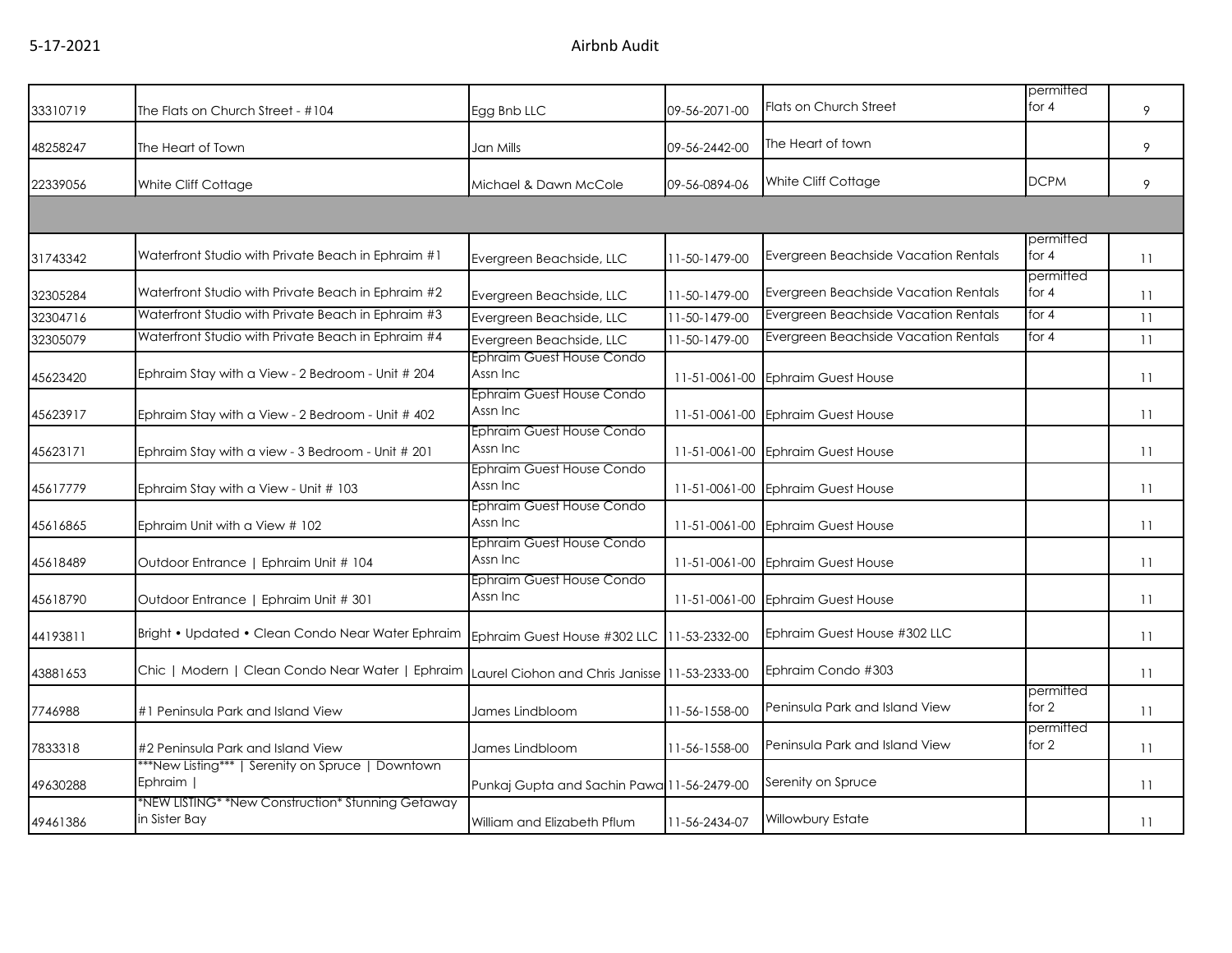|          | *New Listing* Adorable Pet Friendly Cottage in the                      |                                                   |               |                                          | permitted          |    |
|----------|-------------------------------------------------------------------------|---------------------------------------------------|---------------|------------------------------------------|--------------------|----|
| 42271180 | Heart of Ephraim!                                                       | Terry and Kim Cassidy                             | 11-56-1574-07 | Cassidy's Cottages                       | for $2$            | 11 |
| 42268703 | *New Listing* Walk to Everything Ephraim has to Offer!<br>Pet Friendly! | Terry and Kim Cassidy                             | 11-56-1574-07 | Cassidy's Cottages                       | permitted<br>for 2 | 11 |
| 22163846 | <b>Bay View Cottage</b>                                                 | Rick Wegman                                       | 11-56-1498-06 | <b>Bay View Cottage</b>                  | <b>DCPM</b>        | 11 |
| 22163819 | <b>BD Thorp House</b>                                                   | <b>BD Thorp</b>                                   | 11-56-0809-06 | Thorpe House, The                        | <b>DCPM</b>        | 11 |
| 31168096 | Big & Beautiful Ephraim Vacation House and Gardens                      | Colin Welford                                     | 11-56-2133-00 | <b>Green Gables</b>                      |                    | 11 |
| 35809467 | Binkhaven - A Norwegian Fairytale                                       | Cathcart Holdings LLC - Elliot Tail 11-56-2028-00 |               | Binkhaven the Rosemailing Cottage        |                    | 11 |
| 20916442 | Boutique Home in Door County w/Eagle Harbor Views!                      | Carol S Corbett                                   | 11-56-1806-00 | Harbor View Ephraim - Corbett            |                    | 11 |
| 22163826 | Cedar Barn                                                              | Jennifer & Bjorn Larson                           | 11-56-1635-06 | Cedar Barn Rental                        | <b>DCPM</b>        | 11 |
| 22337314 | Cedar Glen                                                              | John & Rachel Rothschild                          | 11-55-0758-06 | Cedar Glen                               | <b>DCPM</b>        | 11 |
| 24993392 | Cedar Street Cottage Ephraim 500' from the Water                        | Koko LLC - Matt and Susie<br>Cottick              | 11-56-2490-00 | Cedar St Cottage                         |                    | 11 |
| 39965933 | Charming & Historic Cottage in Door County                              | Donna Moretti                                     | 11-56-1677-00 | Moretti - 10438 Water St - Nordic Hearth |                    | 11 |
| 22339193 | Coral Hill Cottage                                                      | Leslee and Morrie Goldman                         | 11-56-1258-06 | Coral Hill Cottage                       | <b>DCPM</b>        | 11 |
| 22163862 | Cottage on Townline                                                     | Roy Elquist                                       | 11-56-1069-06 | Townline                                 | <b>DCPM</b>        | 11 |
| 36116048 | Cozy Cottage North @Ephraim Beach                                       | Daryl Larson                                      | 11-56-2288-00 | <b>Ephraim Village Cottages</b>          |                    | 11 |
| 36114162 | Cozy Cottage South @Ephraim Beach                                       | Daryl Larson                                      | 11-56-2288-00 | <b>Ephraim Village Cottages</b>          |                    | 11 |
| 27084618 | Eagle Harbor Cottage Loft                                               | Meredith (Dee) Brestin                            | 11-56-1988-00 | Eagle Harbor Cottage Loft                |                    | 11 |
| 37902032 | Elegant Retreat in the Heart of Door County                             | Colin Welford                                     | 11-56-2133-00 | <b>Green Gables</b>                      | permitted<br>for 2 | 11 |
| 35942416 | Ephraim Beach at Bayview (Lower Unit)                                   | Daryl Larson                                      | 11-56-2288-00 | <b>Ephraim Village Cottages</b>          |                    | 11 |
| 35941818 | Ephraim Beach at Bayview (Upper Unit - Water View)                      | Daryl Larson                                      | 11-56-2288-00 | <b>Ephraim Village Cottages</b>          |                    | 11 |
| 40227752 | Ephraim Beach View Cottage                                              | Stuart Chomeau BTC HOLDINGS 11-56-1295-00         |               | <b>Beach View Cottage</b>                |                    | 11 |
| 23698434 | Ephraim Boat House                                                      | <b>Robert and Nicole Collins</b>                  | 11-56-1708-06 | Ephraim Boat House                       | <b>DCPM</b>        | 11 |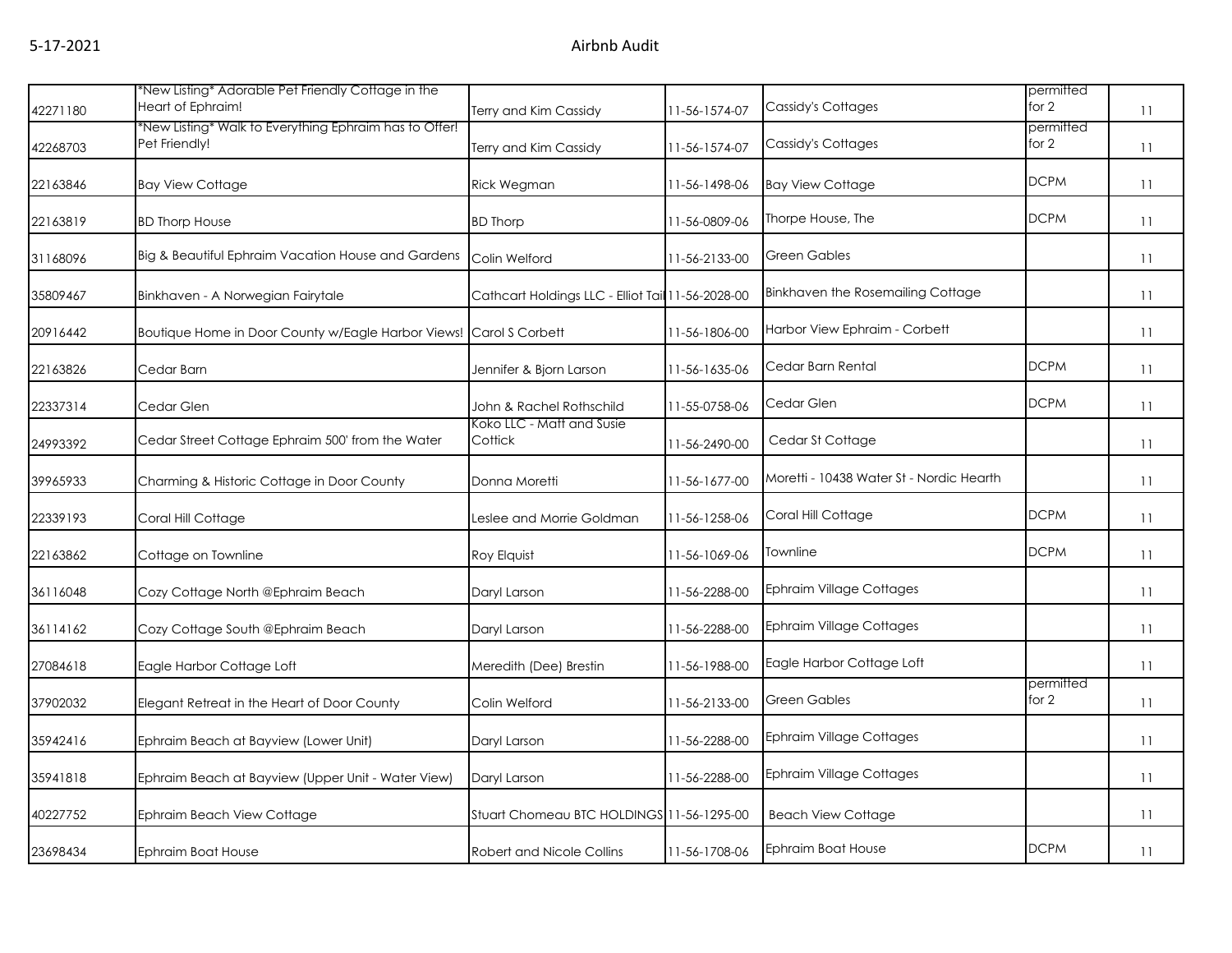| 26892652 | Ephraim Home.                                      | David Vartanian                                    | 11-56-1088-00 | Vartanian - 3235 Holand Rd       |                      | 11 |
|----------|----------------------------------------------------|----------------------------------------------------|---------------|----------------------------------|----------------------|----|
| 46356676 | Ephraim Stone Cottage and Cabin                    | <b>Brad Massey</b>                                 | 11-56-2300-00 | Ephraim Stone Cottage and Cabin  |                      | 11 |
| 35938228 | Family Friendly Cottage - Duplex (Right Side)      | Daryl Larson                                       | 11-56-2288-00 | <b>Ephraim Village Cottages</b>  |                      | 11 |
| 35916033 | Family Fun Cottage - Duplex (Left Side)            | Daryl Larson                                       | 11-56-2288-00 | <b>Ephraim Village Cottages</b>  |                      | 11 |
| 34809243 | Great Value Big Families! Luxury in Çof Door!      | Brian & Amanda Jenkins                             | 11-56-1407-00 | Norra Skoggen                    |                      | 11 |
| 22163884 | <b>Harbor House</b>                                | Windsor McCutcheon                                 | 11-56-1724-06 | Harbor House on North Shore      | <b>DCPM</b>          | 11 |
| 13769377 | Hollis House                                       | Daniel & Lori Schwefel                             | 11-56-1659-00 | <b>Hollis House</b>              |                      | 11 |
| 43769613 | Meadow View I @Ephraim Beach                       | Daryl Larson                                       | 11-56-2288-00 | <b>Ephraim Village Cottages</b>  |                      | 11 |
| 43939361 | Meadow View II @ Ephraim Beach                     | Daryl Larson                                       | 11-56-2288-00 | <b>Ephraim Village Cottages</b>  |                      | 11 |
| 44473578 | Meadow View III @ Ephraim Beach                    | Daryl Larson                                       | 11-56-2288-00 | Ephraim Village Cottages         |                      | 11 |
| 24052610 | Natures Window                                     | <b>Bill Anderson</b>                               | 11-56-1958-00 | Natures Window                   |                      | 11 |
| 26845264 | NEW 'The Carriage House' Walk to Peninsula St Park | Deborah Eckert                                     | 11-55-0680-00 | <b>Park Place Cottages</b>       | permitted<br>for $5$ | 11 |
| 26845266 | NEW! 'Butternut Cottage' in Central Door County!   | Deborah Eckert                                     | 11-55-0680-00 | Park Place Cottages              | permitted<br>for $5$ | 11 |
| 26845401 | NEW! 'Cherry Cottage' near Peninsula State Park!   | Deborah Eckert                                     | 11-55-0680-00 | <b>Park Place Cottages</b>       | permitted<br>for $5$ | 11 |
| 26845261 | NEW! Cozy Ephraim 'Cedar Cottage' w/Private Deck!  | Deborah Eckert                                     | 11-55-0680-00 | Park Place Cottages              | permitted<br>for $5$ | 11 |
| 37971066 | NEW! Ephraim Home w/ Yard - Walk to Lake Michigan! | Carol S Corbett                                    | 11-56-1806-00 | Harbor View Ephraim - Corbett    |                      | 11 |
| 26845402 | NEW! Updated Ephraim 'Pine Cottage' w/ Deck!       | Deborah Eckert                                     | 11-55-0680-00 | Park Place Cottages              | permitted<br>for $5$ | 11 |
| 22163929 | Northwind Cottage 1                                | Northwinds Holdings LLC-<br>Alison and Jon Beadell | 11-56-2392-06 | Northwind Cottages               | permitted<br>for $3$ | 11 |
| 22163935 | Northwind Cottage 2                                | Northwinds Holdings LLC-<br>Alison and Jon Beadell | 11-56-2392-06 | Northwind Cottages               | permitted<br>for 3   | 11 |
| 22163944 | Northwind Cottage 3                                | Northwinds Holdings LLC-<br>Alison and Jon Beadell | 11-56-2392-06 | Northwind Cottages               | permitted<br>for $3$ | 11 |
| 22163987 | Park's Edge Lakeshore Home                         | Jacob and Greta Odders                             | 11-56-1818-06 | Parks Edge Lakeshore Beach House | <b>DCPM</b>          | 11 |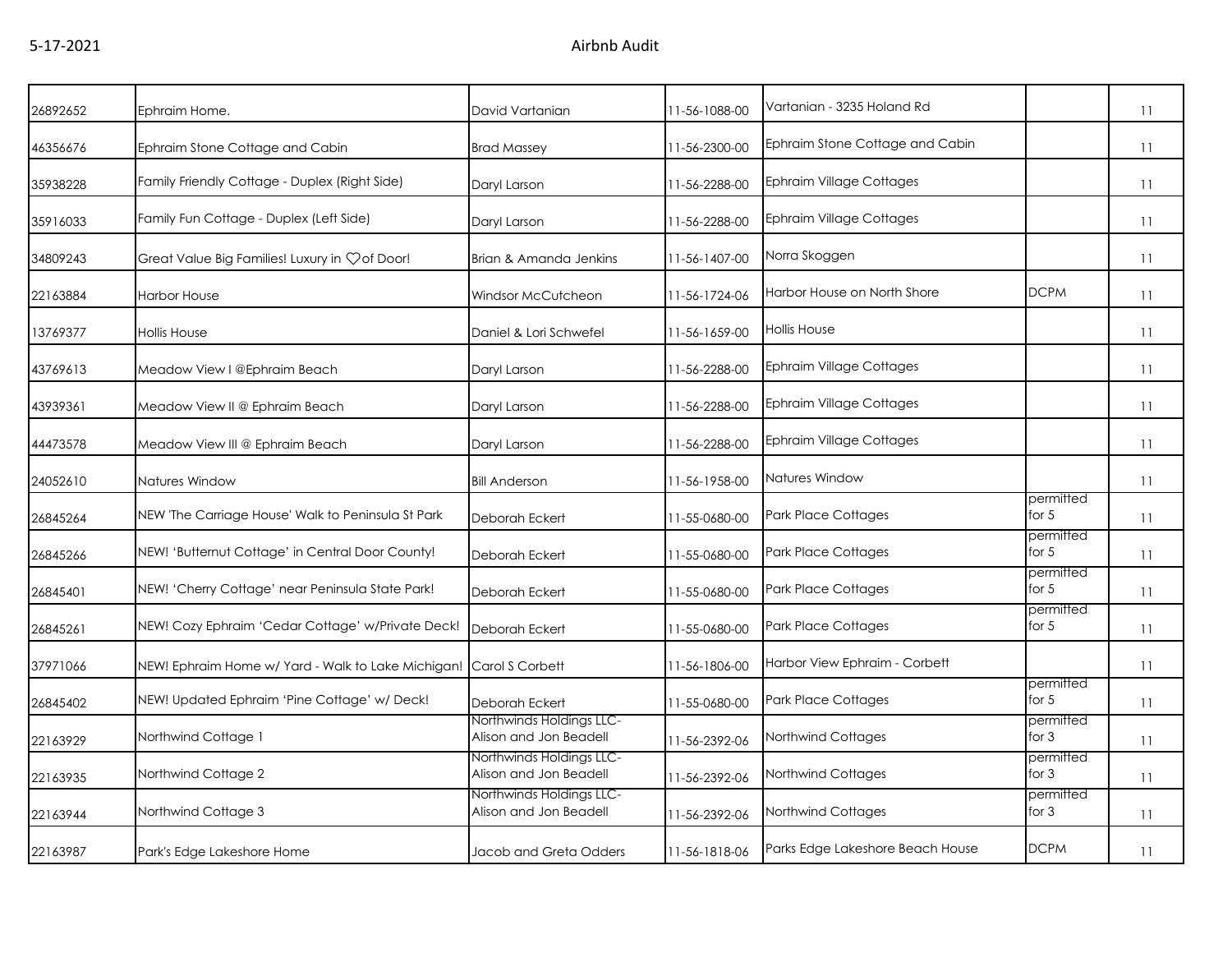| 15152902 | Peninsula Park and Island View - 3 bedroom house   | James Lindbloom        | 11-56-1558-00 | Peninsula Park and Island View                  | permitted<br>for 2    | 11              |
|----------|----------------------------------------------------|------------------------|---------------|-------------------------------------------------|-----------------------|-----------------|
| 42780411 | Quaint and Sunny - Steps from Ephraim Beach        | Daryl Larson           | 11-56-2288-00 | <b>Ephraim Village Cottages</b>                 |                       | 11              |
| 13549163 | <b>Rustic Elegance</b>                             | Daniel & Laurel Simons | 11-56-1656-00 | Elegant Home in Ephraim                         |                       | 11              |
| 22750642 | Sunny Studio in Perfect Location                   | Laurel Ciohon          | 11-56-1853-00 | Ephraim Modern Guesthouse - Ciohon              |                       | 11              |
| 35996063 | The Cedars Near Ephraim Beach                      | Daryl Larson           | 11-56-2288-00 | <b>Ephraim Village Cottages</b>                 |                       | 11              |
| 43449644 | Wee One Cottage Near Ephraim Beach                 | Daryl Larson           | 11-56-2288-00 | <b>Ephraim Village Cottages</b>                 |                       | 11              |
|          |                                                    |                        |               |                                                 |                       |                 |
| 23629319 | <b>Fish Creek Retreat</b>                          |                        |               | 30+ days only                                   |                       | 12 <sup>°</sup> |
| 7213011  | <b>Tuckers Retreat</b>                             |                        |               | 30+ days only                                   |                       | 12 <sup>°</sup> |
| 35609837 | Blue Jay Cottage. Fish Creek access! Downtown      | Carol Vande Walle      | 12-50-0387-00 | Peninsula Park View                             |                       | 12              |
| 35224872 | Chestnut Cottage at Peninsula Park-View            | Carol Vande Walle      | 12-50-0387-00 | Peninsula Park View                             |                       | 12              |
| 30904112 | Countryside Cottage 5                              | Sandra Solomon         | 12-50-1042-00 | Julies Park Café & Motel - Countryside<br>Motel | permitted<br>for $40$ | 12              |
| 30904456 | Countryside Cottage 6                              | Sandra Solomon         | 12-50-1042-00 | Julies Park Café & Motel - Countryside<br>Motel | permitted<br>for $40$ | 12              |
| 30229308 | Countryside Cottage/Duplex Unit 7                  | Sandra Solomon         | 12-50-1042-00 | Julies Park Café & Motel - Countryside<br>Motel | permitted<br>for $40$ | 12              |
| 29003329 | Countryside Cottage/Duplex- Unit 8                 | Sandra Solomon         | 12-50-1042-00 | Julies Park Café & Motel - Countryside<br>Motel | permitted<br>for $40$ | 12              |
| 26007168 | Evergreen                                          | Carol Vande Walle      | 12-50-0387-00 | Peninsula Park View                             |                       | 12              |
| 48041223 | Garden King Suite at Peninsula Park View           | Carol Vande Walle      | 12-50-0387-00 | Peninsula Park View                             |                       | 12              |
| 22015884 | Julies Park Café Suite                             | Sandra Salomon         | 12-50-1042-00 | Julies Park Café and Motel                      |                       | 12              |
| 41451594 | Lilac Cottage at Peninsula Park-View, NEW LISTING  | Carol Vande Walle      | 12-50-0387-00 | Peninsula Park View                             |                       | 12              |
| 35514974 | Peninsula Parkview Sunset Meadow Whirlpool Cottage | Carol Vande Walle      | 12-50-0387-00 | Peninsula Park View                             |                       | 12              |
| 35515408 | Starling Cottage. Fish Creek access! downtown      | Carol Vande Walle      | 12-50-0387-00 | Peninsula Park View                             |                       | 12              |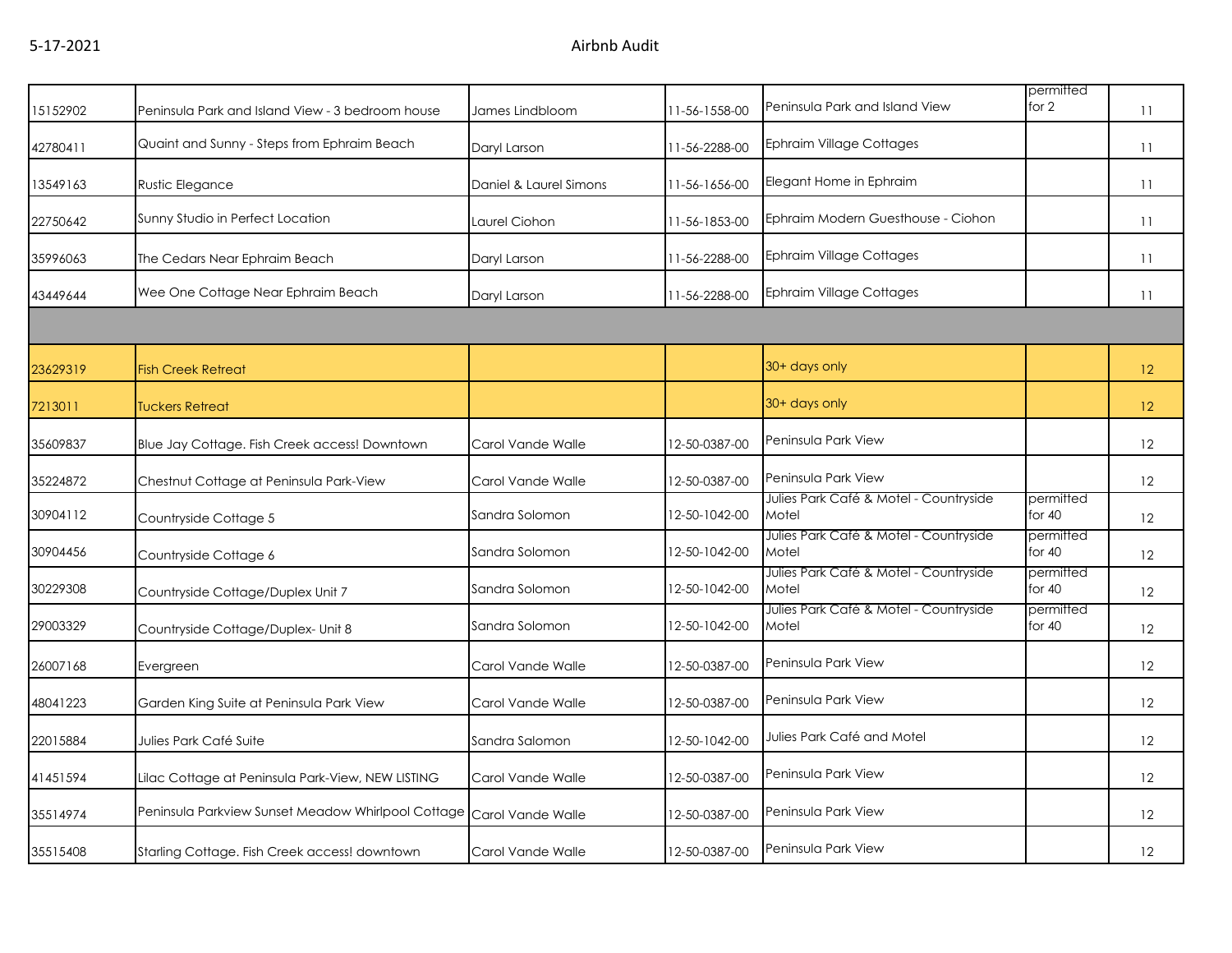| 48032380 | 1 Bedroom Suite in a World-Class Swedish Resort     |                         |               |                | Wholesaler         | 12 |
|----------|-----------------------------------------------------|-------------------------|---------------|----------------|--------------------|----|
| 48941506 | 1 Bedroom Suite in a World-Class Swedish Resort     |                         |               |                | Wholesaler         | 12 |
| 48870166 | All Season Resort in Wisconsin's Door County (1B)   |                         |               |                | Wholesaler         | 12 |
| 48604196 | All Season Resort in Wisconsin's Door County (1B)   |                         |               |                | Wholesaler         | 12 |
| 48138990 | All Season Resort in Wisconsin's Door County (2B)   |                         |               |                | Wholesaler         | 12 |
| 48603938 | All Season Resort in Wisconsin's Door County (2B)   |                         |               |                | <b>Wholesaler</b>  | 12 |
| 48138983 | All Season Resort in Wisconsin's Door County (2B)   |                         |               |                | Wholesaler         | 12 |
| 48697600 | Charming Wisconsin Resort 1 Bedroom Suite           |                         |               |                | Wholesaler         | 12 |
| 48698068 | Charming Wisconsin Resort 2 Bedroom Suite           |                         |               |                | Wholesaler         | 12 |
| 48846402 | Charming Wisconsin Resort 2 Bedroom Suite           |                         |               |                | Wholesaler         | 12 |
| 37886362 | Cozy, Warm and Great Views in Fish Creek            |                         |               |                | Wholesaler         | 12 |
| 23008138 | <b>Fish Creek Country Resort - I Bedroom Suites</b> |                         |               |                | Wholesaler         | 12 |
| 23709001 | <b>Get Away at Fish Creek</b>                       |                         |               |                | Wholesaler         | 12 |
| 49362957 | Stunning 3800 square unit with great vilews         |                         |               |                |                    | 12 |
| 36825938 | Double room-Ensuite-Standard-Deluxe Room 7          | <b>William Tressler</b> | 12-52-0174-00 | Whistling Swan | permitted<br>for 7 | 12 |
| 36825808 | Double room-Ensuite-Standard-Room 1                 | <b>William Tressler</b> | 12-52-0174-00 | Whistling Swan | permitted<br>for 7 | 12 |
| 36825836 | Double room-Ensuite-Standard-Room 2                 | <b>William Tressler</b> | 12-52-0174-00 | Whistling Swan | permitted<br>for 7 | 12 |
| 36825887 | Double room-Ensuite-Standard-Room 4                 | <b>William Tressler</b> | 12-52-0174-00 | Whistling Swan | permitted<br>for 7 | 12 |
| 36825919 | Double room-Ensuite-Standard-Room 6                 | <b>William Tressler</b> | 12-52-0174-00 | Whistling Swan | permitted<br>for 7 | 12 |
| 36825858 | Double room-Ensuite-Standard-Suite 3                | <b>William Tressler</b> | 12-52-0174-00 | Whistling Swan | permitted<br>for 7 | 12 |
| 36825902 | Double room-Ensuite-Standard-Suite 5                | <b>William Tressler</b> | 12-52-0174-00 | Whistling Swan | permitted<br>for 7 | 12 |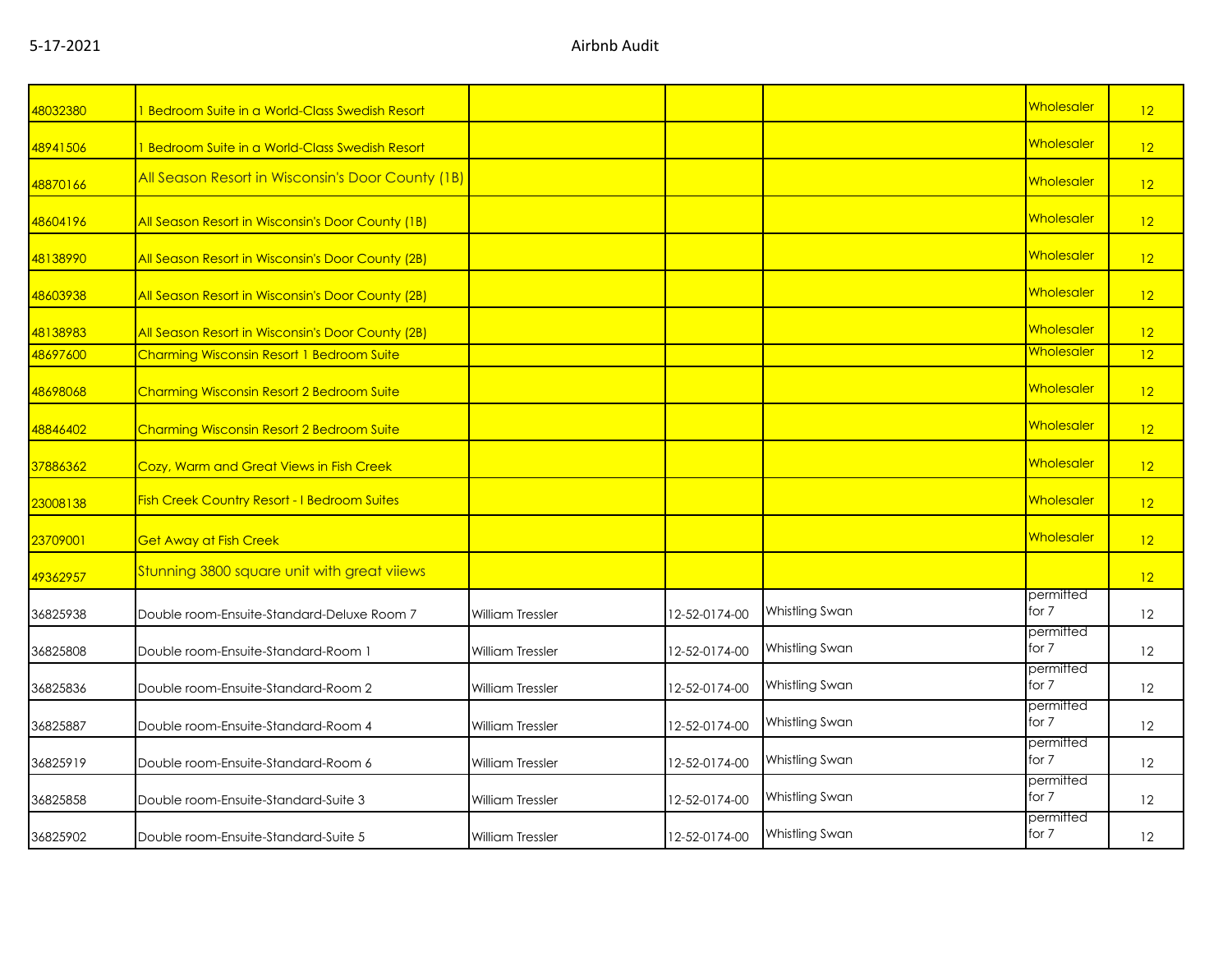| 47937953 | "Little Yellow Cottage"-Downtown Fish Creek with<br>POOL/Kayak/Bike/Fish | <b>Tony Goebel</b>                           | 12-53-2401-00 | Yellow Cottage, The                       |                       | 12 |
|----------|--------------------------------------------------------------------------|----------------------------------------------|---------------|-------------------------------------------|-----------------------|----|
| 40223988 | Brook Point #4, in the heart of Fish Creek!                              | SMC Door County, LLC-Stuart Ch 12-53-0626-00 |               | Brookpoint #4                             | Douglas               | 12 |
| 29654419 | Condo in Fish Creek by Peninsula State Park (A7)                         | Evergreen Hill Condo Owners As 12-53-0357-00 |               | Evergreen Hill                            | permitted<br>for $15$ | 12 |
| 22268447 | Downtown Fish Creek with a View                                          | <b>Stacey Berndt</b>                         | 12-53-1855-00 | Downtown Fish Creek with a View - Berndt  |                       | 12 |
| 24189891 | Elegant Creekside Cottage (on Fish Creek)                                | Patricia Culliton                            | 12-53-1890-00 | Creekside Cottage                         |                       | 12 |
| 29660011 | Evergreen A8                                                             | Evergreen Hill Condo Owners As 12-53-0357-00 |               | Evergreen Hill                            | permitted<br>for $15$ | 12 |
| 29660194 | Evergreen B!                                                             | Evergreen Hill Condo Owners As 12-53-0357-00 |               | Evergreen Hill                            | permitted<br>for $15$ | 12 |
| 29659642 | Evergreen B3                                                             | Evergreen Hill Condo Owners As 12-53-0357-00 |               | Evergreen Hill                            | permitted<br>for $15$ | 12 |
| 29708652 | Evergreen B4                                                             | Evergreen Hill Condo Owners As 12-53-0357-00 |               | Evergreen Hill                            | permitted<br>for $15$ | 12 |
| 29756847 | Evergreen B5                                                             | Evergreen Hill Condo Owners As 12-53-0357-00 |               | Evergreen Hill                            | permitted<br>for $15$ | 12 |
| 29709704 | Evergreen B6                                                             | Evergreen Hill Condo Owners As 12-53-0357-00 |               | Evergreen Hill                            | permitted<br>for $15$ | 12 |
| 46728157 | Evergreen Hill A Condo by Peninsula State Park                           | Evergreen Hill Condo Owners As 12-53-0357-00 |               | Evergreen Hill                            | permitted<br>for $15$ | 12 |
| 46728528 | Evergreen Hill B Condo by Peninsula State Park                           | Evergreen Hill Condo Owners As 12-53-0357-00 |               | Evergreen Hill                            | permitted<br>for $15$ | 12 |
| 29002621 | Evergreen Hill Condo - B2                                                | Evergreen Hill Condo Owners As 12-53-0357-00 |               | Evergreen Hill                            | permitted<br>for $15$ | 12 |
| 29513544 | Evergreen Hill Condo B7 - By Peninsula State Park                        | Evergreen Hill Condo Owners As 12-53-0357-00 |               | Evergreen Hill                            | permitted<br>for $15$ | 12 |
| 15634038 | Fish Creek Condo/Town Home at Brook Point, Door Co Karen Berndt          |                                              | 12-53-1681-00 | Brook Point Condo #5- Berndt              |                       | 12 |
| 20308419 | Luxury tri-Level Condo Downtown Fish Creek                               | Jonathan Glapa                               | 12-53-1791-00 | Luxury Tri-Level Fish Creek - Glapa       |                       | 12 |
| 5278540  | Irish Hospitality in Fish Creek WI                                       | Megan O'Meara                                | 12-54-0685-00 | O'Meara's Cottage Loft                    |                       | 12 |
| 23398401 | A Retreat Art Gallery Stay in Door County                                | <b>Wendy Carpenter</b>                       | 12-56-1975-00 | A Retreat Art Gallery Stay in Door County |                       | 12 |
| 44135893 | Apple Orchard House                                                      | David Thorp                                  | 12-56-2295-06 | Apple Orchard House                       | <b>DCPM</b>           | 12 |
| 32206576 | Artist's Retreat Luxury Home in Charming setting                         | Paul and Katherine Munck                     | 12-56-1519-02 | An Artists Retreat                        | lundquist             | 12 |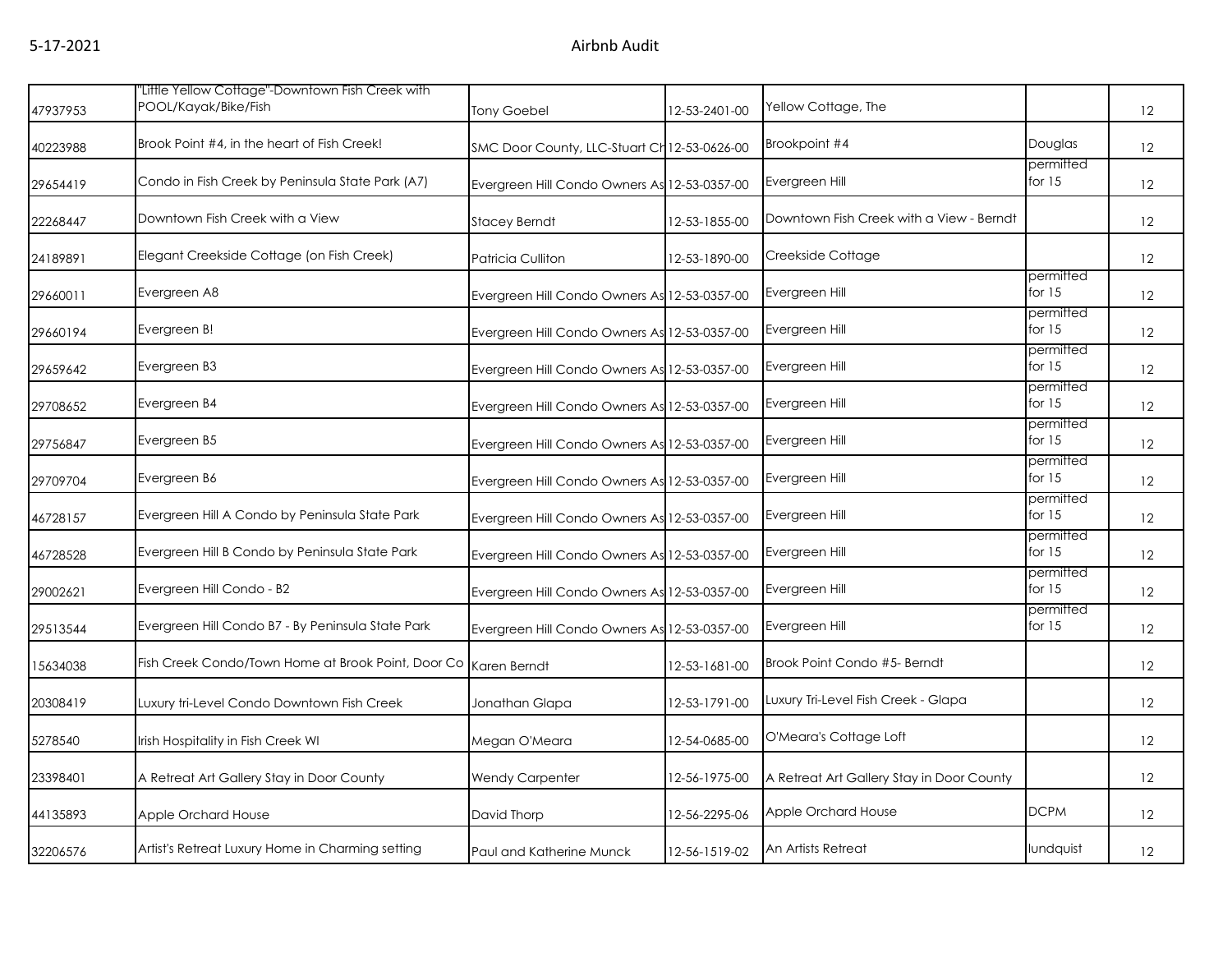| 47935254 | Bedroom #1 in a spacious log home                   | Miriam Erickson Trust                        |               | 12-56-2427-00 The Hermitage                     |             | 12                |
|----------|-----------------------------------------------------|----------------------------------------------|---------------|-------------------------------------------------|-------------|-------------------|
| 47552822 | Bedroom #2 in spacious log home                     | Miriam Erickson Trust                        |               | 12-56-2427-00 The Hermitage                     |             | 12                |
| 26019754 | <b>Birch Bluff</b>                                  | Eleanor J Warntjes                           | 12-56-1845-02 | <b>Birch Bluff</b>                              | lundquist   | 12                |
| 38599705 | Carraig Dale Cottage - A Peaceful Oasis             | Carraig Cottages                             | 12-56-1276-09 | Carraig Dale                                    | carraig     | 12                |
| 38600512 | Carraig Nua House- A luxurious Door County Retreat  | <b>Carraig Cottages</b>                      | 12-56-1277-09 | Carraig Nua                                     | carraig     | 12                |
| 1894636  | Cedar Creek Lodge II                                | Michael Servais                              | 12-56-1357-00 | Cedar Creek Lodge #2                            |             | 12                |
| 13496429 | Cedarwood Vacation Home                             | Jay and Carla Marr                           | 12-55-0778-00 | Cedarwood Marr                                  |             | 12                |
| 49171190 | Cole's Country Cottage . In The Heart of Fish Creek | Michael and Debra Cole                       | 12-56-2480-00 | Cole's Country Cottage                          |             | $12 \overline{ }$ |
| 35918147 | Cottage in the Creek- Centrally Located DoCo Oasis  | Irish Stories LLC                            | 12-56-2077-00 | Centrally Located Fish Creek Cottage            |             | 12                |
| 16497330 | COZY DC HOME RETREAT IN FISH CREEK, WI              | Steven Pachonphai                            | 12-56-1692-00 | DC HOME Pachonphai                              |             | 12                |
| 35616070 | Cuckoo's Nest: Solitude & Nature Near Everything    | Cuckoo's Nest LLC                            | 12-56-2167-00 | Cuckoo's Nest                                   |             | 12                |
| 26021111 | Daisy Patch Retreat                                 | Tierney Home Rental LLC - Cath 12-56-1798-02 |               | <b>Tierney Home</b>                             | lundquist   | 12                |
| 30762173 | Downtown Fish Creek "Night Cap" Studio Apartment    | <b>Bonnie Spielman</b>                       | 12-56-2335-00 | Night Cap Studio Loft in Downtown Fish<br>Creek |             | 12                |
| 22163833 | Eagle Harbor View                                   | Nancy Claypool                               | 12-56-1570-06 | Eagle Harbor View                               | <b>DCPM</b> | 12                |
| 18941540 | <b>Ellmann House</b>                                | Steve Ellmann                                | 12-56-0369-00 | Ellman House                                    |             | 12                |
| 36177607 | <b>Fish Creek Beach House</b>                       | Wickman LLC                                  | 12-56-2142-06 | <b>Fish Creek Beach House</b>                   | <b>DCPM</b> | 12                |
| 36178650 | <b>Fish Creek Road House</b>                        | Wickman LLC                                  | 12-56-2141-06 | Road House, The - 4086 Main St                  | <b>DCPM</b> | 12                |
| 12964179 | Fish Creek, WI: Sweet log cabin & meditation paths  | Robin Bienemann                              | 12-56-1665-00 | Sweet Log Cabin Bienneman                       |             | 12                |
| 31948544 | Foxlea Guest House in Fish Creek                    | <b>Rymar Properties LLC</b>                  | 12-56-2055-00 | Foxlea Farms                                    |             | 12                |
| 28693376 | Garden House                                        | Marise Redman                                | 12-56-2065-00 | Garden House - 9130 STH 42- Redmann             |             | 12                |
| 22163877 | Gibraltar House                                     | Paul & Amy Devine                            | 12-56-1439-06 | Gibraltar House                                 | <b>DCPM</b> | 12                |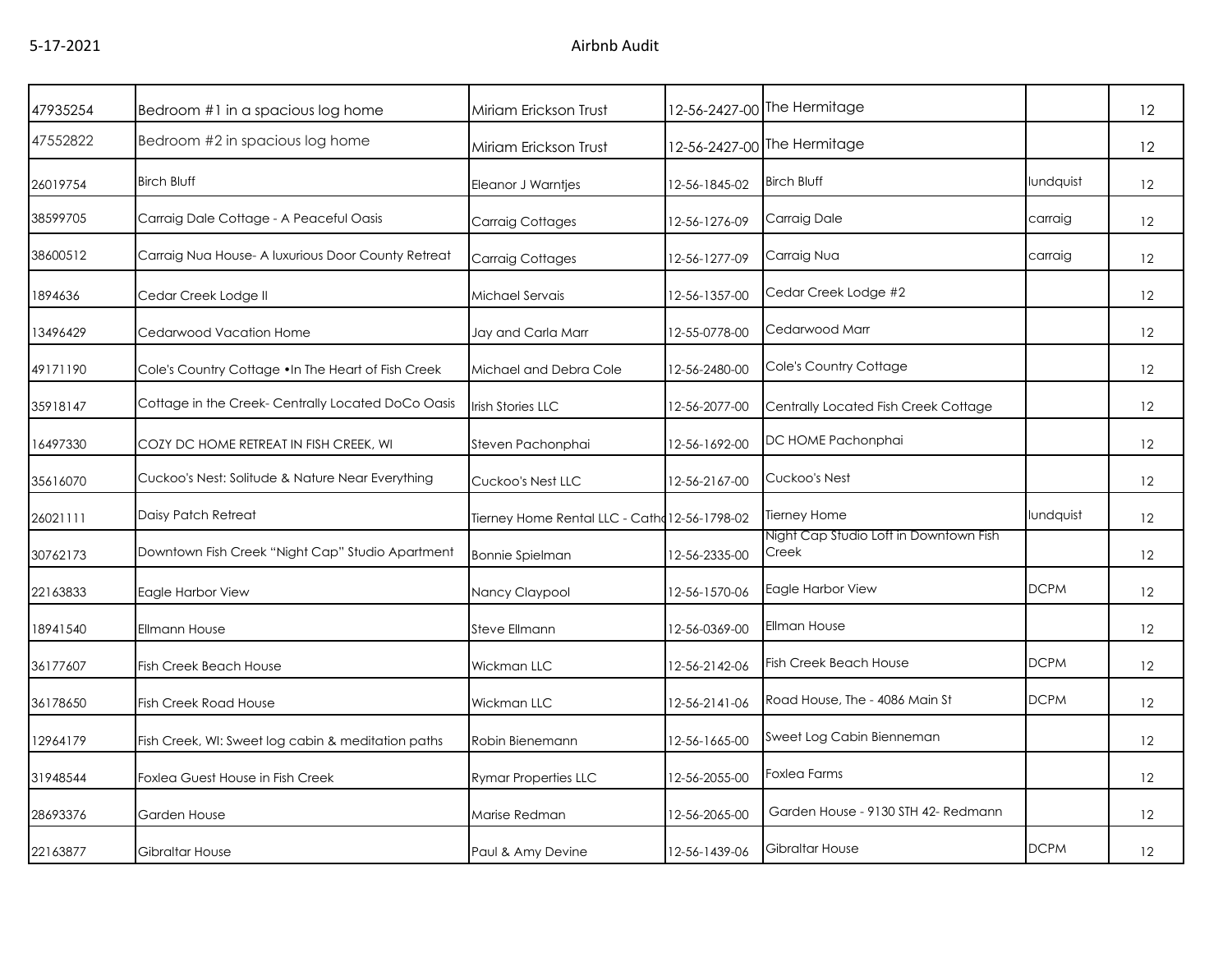| 42094787 | Historic Cabin on the Green Bay Shoreline          | Door County Retreats LLC - Pegg 12-56-2251-00 |               | Door County Retreats LLC - Reineck                         |             | 12 |
|----------|----------------------------------------------------|-----------------------------------------------|---------------|------------------------------------------------------------|-------------|----|
| 26989763 | Homestead Park House                               | <b>PDW Rentals LLC</b>                        | 12-56-1801-00 | Park House                                                 |             | 12 |
| 35875588 | House on the Hill                                  | <b>Brett Lecy</b>                             | 12-56-2147-06 | <b>Fish Creek Central Home</b>                             | <b>DCPM</b> | 12 |
| 34395537 | Kaye's Hideaway                                    | Kaye's Hideaway                               | 12-56-2054-00 | Paul Kaye                                                  |             | 12 |
| 10015145 | Lawler Guest House - Blue                          | Greg and Dan Lawler                           | 12-56-1573-00 | Lawler Guest House Blue                                    |             | 12 |
| 38405636 | Lawler Guest House - Green                         | Greg and Dan Lawler                           | 12-56-2218-00 | Lawler Guest House Green                                   |             | 12 |
| 22339034 | Log Retreat at Fish Creek                          | William Anderson                              | 12-56-1225-06 | Log Retreat at Fish Creek                                  | <b>DCPM</b> | 12 |
| 28431338 | Maple Grove Cottage                                | Maple Grove Cottage LLC                       | 12-56-1330-00 | Maple Grove Cottage                                        |             | 12 |
| 28127081 | Maple Grove Landing (Brand New Rental)             | <b>Rick and Rachel Chomeau</b>                | 12-56-2003-00 | Maple Grove Landing Chomeau                                |             | 12 |
| 36606925 | Modern Hygge Farmhouse - Baileys Harbor/Fish Creek | <b>Shelly Sprinkman</b>                       | 12-56-2217-00 | Modern Farmhouse - Sprinkman                               |             | 12 |
| 26845405 | NEW Family-Friendly Fish Creek 'Cape House' w/Yard | Deborah, Carl & Joan Eckert                   | 12-56-0679-00 | Eckert Vacation Home - Cape Cod House<br><b>Fish Creek</b> |             | 12 |
| 41931234 | NEW LISTING! Charming Stone Cottage in Fish Creek! | Ryan and Karilyn Dayton                       | 12-56-1743-07 | Manistique Stone Cottage                                   | SImpleLife  | 12 |
| 32662963 | Newly renovated farmhouse in Fish Creek on 25 acre | JJ JETS LLC                                   | 12-56-2078-00 | Tirangle Farmhouse                                         |             | 12 |
| 41822428 | Nicely located Ranch Home Near Fish Creek-4BD/2BA  | Klems Investment Properties LLC 12-56-2027-00 |               | Klems Investments - Klimczyk 8580 STH 42                   |             | 12 |
| 34178567 | Perfect for weekend getaways and family reunions   | Ken Riche                                     | 12-56-1241-00 | Riche - 9419 Tree Top                                      |             | 12 |
| 31150450 | Private Fish Creek cottage in the woods.           | Steven and Lana Amenda                        | 12-56-2091-00 | Private Fish Creek Cottage - Amenda                        |             | 12 |
| 5123586  | Relax & Refocus at Hesed House                     | Rebecca and Richard Van Sistin 12-56-2038-00  |               | <b>Hesed House</b>                                         |             | 12 |
| 41157083 | Tall Pine Retreat - Fish Creek, WI                 | Walt Teichen                                  | 12-56-2247-00 | <b>Tall Pines</b>                                          |             | 12 |
| 44959844 | The Glass House on Birch Bluff                     | Katherine D Blair                             | 12-56-2334-00 | Birch Bluff Retreat - Blair - 9695 Maple<br>Grove          |             | 12 |
| 23233934 | The House on High Rock Creek                       | Karen L Wagner Trust & Andrew 12-56-1938-00   |               | House on High Rock Creek                                   |             | 12 |
|          |                                                    |                                               |               |                                                            |             |    |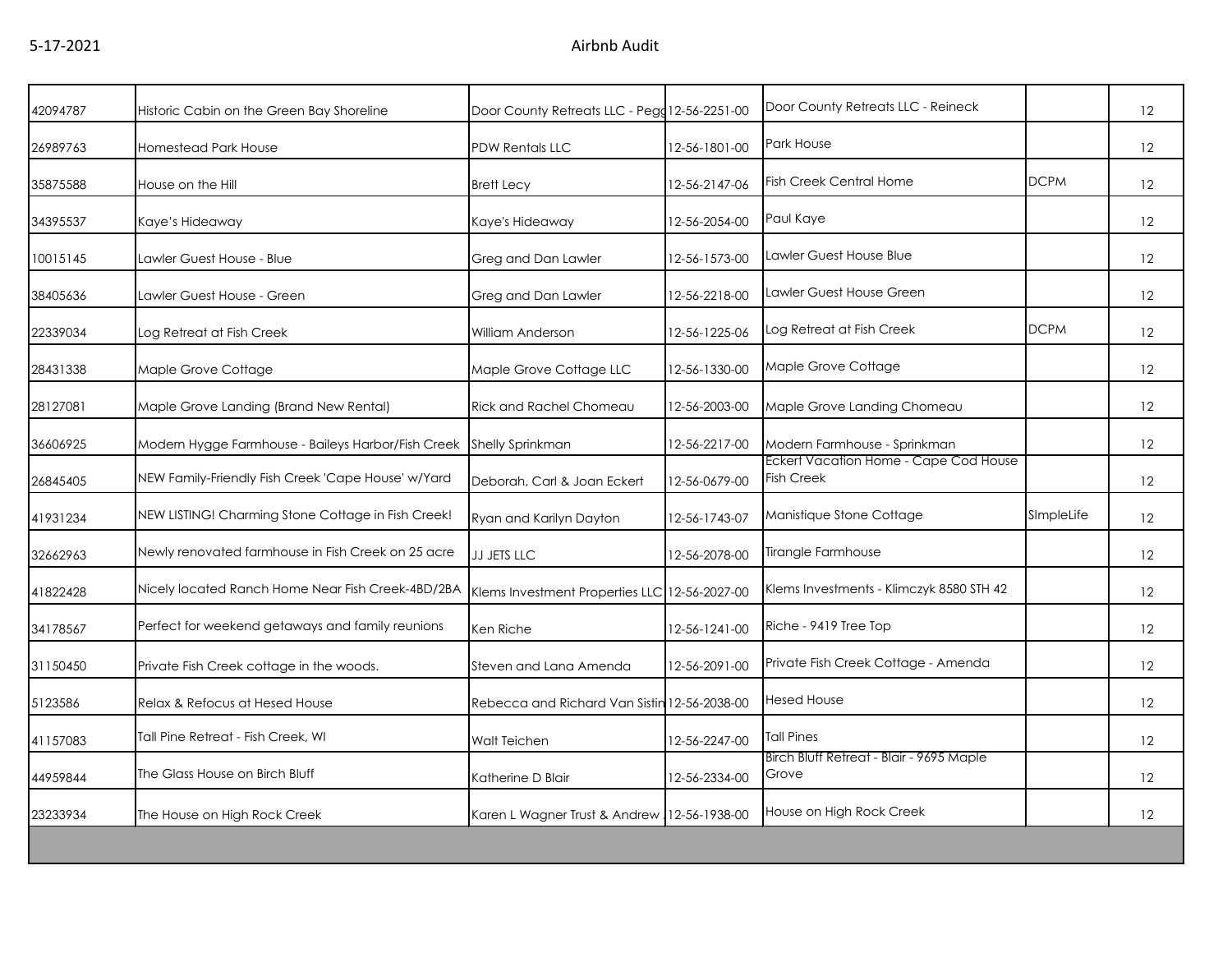5-17-2021 Airbnb Audit

| 26231098 | Forest hideaway Home                               | <b>Ransom Flanders</b>                                      | 14-56-1961-00              | Forestville Hideaway Home                            |                      | 14 |  |  |  |
|----------|----------------------------------------------------|-------------------------------------------------------------|----------------------------|------------------------------------------------------|----------------------|----|--|--|--|
| 48822543 | back forty                                         |                                                             |                            |                                                      |                      | 4  |  |  |  |
|          |                                                    |                                                             |                            |                                                      |                      |    |  |  |  |
| 49585992 | *Waterfront* Rustic cabin on Clark Lake            | Sam Kaufman                                                 |                            | 15-56-1536-0 Latitiude Adjustment                    |                      | 15 |  |  |  |
| 40701347 | 5 St Modern Waterfront Lake Cabin in Door County   | Jeremy Jeffrey                                              |                            | 15-56-2215-00 The Bay on Clark Lake                  |                      | 15 |  |  |  |
| 49129537 | Bauers Lodge on Kangaroo Lake in Baileys Harbor    | Jane Rodriguez, Elizabeth<br>Kirkpatrick, & James Cousineau | 15-56-2413-00 Bauers Lodge |                                                      |                      | 15 |  |  |  |
| 19709930 | Beach House Whispering Pines Door Co, lake view    | <b>Beth Ann Meyer</b>                                       | 15-56-1793-00              | <b>Whispering Pines</b>                              | permitted<br>for $2$ | 15 |  |  |  |
| 19706345 | Beach House Whispering Pines, Door Co, forest view | <b>Beth Ann Meyer</b>                                       | 15-56-1793-00              | <b>Whispering Pines</b>                              | permitted<br>for 2   | 15 |  |  |  |
| 45314247 | Beautiful Lake Michigan                            | Carrie Sather                                               | 15-56-2433-00              | Beautiful Lake Michigan                              |                      | 15 |  |  |  |
| 27421061 | Beautiful Waterfront Cottage on Clark Lake         | Kari and Scott Hunt                                         | 15-56-1998-00              | <b>Beautiful Waterfront Cottage on Clark</b><br>Lake |                      | 15 |  |  |  |
| 25625710 | Beechwood Lodge                                    | Jessica Porter                                              | 15-56-1956-00              | Beechwood Lodge Porter                               |                      | 15 |  |  |  |
| 11659022 | Classic Farm House in Egg Harbor (upper unit)      | <b>Tim Raduenz</b>                                          | 15-56-1601-00              | Raduenz 6551 CTH T                                   |                      | 15 |  |  |  |
| 49848439 | Cottage at Cave Point                              | Braden Duszynski                                            | 15-56-2495-17              | Cottage at Cave Point                                | restassure           | 15 |  |  |  |
| 40470866 | Cozy Log Cabin on 4 Acres                          | Christine Skogg                                             | 15-56-2237-00              | Recently Renovated Cozy Log Cabin on 4<br>Acres      |                      | 15 |  |  |  |
| 14400793 | Door County Lakeside Retreat                       | Janet Slater                                                | 15-56-1085-00              | Lakeside Paradise Slater                             |                      | 15 |  |  |  |
| 25284585 | Jacksonport Home                                   | <b>Robert Geitner</b>                                       | 15-56-1944-00              | Jacksonport Home Geitner                             |                      | 15 |  |  |  |
| 22163921 | Kangaroo South Shore                               | Michael K & Mary Lou H Sercher 15-56-1157-06                |                            | Kangaroo South Shore                                 | <b>DCPM</b>          | 15 |  |  |  |
| 34023502 | Logan Creek Cottage                                | <b>Robert Geitner</b>                                       | 15-56-2105-00              | Logan Creek Cottage                                  |                      | 15 |  |  |  |
| 29701170 | NEW! Door County Lake Cabin on Private Peninsula   | Jeremy and Caitlyn Jeffery                                  | 15-56-2060-00              | The Point on Clark Lake                              |                      | 15 |  |  |  |
| 47308287 | The Pines on T                                     | Jane Welsing                                                | 15-56-2382-00              | The Pines on T                                       |                      | 15 |  |  |  |
| 22164036 | Vans Log Home                                      | Robert & Marilyn Van Lieshout                               | 15-56-0308-06              | Vans Log Home                                        | <b>DCPM</b>          | 15 |  |  |  |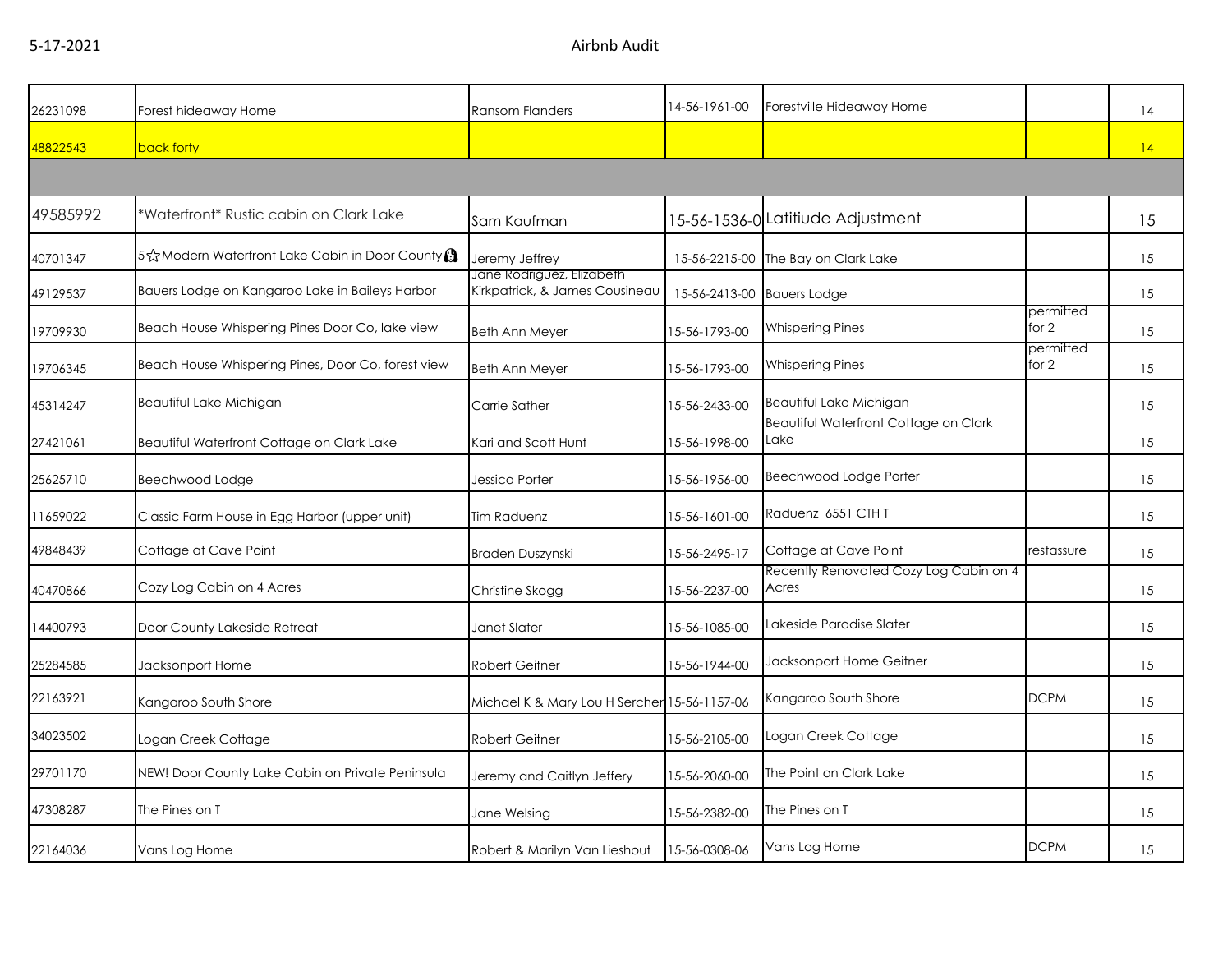|          |                                                                   |                                             |               |                                                | beach                |    |
|----------|-------------------------------------------------------------------|---------------------------------------------|---------------|------------------------------------------------|----------------------|----|
| 47857729 | Beach Harbor Resort - Family Room                                 | Jon Hanson                                  | 27-51-0807-00 | <b>Beach Harbor Resort</b>                     | harbor $+1$          | 27 |
|          | Beautifully remodeled unit with king bed and<br>waterfront access |                                             | 27-51-0807-00 |                                                | beach<br>harbor $+1$ | 27 |
| 43927524 | Deluxe Apartment with Whirlpool *Stay & Play in                   | Jon Hanson                                  |               | <b>Beach Harbor Resort</b>                     | beach                |    |
| 28561474 | Sturgeon Bay*                                                     | Jon Hanson                                  | 27-51-0807-00 | <b>Beach Harbor Resort</b>                     | harbor $+1$          | 27 |
| 43927523 | Deluxe Lower Apartment                                            | Jon Hanson                                  | 27-51-0807-00 | <b>Beach Harbor Resort</b>                     | beach                | 27 |
|          | Double Room with Private Bathroom and beach                       |                                             |               |                                                | beach                |    |
| 45362398 | access                                                            | Jon Hanson                                  | 27-51-0807-00 | <b>Beach Harbor Resort</b>                     | harbor $+1$          | 27 |
| 33826439 | Studio Cottage with beach accesss                                 | Jon Hanson                                  | 27-51-0807-00 | <b>Beach Harbor Resort</b>                     | beach<br>harbor $+1$ | 27 |
|          |                                                                   |                                             |               |                                                | beach                |    |
| 33284391 | Waterfront Beach House Cottage                                    | Jon Hanson                                  | 27-51-0807-00 | <b>Beach Harbor Resort</b>                     | harbor $+1$          | 27 |
| 44089140 | "Adventure Cottage" on Sand Bay Point, Door County                | <b>Anthony Goebel</b>                       | 27-56-2327-00 | Adventure Cottages LLC                         |                      | 27 |
| 48481227 | "Sherwood Point Lodge" Luxury Waterfront Log Cabin                | Sherwood Point Lodge LLC -<br>Tony Goebel   | 27-56-2425-00 | Sherwood Point Lodge                           |                      | 27 |
|          | *New Listing** Waterfront *Pet friendly* home on                  |                                             |               | Shorewood Point Shores-Berndt- 4481            |                      |    |
| 47595590 | Green Bay!                                                        | William Berndt                              | 27-56-2386-07 | Sherwood Point Road                            | simplelife           | 27 |
| 24010019 | Door County Cabin next to working lighthouse                      | Bay Area Property Managemen 27-56-1900-00   |               | Door County Cabin next to Lighthouse           |                      | 27 |
| 9953250  | Door County Country Home                                          | <b>Terry Kinney</b>                         | 27-55-0737-00 | Door County Country Home                       |                      | 27 |
| 185416   | Door County Waterfront Cottage                                    | Lane Kendig and Elaine Carmic 27-56-1156-00 |               | Kendig Snake Island                            |                      | 27 |
| 26157331 | <b>English Bluebell Cottage</b>                                   | Reginald Peter Jackson                      | 27-56-1955-00 | English Blubell Cottage                        |                      | 27 |
| 35999204 | Log Cabin House on the Water (Waterfront)                         | <b>Rachel Messner</b>                       | 27-56-2184-00 | Log Cabin House on the Water                   |                      | 27 |
| 25447356 | Nasewaupee Trail Log Home                                         | Terry Kinney                                | 27-56-1841-00 | Nasewaupee Trail Log Home react 5/29/18        |                      | 27 |
| 41002430 | Open Door Oasis                                                   | LLC-Przemyslaw (Peter)<br>Szewczyk          | 27-56-2204-00 | Open Door Oasis                                |                      | 27 |
|          |                                                                   |                                             |               |                                                |                      |    |
| 25189877 | Quiet Country Shed Surrounded by Nature's Beauty                  | Glen Vander Velden                          | 27-56-1912-00 | Shed, The - Vander Velden                      |                      | 27 |
| 47387826 | Relax and unwind on the water in Door County                      | Paul Kok C/O Kristen Hager                  | 27-56-2421-00 | Kok's Kove not until 5/2021                    |                      | 27 |
| 20965365 | Secluded Retreat Near Potawatomi State Park                       | Glen and Gloria La Plante                   | 27-56-2233-00 | Secluded Retreat Near Potawatomi State<br>Park |                      | 27 |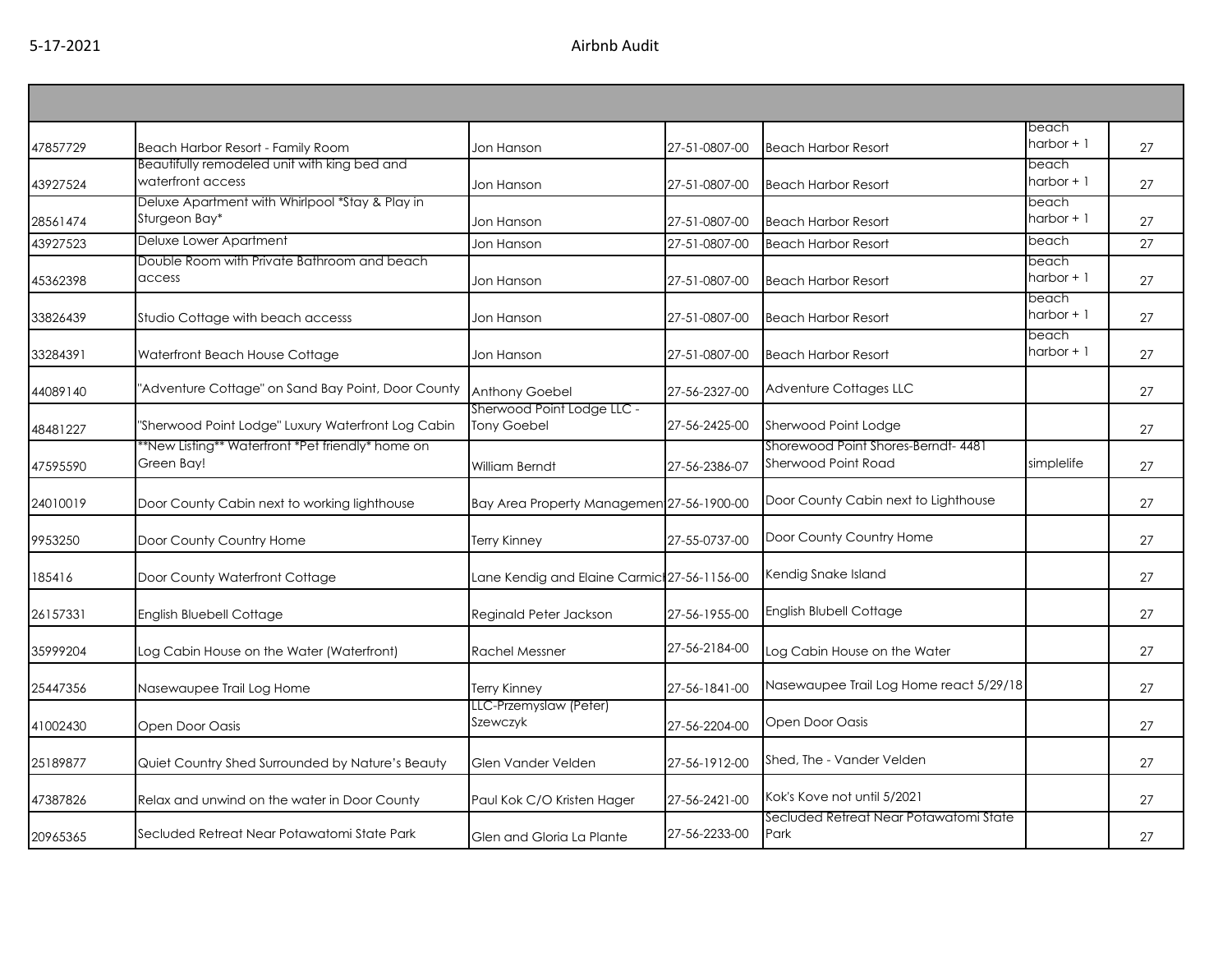## 5-17-2021 Airbnb Audit

| 47563877 | Spacious and peaceful beach house on Riley's                    |                                              |               | Riley's Bay Beach House - 3843 Sand Bay<br>Lane                              |             |    |
|----------|-----------------------------------------------------------------|----------------------------------------------|---------------|------------------------------------------------------------------------------|-------------|----|
|          | Bay                                                             | Donald and Pam LeRoy                         | 27-56-2387-00 |                                                                              |             | 27 |
| 47112433 | <b>Stone's Throw Cottage</b>                                    | Lee and Bridget Spude                        | 27-56-2376-00 | Stone's Throw Cottage - Spude                                                |             | 27 |
| 22983752 | Sunrise Cabin in Sturgeon Bay, Door County                      | Claire Miller & Justin Berken                | 27-56-1861-00 | <b>Big Island</b>                                                            | owner       | 27 |
| 22983092 | Sunset Cabin in Sturgeon Bay, Door County                       | Claire Miller & Justin Berken                | 27-56-1861-00 | <b>Big Island</b>                                                            | owner       | 27 |
| 28741299 | The Bungalow at Potawatomi State Park                           | Andrew and Erin Isaacson                     | 27-56-2011-00 | Bungalow at Potawatomi Park- Isaacson                                        |             | 27 |
| 44305288 | The House on the Harbor - Door County Waterfront                | Travis & Sara Le Roy                         | 27-56-2326-00 | Le Roy - 7015 Prospect - The House on the<br>Harbor - Door County Waterfront |             | 27 |
| 44695162 | <b>Waterfront Door County!</b>                                  | Michael Jeanguart                            | 27-56-2324-00 | Sunset Lagoon                                                                |             | 27 |
|          |                                                                 |                                              |               |                                                                              |             |    |
| 43871860 | Spacious Water View Condominium                                 | Rockton Shoreline, LLC                       | 32-51-0796-00 | Shoreline Resort & Condos                                                    |             | 32 |
| 49559957 | <b>Arbor Retreat</b>                                            | Leonard Bottcher and John Scot 32-53-2408-00 |               | Arbor Retreat #3002- Bottcher                                                |             | 32 |
| 22163909 | Hideaway                                                        | Gregory Herman                               | 32-53-0955-06 | Hideaway, The Herman                                                         | <b>DCPM</b> | 32 |
| 13368133 | Delightful 2 Bdrm B&B                                           | Kathleen Schmidt                             | 32-54-1638-00 | Hummingbird B&B                                                              |             | 32 |
| 49284898 | *NEW* 1900s renovated Farmhouse with spacious yard              | Dan and Amy Beck                             | 32-56-2447-00 | The Little White Farm House in Sister Bay                                    |             | 32 |
| 4371155  | A Little House in the Woods                                     | Erica and Emmet Hirsch                       | 32-56-2365-00 | A Little House in the Woods                                                  |             | 32 |
| 23698547 | Appleport Sunrise                                               | Kathleen and Edward Callahan 32-56-1913-06   |               | Appleport Sunrise                                                            | <b>DCPM</b> | 32 |
| 22163843 | Arnie's Sanctuary                                               | James Arneson                                | 32-56-1352-06 | Arnie's Sanctuary                                                            | <b>DCPM</b> | 32 |
| 22163815 | <b>Aunt Sallys</b>                                              | William Bell                                 | 32-56-1238-06 | <b>Aunt Sallys</b>                                                           | <b>DCPM</b> | 32 |
| 46623877 | Bay Beach Rental-water front cottage                            | Yacht Haven LLC                              | 32-56-2380-00 | <b>Bay Beach Rental</b>                                                      |             | 32 |
| 46305638 | <b>Bayside Hideaway</b>                                         | Eric K Ferren Trust                          | 32-56-2430-00 | <b>Bayside Hideaway</b>                                                      |             | 32 |
| 22163849 | <b>Beechers Cabin</b>                                           | Susan Szabo & Mark Beecher                   | 32-56-1571-06 | <b>Beechers Cabin</b>                                                        | <b>DCPM</b> | 32 |
| 45799888 | Beechwood Cottage - Secluded A-Frame in Sister Bay Megan Welter |                                              | 32-56-2342-00 | <b>Beechwood Cabin</b>                                                       |             | 32 |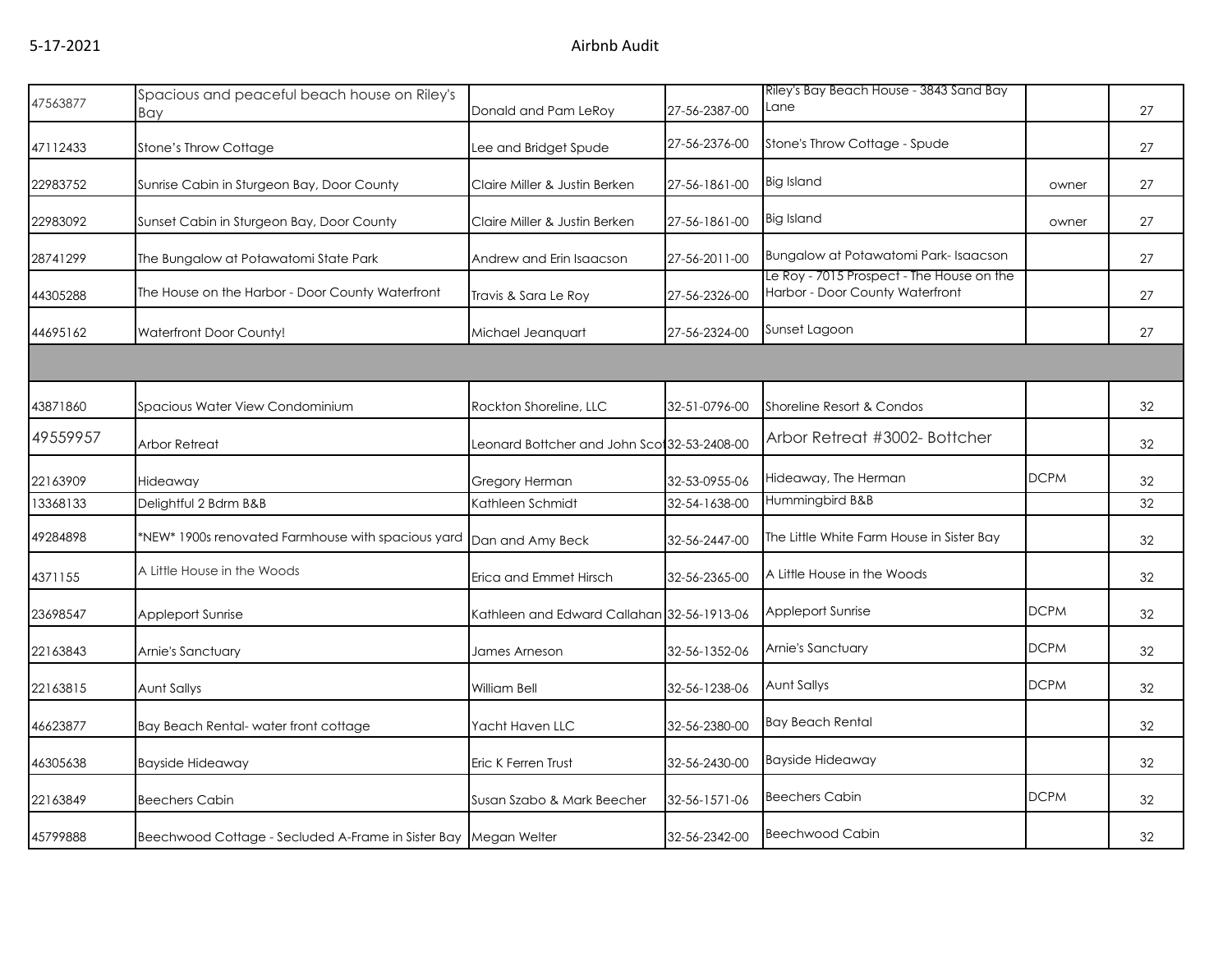| 22163853 | <b>Bells' Cottage</b>                             | Matt & Ryan Bell                                   | 32-56-1131-06 | <b>Bells Cottage</b>                   | <b>DCPM</b> | 32 |
|----------|---------------------------------------------------|----------------------------------------------------|---------------|----------------------------------------|-------------|----|
| 35162816 | <b>Birch Isle</b>                                 | reBarn LLC - Douglas and<br>Gretchen Cunliffe-Owen | 32-56-1922-02 | <b>Birch Isle</b>                      | Lundquist   | 32 |
| 45099729 | <b>Birds Nest</b>                                 | Cedar Tree Properties LLC - Sara 32-56-2358-00     |               | Cedar Tree Properties LLC- Bird's Nest |             | 32 |
| 23005364 | <b>Blackberry Acres</b>                           | Chad Ewald                                         | 32-56-1847-00 | <b>Blackberry Acres</b>                |             | 32 |
| 22163856 | <b>Brenner Tower</b>                              | <b>Brenner Tower LLC</b>                           | 32-56-1227-06 | <b>Brenner Tower</b>                   | <b>DCPM</b> | 32 |
| 36554021 | Cabin at the tip of the Door                      | Scott Studebaker                                   | 32-56-1747-02 | Cabin at the Tip of the Door           | Lundquist   | 32 |
| 26020396 | Camp Door                                         | Jonathan Ocker                                     | 32-56-1844-02 | Camp Door                              | Lundquist   | 32 |
| 22163823 | Cedar Dell Chalet                                 | <b>Vicky Kalscheur</b>                             | 32-56-1203-06 | Cedar Dell Chalet                      | <b>DCPM</b> | 32 |
| 21026430 | Cottage Hideaway                                  | Mary Jahnke                                        | 32-55-0710-00 | Cottage Hideaway                       |             | 32 |
| 39248101 | Cro's Nest - On the shore. Island views.          | Donald Lee Buckingham                              | 32-56-2270-00 | Cro's Nest                             |             | 32 |
| 27550326 | <b>DOOR 42</b>                                    | Shawn and Kim Marshall                             | 32-56-1976-00 | DOOR 42                                |             | 32 |
| 41169131 | Door County White Barn Cottage                    | Van Moreau Properties LLC                          | 32-56-2289-00 | Door County White Barn Cottage         |             | 32 |
| 24741359 | Eagle Sands Beach Lodge                           | Matthew P Shumway                                  | 32-56-1870-06 | Vandelay Shore                         | <b>DCPM</b> | 32 |
| 22163835 | East Haven                                        | <b>Barnara Moline</b>                              | 32-56-1592-06 | East Haven                             | <b>DCPM</b> | 32 |
| 1036370  | <b>Eclectic Style Cottage</b>                     | <b>Tim Raduenz</b>                                 | 32-56-0930-00 | <b>EBDC-Raduenz</b>                    |             | 32 |
| 44072623 | Ellison Bay Family Compound! 8 bed/5bath/20 acres | <b>Tim Raduenz</b>                                 | 32-56-2374-00 | EBDC-2                                 |             | 32 |
| 46735456 | Fin de la Terre - magical cabin steps to the lake | Kira Connolly Nelson                               | 32-56-2428-00 | Fin de la Terre                        |             | 32 |
| 1807644  | First Floor with Forest View                      | Loren & Helen Fandrei                              | 32-56-1341-00 | Granpa's House Rental Door Co WI       |             | 32 |
| 22163867 | Garret Bay Bluff                                  | William Berry                                      | 32-56-1641-06 | Garret Bay Bluff                       | <b>DCPM</b> | 32 |
| 20802710 | Garrett Bay Getaway                               | Kenneth Hays & Sally Wheelock 32-56-1802-00        |               | Garret Bay Getaway                     |             | 32 |
| 18686076 | Get Ready to hear Welcome Home                    | Charlene K Berg                                    | 32-56-1756-00 | Welcome Home-12625 STH 42              |             | 32 |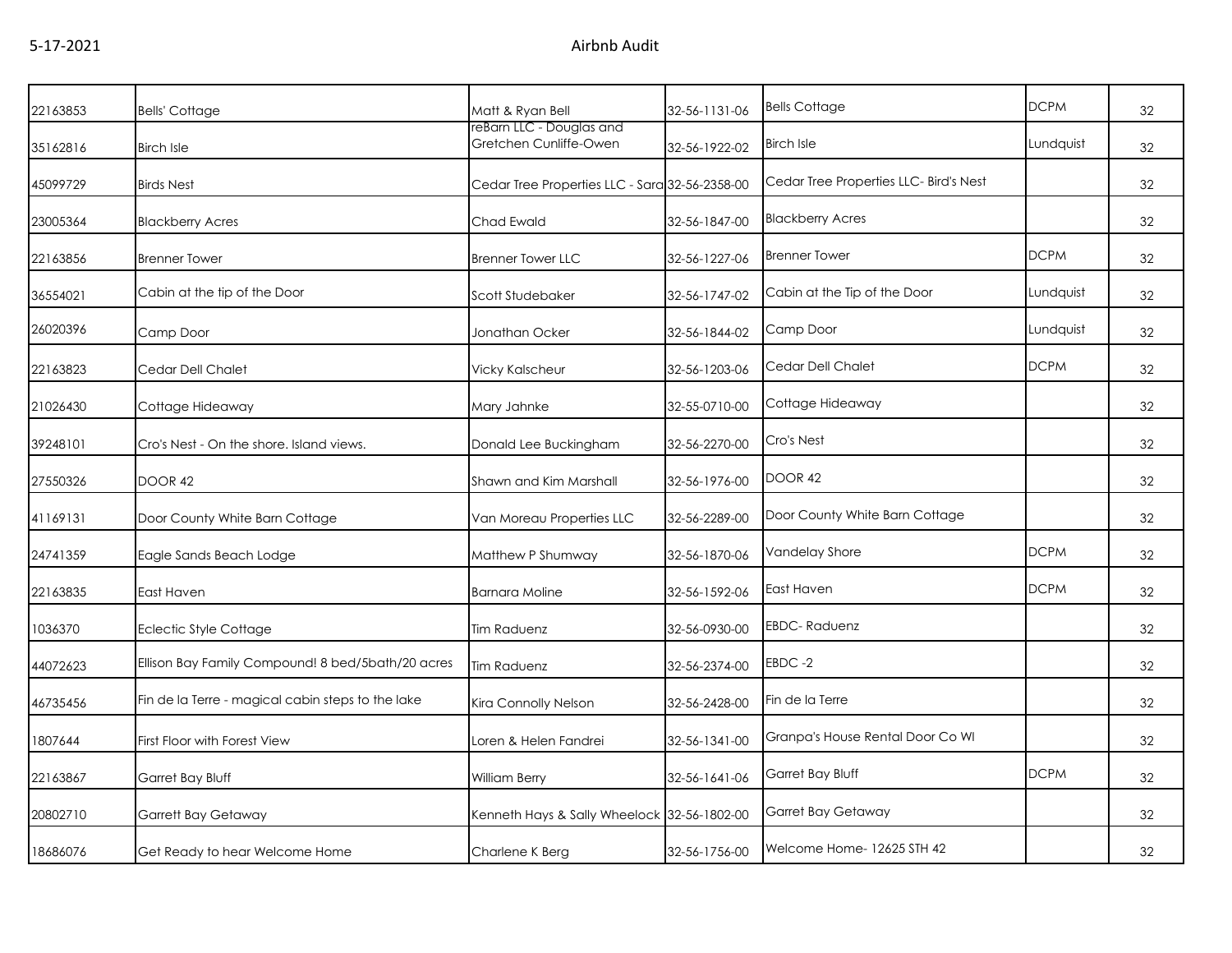| 9818691  | Historic Log Cabin by the Bay (Lake View & Access)                              | Greg Bott                                       | 32-56-2311-00 | Doc's Hideaway                              |                         | 32 |
|----------|---------------------------------------------------------------------------------|-------------------------------------------------|---------------|---------------------------------------------|-------------------------|----|
| 22163913 | Hoffman's Up North                                                              | Hoffman's Up North LLC - Matthe 32-56-1463-06   |               | Hoffman's Up North                          | <b>DCPM</b>             | 32 |
| 22163924 | Krause Cottage                                                                  | Douglas & Ellen Krause                          | 32-56-1466-06 | Krause Cottage                              | <b>DCPM</b>             | 32 |
| 23682161 | Lakeview Lodge                                                                  | Lee Hildebrand - Lakeview Lodg 32-56-1804-06    |               | akeview Lodge                               | <b>DCPM</b>             | 32 |
| 26960062 | Lovely Apt in Sister Bay                                                        | <b>Stoyan Dimitrov</b>                          | 32-56-2006-00 | Lovely Apartment in Sister Bay- Dimitrov    |                         | 32 |
| 43323667 | Midcentury Modern A-Frame on the Bluff                                          | John and Elizabeth Carstens                     | 32-56-2344-00 | Goathaus                                    |                         | 32 |
| 35222861 | Moose Manor                                                                     | David & Cory Erickson                           | 32-56-2085-02 | Moose Manor                                 | Lundquist               | 32 |
| 27154178 | Never Want to Leave Cottage                                                     | Herman and Camille Unger                        | 32-56-1996-00 | Never Want to Leave Cottage                 |                         | 32 |
| 36416958 | NEW! Cottage in Roweleys Bay w/ Deck & Grill!                                   | Mary Cole                                       | 32-55-0014-00 | <b>Rowleys Bay Cabins</b>                   | evolve                  | 32 |
| 43858030 | NEW! Door County Retreat ~3 Mi to Sister Bay Beach                              | Stoyan Dimitrov                                 | 32-56-2006-00 | Lovely Apartment in Sister Bay - Dimitrov   | evolve                  | 32 |
| 48311671 | NEW! Luxury Waterfront Cabin in Northern Door County Jeremy and Caitlyn Jeffery |                                                 | 32-56-2364-00 | Porte Haven - 12786                         |                         | 32 |
| 36417068 | NEW! Rowleys Bay Cottage w/Grill Near Fall Foliage                              | Mary Cole                                       | 32-55-0014-00 | <b>Rowleys Bay Cabins</b>                   | evolve                  | 32 |
| 48602932 | NEW! Stunning Sister Bay Home 4 Mi to Lake + Beach                              | Zachary & Brittany Ezzell/ Shanne 32-56-2415-00 |               | Our Swamp                                   | evolve                  | 32 |
| 38669989 | NEW! Updated Home w/Deck, 2 Mi to Sister Bay Beach Brian and Alissa Schwalbach  |                                                 | 32-56-2200-00 | Beach Road Cottage - Schwalbach             | evolve                  | 32 |
| 19476764 | North Woods Cottage                                                             | <b>Robert Grant</b>                             | 32-56-1749-00 | Northwoods Cottage                          |                         | 32 |
| 40304839 | Northern Lights Farmhouse                                                       | Randall J Daubner                               | 32-56-1722-00 | Timberline Road - Daubner                   | previously<br>permitted | 32 |
| 38484779 | Peaceful Studio Loft on Outskirts of Sister Bay                                 | Sunwise Turn LLC- Eryka Fiedler                 | 32-56-2171-00 | Sunwise Turn                                |                         | 32 |
| 22163990 | Porcupine Shores                                                                | Brian Bartell - Kim Winburn                     | 32-56-1603-06 | Porcupine Shores                            | <b>DCPM</b>             | 32 |
| 23052847 | Rothaus/Europe Lake                                                             | Roman and Claudia Apuzzo                        | 32-56-1849-00 | Europe Lake Cottage-Apuzzo -501 Europe Lake |                         | 32 |
| 47922019 | Rowley's Bay Lakefront                                                          | Charles Kraemer Trust C/O Saral 32-56-2304-06   |               | House 21 at Rowleys Bay                     |                         | 32 |
| 6795558  | Rustic Summer Sleeping House                                                    | Tim and Kathleen Kay                            | 32-56-1523-00 | <b>Three Sisters Farm</b>                   | permnitted<br>for $3$   | 32 |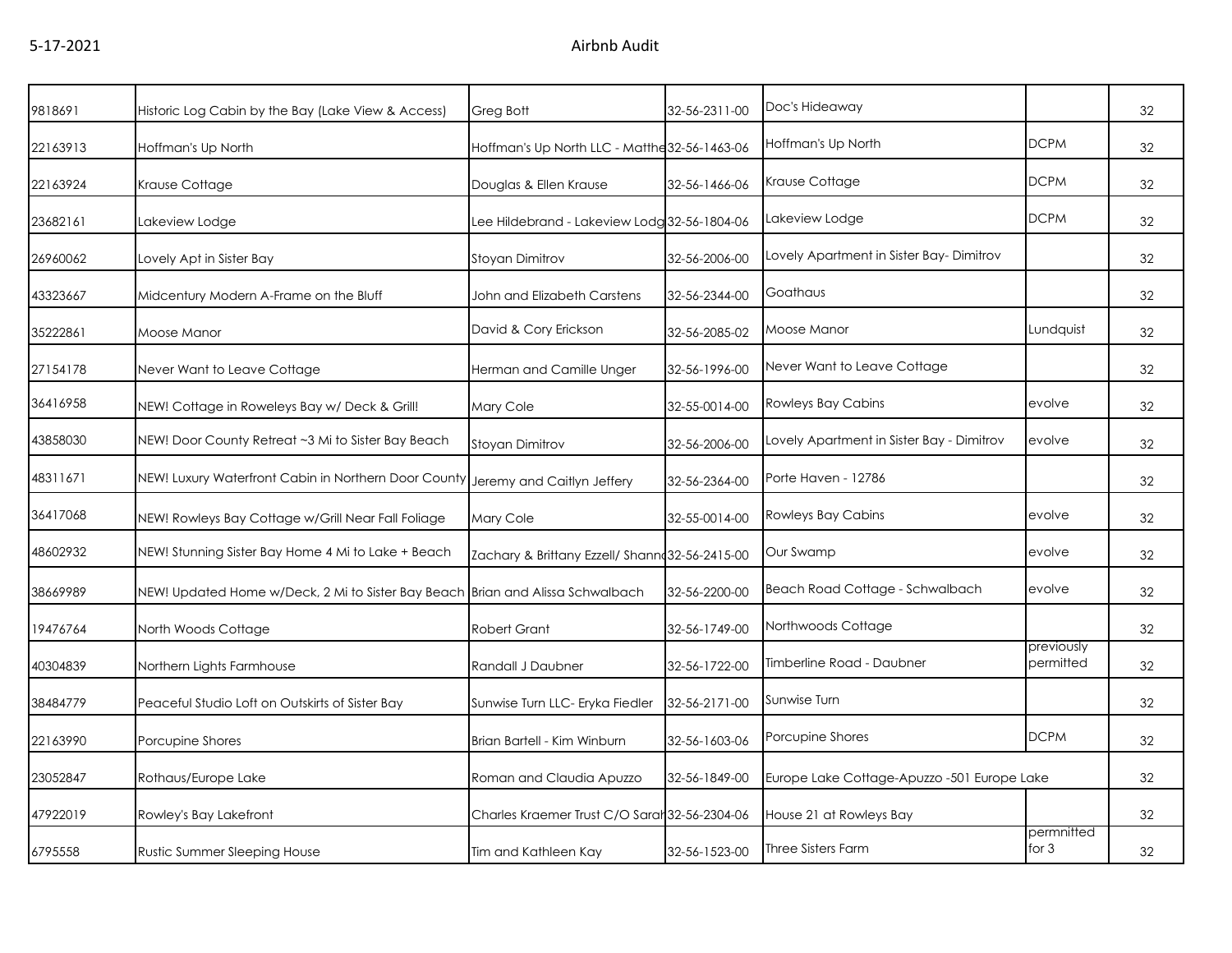|          | Sand Bay Beach Cabin (Waterfront w/ private beach) | Tom & Tanya Wismar - Sand<br><b>Bay Beach Cabin LLC</b> |               | Sand Bay Beach Cabin LLC - Wismar          |                             |    |
|----------|----------------------------------------------------|---------------------------------------------------------|---------------|--------------------------------------------|-----------------------------|----|
| 31885024 |                                                    |                                                         | 32-56-1880-00 |                                            |                             | 32 |
| 17656861 | Schwandt Cottage                                   | Georgina Schwandt                                       | 32-55-0177-00 | Schwandt Cottage                           |                             | 32 |
| 44315844 | Sea Glass Cottage                                  | <b>Blair and Jeffrey Wisnicky</b>                       | 32-56-2330-00 | Sister Bay Cottage on the Water - Wisnicky |                             | 32 |
| 48736594 | Secluded Door County haven minutes to everything!  | Paul Hintermeyer                                        | 32-56-2440-00 | Hinterhaven Cottage                        |                             | 32 |
| 31074495 | Serendipity Meadow 7-acre oasis in Door County WI  | Cecilia and Dennis Lindell                              | 32-56-1963-00 | Serendipity Meadow                         |                             | 32 |
| 26095414 | Serenity Now                                       | Todd and Michelle Cox                                   | 32-56-1838-00 | Sister Bay Respite                         |                             | 32 |
| 22339050 | Shadow Lawn                                        | John Peterson                                           | 32-56-0190-06 | Shadown Lawn                               | <b>DCPM</b>                 | 32 |
| 24307299 | Sister Bay Log Home with a View                    | Van Moreau Properties LLC                               | 32-56-1932-00 | Sister Bay Log Home with a view            |                             | 32 |
| 896385   | Sunny Cottage in Ellson Bay                        | Deborah "Sophie" Taubert Geha 32-55-0124-00             |               | <b>Terra Cottages</b>                      | permitted<br>for five units | 32 |
| 2336212  | Terra Cottages #2                                  | Deborah "Sophie" Taubert Geha 32-55-0124-00             |               | Terra Cottages                             | permitted<br>for five units | 32 |
| 14648663 | Terra Cottages #4                                  | Deborah "Sophie" Taubert Geha 32-55-0124-00             |               | <b>Terra Cottages</b>                      | permitted<br>for five units | 32 |
| 896560   | Terra Cottages Gills Rock 3                        | Deborah "Sophie" Taubert Geha 32-55-0124-00             |               | <b>Terra Cottages</b>                      | permitted<br>for five units | 32 |
| 897991   | Terra Cottages Gills Rock, Door Co.                | Deborah "Sophie" Taubert Geha 32-55-0124-00             |               | <b>Terra Cottages</b>                      | permitted<br>for five units | 32 |
| 46873260 | Teskie's Cottage-on the water in Gills Rock        | Christina Witmer                                        | 32-56-2405-00 | <b>Teskies Cottage</b>                     |                             | 32 |
| 22164029 | The Nest                                           | Paul O'Keefe                                            | 32-56-1514-06 | Nest, The                                  | <b>DCPM</b>                 | 32 |
| 41772460 | The Swedish Orchard Farm                           | Peder Nelson                                            | 32-56-2083-00 | The Swedish Orchard Farm                   |                             | 32 |
| 8036265  | Three Sisters "Sweet" Retreat                      | Tim and Kathleen Kay                                    | 32-56-1523-00 | Three Sisters Farm                         | for three<br>units          | 32 |
| 48580040 | Three Sister's Cottage Barn Retreat                | Tim and Kathleen Kay                                    | 32-56-1523-00 | <b>Three Sisters Farm</b>                  | for three<br>units          | 32 |
| 31650868 | Tree Top Getaway                                   | Kayla Gensler                                           | 32-56-2040-00 | <b>Tree Top Getaway</b>                    |                             | 32 |
| 40775569 | Under The Tree Top Getaway                         | Kayla Gensler                                           | 32-56-2040-00 | <b>Tree Top Getaway</b>                    |                             | 32 |
| 34750391 | Windermere                                         | <b>Barton Warner</b>                                    | 32-56-2103-06 | Windermere                                 |                             | 32 |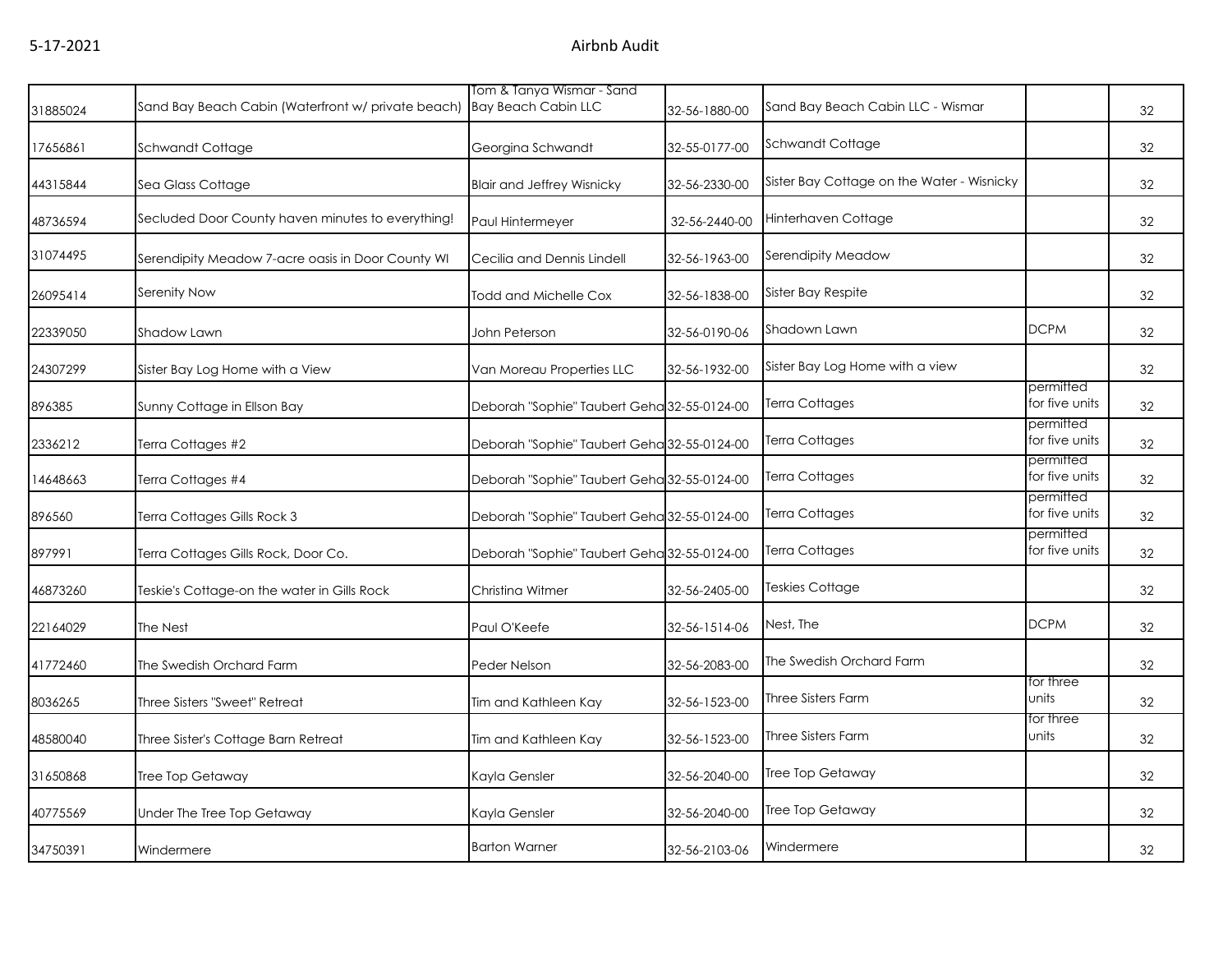|          |                                                   | James Kulerstrand                                |               | Winding Down                                                 |                       |    |
|----------|---------------------------------------------------|--------------------------------------------------|---------------|--------------------------------------------------------------|-----------------------|----|
| 43318300 | Winding Down - A Retreat on the "Quiet Side"      |                                                  | 32-56-2279-00 |                                                              |                       | 32 |
| 22164049 | <b>Windmill Place</b>                             | Michael & Vicki Bowers                           | 32-56-1134-06 | Windmill - 10104 Town Line Dr                                | <b>DCPM</b>           | 32 |
|          |                                                   |                                                  |               |                                                              |                       |    |
| 26565068 | Chanticleer Guest House-Garden Room               | Chanticleer Guest House, Inc.                    | 33-54-0006-00 | <b>Chanticleer Guest House</b>                               | permitted<br>for $12$ | 33 |
| 26537104 | Chanticleer Guest House-Granary Room              | Chanticleer Guest House, Inc.                    | 33-54-0006-00 | Chanticleer Guest House                                      | permitted<br>for $12$ | 33 |
| 26564676 | Chanticleer Guest House-Loft Room                 | Chanticleer Guest House, Inc.                    | 33-54-0006-00 | Chanticleer Guest House                                      | permitted<br>for $12$ | 33 |
| 26565824 | Chanticleer Guest House-Rose Room                 | Chanticleer Guest House, Inc.                    | 33-54-0006-00 | <b>Chanticleer Guest House</b>                               | permitted<br>for $12$ | 33 |
| 26565527 | Chanticleer Guest House-Sunflower Room            | Chanticleer Guest House, Inc.                    | 33-54-0006-00 | <b>Chanticleer Guest House</b>                               | permitted<br>for $12$ | 33 |
| 47070356 | "Little Harbor Retreat" - #1 Large Group Rental   | e Harbor Retreat LLC - Tony Goe 33-50-2367-00    |               | <b>Little Harbor Retreat</b>                                 |                       | 33 |
| 28359743 | Beautiful home on the best sand beach in Door Co. | Gary and Marion Ciepluch                         | 33-56-2009-00 | Beautiful Home on the Best Sand Beach in<br>Do Co - Ciepluch |                       | 33 |
| 13328872 | Door County Dream House                           | Fred Suchy                                       | 33-56-0695-00 | Door County Dream Home                                       |                       | 33 |
| 15048452 | Door County Escape!                               | Ann Johnson                                      | 33-56-1660-00 | Clark Lake Cottage - Johnson                                 |                       | 33 |
| 49568576 | Door County Waterfront Moose Lodge                | MCSMITH & NEHLS, LLC                             | 33-56-2402-00 | Door County Waterfront Moose Lodge                           |                       | 33 |
| 39088182 | Glidden Cottage                                   | Justin & Lindsey Bohrer                          | 33-56-1954-00 | Bayside Cottage -- Bohrer - 3815 Bayshore                    | permitted<br>for 2    | 33 |
| 22164023 | Green House                                       | A&J Properties, LLC                              | 33-56-1493-06 | Green House                                                  | <b>DCPM</b>           | 33 |
| 22163954 | Lakeside Haven                                    | Kathy Richmond                                   | 33-56-1240-06 | Lakeside Haven                                               | <b>DCPM</b>           | 33 |
| 46451918 | Little House Cottage                              | Julie Felhofer                                   | 33-56-2379-00 | Little House Cottage - 4914 Brauer Road                      |                       | 33 |
| 25742101 | Lodge on Laurie Lane                              | Shirley Becker Trust - Polly Kerkmd33-56-1492-17 |               | Lodge on Laurie Lane                                         | restassure            | 33 |
| 28407162 | Log Cabin on the nicest sand beach in Door County | Log Cabin Rentals LLC                            | 33-56-1447-00 | Log Cabin on the Water                                       |                       | 33 |
| 18834422 | Midship at Three's Company                        | Jon Hanson                                       | 33-56-906-00  | Little Harbor Cottages                                       | permitted<br>for $3$  | 33 |
| 48696597 | Modern Farmhouse w/large yard and firepit pergola | Cody and Ashley Leist                            | 33-56-2446-00 | Large Yard, Outdoor fire pit surrounded by<br>Pergola        |                       | 33 |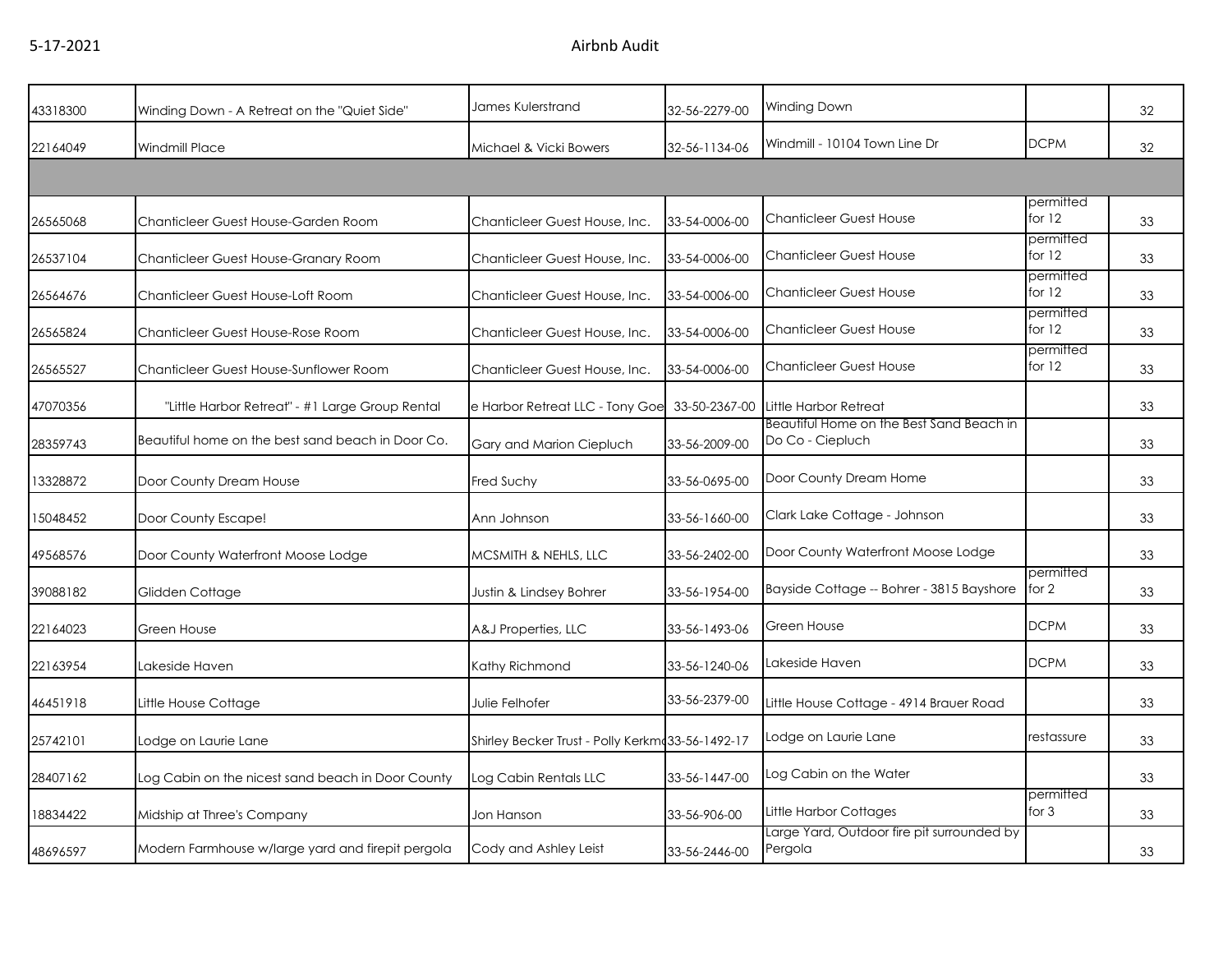| 33554883 | NEW LISTING - Rustic Charm just steps from the Bay | John & Julie Thenell- Thenell<br><b>Rentals LLC</b> | 33-55-0063-07 | Thenells Cottage                            | simplelife           | 33 |
|----------|----------------------------------------------------|-----------------------------------------------------|---------------|---------------------------------------------|----------------------|----|
|          | Sand Beach Cottage - prime Door County waterfront  | Greg, Mary, Nick and Jennelle<br>Anderson           |               | Sand Beach Cottage - Anderson               |                      |    |
| 25551184 |                                                    |                                                     | 33-56-1942-00 | Quella -4324 Whitefish Bay Rd-Secluded      |                      | 33 |
| 36451928 | Secluded Forest Retreat in Door County             | John F Quella                                       | 33-56-2169-00 | pine tree retre                             |                      | 33 |
| 18834495 | Snug Harbor Inn - Port Cottage                     | Jon Hanson                                          | 33-56-0906-00 | Snug Harbor Inn                             | permitted<br>for $3$ | 33 |
| 18834309 | Starboard Cottage at Three's Company               | Jon Hanson                                          | 33-56-0906-00 | Little Harbor Cottages                      | permitted<br>for $3$ | 33 |
| 19767552 | <b>Stunning Door County Sunsets</b>                | <b>Beth Ann Resch</b>                               | 33-56-1792-00 | <b>Stunning Door County Sunsets - Resch</b> |                      | 33 |
| 25487105 | <b>Sturgeon Bay Waterfront Cottage</b>             | Justin & Lindsey Bohrer                             | 33-56-1954-00 | Bayside Cottage -- Bohrer - 3815 Bayshore   |                      | 33 |
| 38026760 | Sunset Bluff                                       | Carter Holdings LLC                                 | 33-56-2205-00 | Sunset Bluff - 5217 Red Sunset Lane         |                      | 33 |
| 45959451 | White Rock on Glidden Drive                        | JASON B KIEHNAU NANCY M KIE 33-56-2391-00           |               | White Rocl                                  |                      | 33 |
| 12323917 | Woodsy Retreat on Lake Michigan                    | Joan Shiels                                         | 33-56-1627-00 | Woodsy Retreat on Lake Michigan             |                      | 33 |
|          |                                                    |                                                     |               |                                             |                      |    |
| 26339590 | <b>Bedroom Suite</b>                               | Nora Zacek                                          | 34-50-0077-00 | Open Hearth Lodge                           |                      | 34 |
| 47595108 | Brand New Boutique Hotel with Water Views          | Dorr Hotel Holdings LLC                             |               | 34-50-2216-00 The Dorr Hotel                |                      | 34 |
| 26339607 | Evergreen Suite                                    | Nora Zacek                                          | 34-50-0077-00 | Open Hearth Lodge                           |                      | 34 |
| 47595704 | New Boutique Hotel in Downtown Sister Bay          | Dorr Hotel Holdings LLC                             | 34-50-2216-00 | The Dorr Hotel                              |                      | 34 |
| 35615823 | 101: Downtown Sister Bay Door County, Wisconsin    | Mary Erickson                                       | 34-53-2150-00 | Marina View Condominium #101 - The 101      |                      | 34 |
| 34598765 | Marina View #104                                   | Max Mc Cormick                                      | 34-56-2023-06 | Marina View Condominiums #104               | <b>DCPM</b>          | 34 |
| 34538998 | Mill Road Place #1                                 | Patrick Quinn                                       | 34-53-2072-06 | Mill Road Place #1                          | <b>DCPM</b>          | 34 |
| 34539755 | Mill Road Place #2                                 | Kevin and Vicki Quinn                               | 34-53-2120-06 | Mill Road Place #2                          | <b>DCPM</b>          | 34 |
| 34540316 | Mill Road Place #3                                 | Ken Larsen - Mill Road Place LLC 34-53-21 12-06     |               | Mill Road Place #3                          | <b>DCPM</b>          | 34 |
| 34540627 | Mill Road Place #4                                 | Ken Larsen - Mill Road Place LLC 34-53-2113-06      |               | Mill Road Place #4                          | <b>DCPM</b>          | 34 |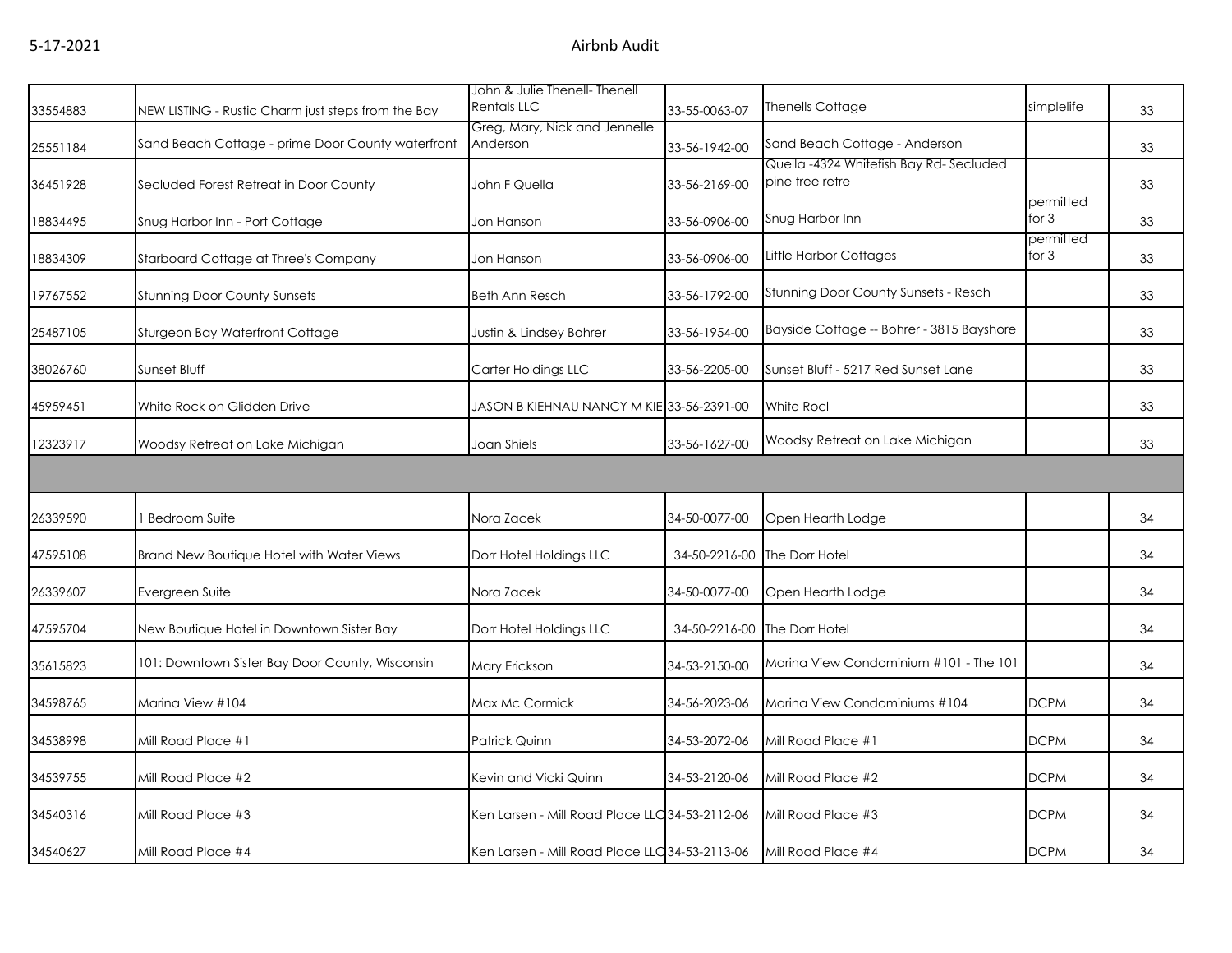| 38355098 | Abode on Spring                                       | Kevin Schuhart                                    | 34-56-1291-06 | Abode on Spring                         | <b>DCPM</b>        | 34 |
|----------|-------------------------------------------------------|---------------------------------------------------|---------------|-----------------------------------------|--------------------|----|
| 23698884 | Another Thyme                                         | David Peterson                                    | 34-56-1805-06 | Another Thyme                           | <b>DCPM</b>        | 34 |
| 43266518 | Bay Shore Bungalow---Home With a View                 | Door County Squires LLC                           | 34-56-2287-00 | <b>Bayshore Bungalow</b>                |                    | 34 |
| 43237668 | Bay Shore Bungalow---Home With a View                 | Door County Squires LLC                           | 34-56-2287-00 | <b>Bayshore Bungalow</b>                | duplicate          | 34 |
| 12672427 | Beach view waterfront park access!                    | Dawn and Walter Nawrot                            | 34-56-1620-00 | Parkview Drive - Nawrot                 |                    | 34 |
| 49559610 | Birchwood cottage                                     | Audrey and Craig Schmidt                          | 34-56-1769-00 | Mapleand Birchwood Cottages Schmidt     | permitted<br>for 2 | 34 |
| 44234783 | BRAND NEW HOME 2020! Vacation Place at Sister Bay     | <b>Jeff Lauscher</b>                              | 34-56-2319-00 | Vacation Place in Sister Bay - Lauscher |                    | 34 |
| 42412911 | Camp Kukubuku                                         | Kevin and Annie Geurts                            | 34-56-2256-00 | Camp Kukubuku                           |                    | 34 |
| 22163827 | Copper Moon                                           | Donald Denny                                      | 34-55-0761-06 | Copper Moon Cottage                     | <b>DCPM</b>        | 34 |
| 25692012 | Door in the woods                                     | Tom Ahlbeck - Daisy Ahlbeck Tru 34-56-1892-06     |               | Door in the Woods                       |                    | 34 |
| 16332969 | Family Friendly Retreat in the Heart of Sister Bay    | Pamela Schmitz/ CPS Holdings L 34-56-1695-00      |               | <b>Sister Bay Chalet</b>                |                    | 34 |
| 33579557 | Farmhouse on Northwoods                               | Hillside Cove LLC                                 | 34-56-2080-00 | Farmhouse on Northwoods                 |                    | 34 |
| 22163906 | <b>Hidden Gem</b>                                     | Julie & Nathan Slovin                             | 34-56-0495-06 | Hidden Gem on Trillium                  | <b>DCPM</b>        | 34 |
| 22164027 | <b>High Garden</b>                                    | Jeff & Alisha Wiswell - Wiswell Pra 34-56-1888-06 |               | High Garden                             | <b>DCPM</b>        | 34 |
| 30368118 | Hillside Haven                                        | Pamela Schmitz/ CPS Holdings L 34-56-2051-00      |               | Hillside Haven                          |                    | 34 |
| 22339043 | King's Landing                                        | <b>Wiswell Property Group</b>                     | 34-56-1602-06 | Kings Landing                           | <b>DCPM</b>        | 34 |
| 47095419 | Luna's Retreat available July 2021!                   | Carley and Mark Swanson                           | 34-56-2383-00 | Luna's Retreat                          |                    | 34 |
| 19227870 | Maple Cottage                                         | Audrey and Craig Schmidt                          | 34-56-1769-00 | Mapleand Birchwood Cottages Schmidt     | permitted<br>for 2 | 34 |
| 30958438 | Maple Manor                                           | <b>Gary Polipnick</b>                             | 34-56-2050-00 | Maple Manor - Polipnick                 |                    | 34 |
| 49226139 | NEW! Contemporary Retreat w/ Patio ~ 1 Mi to Beach    | Timothy Rockwell Jr                               | 34-56-2414-00 | <b>Rockwell Retreat</b>                 |                    | 34 |
| 48157236 | Newly remodeled motel room downtown sister bay<br>#14 | Fred Bexell                                       | 34-56-2138-00 | Heart of Sister Bay- Bexell             | permitted<br>for 6 | 34 |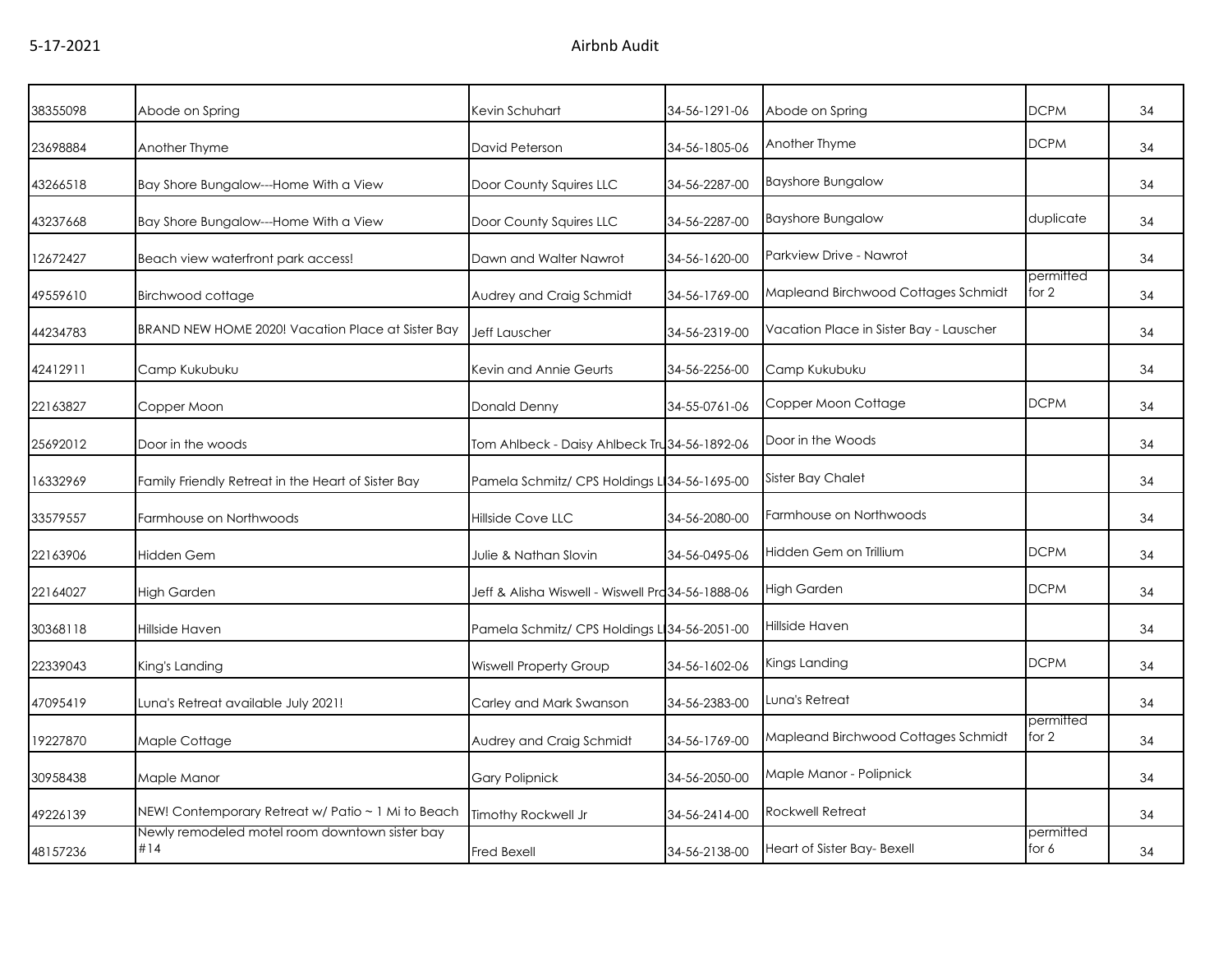| 48157881 | Newly remodeled motel room downtown sister bay<br>#15         | <b>Fred Bexell</b>     | 34-56-2138-00 | Heart of Sister Bay- Bexell              | permitted<br>for 6   | 34 |
|----------|---------------------------------------------------------------|------------------------|---------------|------------------------------------------|----------------------|----|
| 48167159 | Newly remodeled motel room downtown sister bay<br>#16         | <b>Fred Bexell</b>     | 34-56-2138-00 | Heart of Sister Bay- Bexell              | permitted<br>for 6   | 34 |
| 48195430 | Newly remodeled motel room downtown sister bay<br>#17         | <b>Fred Bexell</b>     | 34-56-2138-00 | Heart of Sister Bay- Bexell              | permitted<br>for 6   | 34 |
| 48195744 | Newly remodeled motel room downtown sister bay #7 Fred Bexell |                        | 34-56-2138-00 | Heart of Sister Bay- Bexell              | permitted<br>for 6   | 34 |
| 33591420 | Newly Renovated Home in Heart of Sister Bay                   | <b>Fred Bexell</b>     | 34-56-2138-00 | <b>Heart of Sister Bay Bexell</b>        |                      | 34 |
| 42222859 | Pheasant Court Near the Bay                                   | Charles Raymond        | 34-56-2260-06 | Pheasant Court Near the Bay              | <b>DCPM</b>          | 34 |
| 22163993 | Port New                                                      | Andrew Bookmeier       | 34-56-0075-06 | Port New                                 | <b>DCPM</b>          | 34 |
| 43897664 | Remodeled motel room in down town Sister Bay.Nr 8             | <b>Fred Bexell</b>     | 34-56-2138-00 | Heart of Sister Bay- Bexell              | permitted<br>for $6$ | 34 |
| 44478661 | Remodeled motel room nr 10 one block from<br>downtown         | <b>Fred Bexell</b>     | 34-56-2138-00 | Heart of Sister Bay- Bexell              | permitted<br>for 6   | 34 |
| 43914574 | Remodeled motel room Nr 9 one block from down<br>town         | Fred Bexell            | 34-56-2138-00 | Heart of Sister Bay- Bexell              | permitted<br>for 6   | 34 |
| 43914792 | Remodeled motel room with 2 double beds. Nr 11                | Fred Bexell            | 34-56-2138-00 | Heart of Sister Bay- Bexell              | permitted<br>for 6   | 34 |
| 43914679 | Remodeled motel room with 2 double beds.Nr 12                 | <b>Fred Bexell</b>     | 34-56-2138-00 | Heart of Sister Bay- Bexell              | permitted<br>for 6   | 34 |
| 25692031 | Salinskys Domicile Cottage                                    | Jim Salinsky           | 34-56-1757-06 | Salinskys Domicile Cottage               | <b>DCPM</b>          | 34 |
| 20981273 | Sister Bay Cottage                                            | Karen Berndt           | 34-56-1788-00 | Sister Bay Cottage                       |                      | 34 |
| 23352551 | Sister Bay Eclectic Cottage                                   | Tim Raduenz            | 34-56-1859-00 | <b>SBDC</b>                              |                      | 34 |
| 45513834 | Spacious & Secluded - .3 miles to DT Sister Bay               | Dean Lagenfield        | 34-56-2314-07 | Scandia Haven - Lagenfeld - 2210 Scandia |                      | 34 |
| 48525229 | Spacious • Bright • Clean • Fireplace • Large Yard            | Janet Janisse          | 34-56-2441-00 | Sister Bay House - 10585 Fieldcrest      |                      | 34 |
| 26327643 | The Yoga Pad - Open & Eclectic Includes Free Yoga             | <b>Brad Massey</b>     | 34-56-1982-00 | Yoga Pad, The                            |                      | 34 |
| 48160388 | Treetops in Sister Baya luxury respite                        | Dan and Laurel Simons  | 34-56-2173-00 | Treetops in Sister Bay                   |                      | 34 |
| 22164033 | Trillium Lane                                                 | Dennis & Maribeth Dorn | 34-56-1702-06 | <b>Trillium Retreat</b>                  | <b>DCPM</b>          | 34 |
| 22164040 | Wall to Wall Retreat                                          | Jack and Teresa Wall   | 34-56-1335-06 | Wall to Wall Retreat                     | <b>DCPM</b>          | 34 |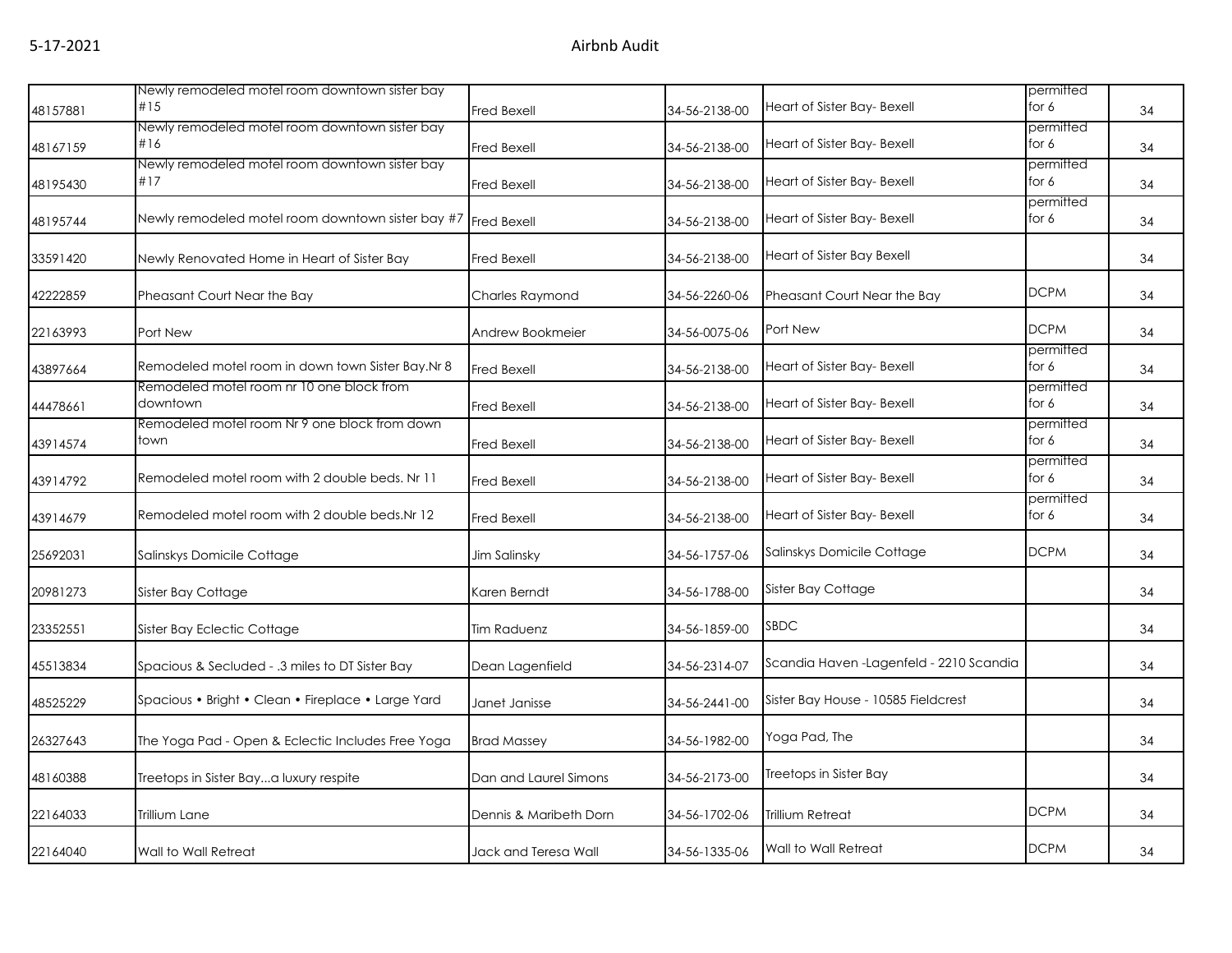| 27656165 | 33ft Yacht!                                                    | Jon Hanson                                 | 35-50-0907-00        | Snug Harbor Inn            | rooms + 2 $\overline{a}$<br>boats) | 35 |
|----------|----------------------------------------------------------------|--------------------------------------------|----------------------|----------------------------|------------------------------------|----|
| 20869118 | Carver Cabin                                                   | Jon Hanson                                 | 35-50-0907-00        | Snug Harbor Inn            | rooms + 2<br>boats)                | 35 |
| 31929058 | Deluxe Room, 1 King Bed, Second Floor                          | Holiday Motel Management LLC 35-50-0964-00 |                      | Holiday Music Hotel        | permitted<br>for 18                | 35 |
| 31927648 | Deluxe Room, 1 Queen Bed, Second Floor                         | Holiday Motel Management LLC 35-50-0964-00 |                      | <b>Holiday Music Hotel</b> | permitted<br>for $18$              | 35 |
| 33549110 | Luxury Suite                                                   | Jon Hanson                                 | 35-50-0907-00        | Snug Harbor Inn            | rooms + 2<br>boats)                | 35 |
| 31928802 | Room, 1 King Bed, Second Floor                                 | Holiday Motel Management LLC 35-50-0964-00 |                      | Holiday Music Hotel        | permitted<br>for $18$              | 35 |
| 24498867 | Room, 1 Queen Bed and 1 Full Bed, Ground Floor                 | Holiday Motel Management LLC35-50-0964-00  |                      | Holiday Music Hotel        | permitted<br>for $18$              | 35 |
| 31928561 | Room, 1 Queen Bed and 1 Full Bed, Second Floor                 | Holiday Motel Management LLC 35-50-0964-00 |                      | Holiday Music Hotel        | permitted<br>for 18                | 35 |
| 24476710 | Room, 1 Queen Bed, Ground Floor                                | Holiday Motel Management LLC 35-50-0964-00 |                      | Holiday Music Hotel        | permitted<br>for 18                | 35 |
| 31927631 | Room, 1 Queen Bed, Second Floor                                | Holiday Motel Management LLC 35-50-0964-00 |                      | Holiday Music Hotel        | permitted<br>for $18$              | 35 |
| 31926806 | Room, 2 Double beds, Ground Floor                              | Holiday Motel Management LLC 35-50-0964-00 |                      | Holiday Music Hotel        | permitted<br>for 18                | 35 |
| 31928285 | Room, 2 Double Beds, Second Floor                              | Holiday Motel Management LLC 35-50-0964-00 |                      | Holiday Music Hotel        | permitted<br>for 18                | 35 |
| 33826458 | Snug Harbor Inn - Deluxe                                       | Jon Hanson                                 | 35-50-0907-00        | Snug Harbor Inn            | rooms + 2<br>boats)                | 35 |
| 24114480 | Studio Suite                                                   | Jon Hanson                                 | 35-50-0907-00        | Snug Harbor Inn            | rooms + 2<br>boats)                | 35 |
| 33826447 | Waterfront 2 Bedroom Cottage at Snug Harbor Inn                | Jon Hanson                                 | 35-50-0907-00        | Snug Harbor Inn            | rooms + 2<br>boats)                | 35 |
| 33826450 | Waterfront Boutique Room                                       | Jon Hanson                                 | 35-50-0907-00        | Snug Harbor Inn            | rooms + 2<br>boats)                | 35 |
| 24113755 | Waterfront Luxury Cottage with 2 Bedrooms &<br>Whirlpool!      | Jon Hanson                                 | 35-50-0907-00        | Snug Harbor Inn            | rooms + 2<br>boats)                | 35 |
| 24114293 | Waterfront Luxury Cottage with Whirlpool at Snug<br>Harbor Inn | Jon Hanson                                 | 35-50-0907-00        | Snug Harbor Inn            | rooms + 2<br>boats)                | 35 |
| 33826446 | Waterfront Studio Cottage with Whirlpool                       | Jon Hanson                                 | 35-50-0907-00        | Snug Harbor Inn            | $rooms + 2$<br>boats)              | 35 |
| 49674842 | Gorgeous Sturgeon Bay Home with a View!                        |                                            | $35 - 51 - 111 - 00$ | Lodge at Leathem Smith     |                                    | 35 |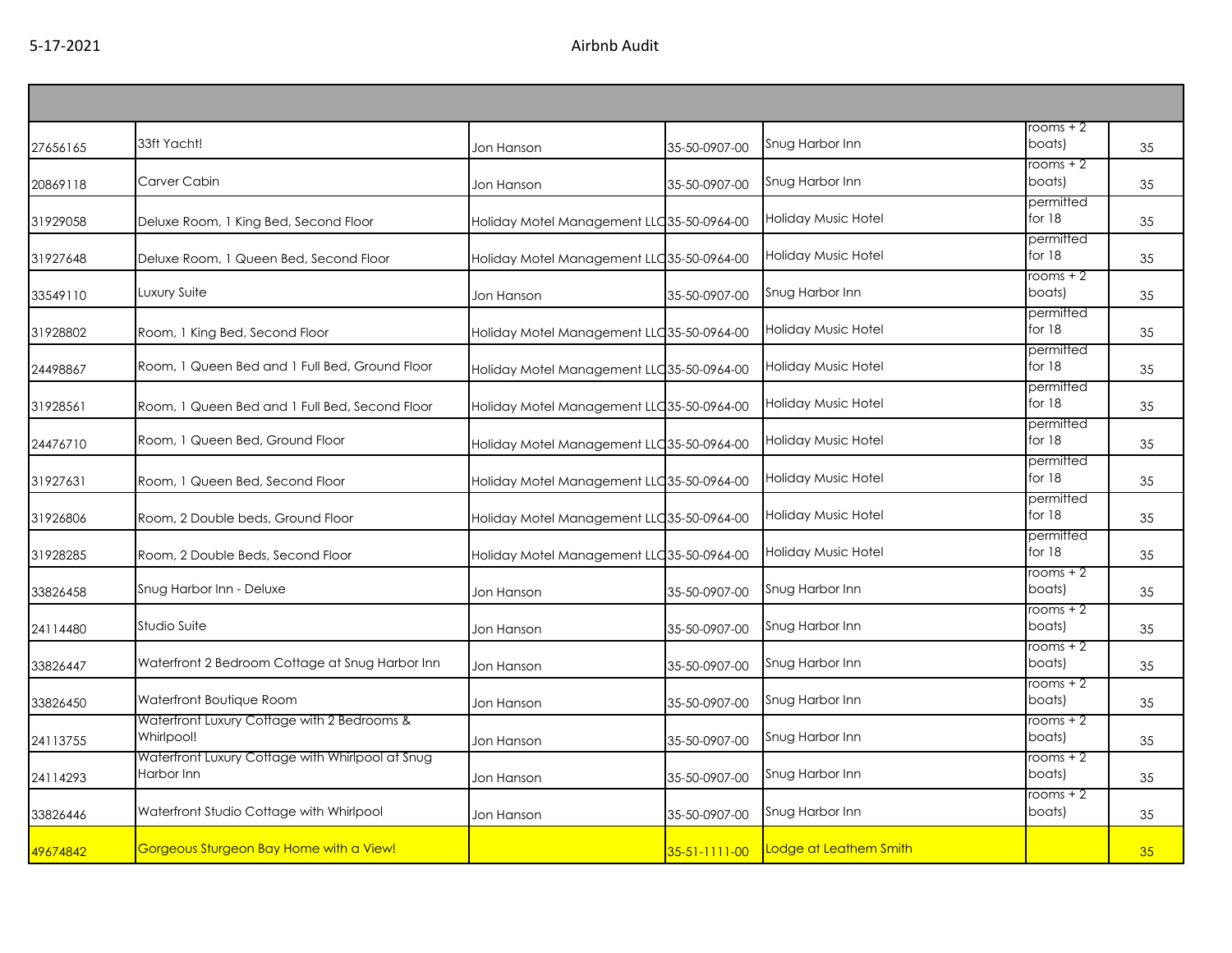|          | Room 1: Door County Orchard (Main House) - White                 |                                |               |                                   | permitted                  |    |
|----------|------------------------------------------------------------------|--------------------------------|---------------|-----------------------------------|----------------------------|----|
| 31535739 | Lace Inn                                                         | Dennis Statz                   | 35-52-0856-00 | White Lace Inn                    | for $19$                   | 35 |
| 31560774 | Room 10: Secret Garden (Garden House) - White<br>Lace Inn        | Dennis Statz                   | 35-52-0856-00 | White Lace Inn                    | permitted<br>for $19$      | 35 |
| 31560870 | Room 11: The Hideaway (Garden House) - White Lace<br>Inn         | Dennis Statz                   | 35-52-0856-00 | White Lace Inn                    | permitted<br>for 19        | 35 |
| 31535845 | Room 2: Old Garden Roses (Main House) - White Lace<br>Inn        | Dennis Statz                   | 35-52-0856-00 | White Lace Inn                    | permitted<br>for $19$      | 35 |
| 31536049 | Room 3: English Lavender (Main House) - White Lace<br>Inn        | Dennis Statz                   | 35-52-0856-00 | White Lace Inn                    | permitted<br>for 19        | 35 |
| 31536176 | Room 4: Romantic Retreat (Main House) - White Lace<br><b>Inn</b> | Dennis Statz                   | 35-52-0856-00 | White Lace Inn                    | permitted<br>for $19$      | 35 |
| 31536254 | Room 6: Vintage Rose (Garden house) - White Lace<br>lnn.         | Dennis Statz                   | 35-52-0856-00 | White Lace Inn                    | permitted<br>for 19        | 35 |
| 31536340 | Room 7: Garden View (Garden House) - White Lace<br>Inn           | Dennis Statz                   | 35-52-0856-00 | White Lace Inn                    | permitted<br>for $19$      | 35 |
| 31560145 | Room 8: English Country (Garden House) - White Lace<br>Inn       | Dennis Statz                   | 35-52-0856-00 | White Lace Inn                    | permitted<br>for $19$      | 35 |
| 31560520 | Room 9: Casual Victorian (Garden House) - White<br>Lace Inn      | Dennis Statz                   | 35-52-0856-00 | White Lace Inn                    | permitted<br>for $19$      | 35 |
| 31561008 | Room A: Royal Chamber (Washburn House) - White<br>Lace Inn       | Dennis Statz                   | 35-52-0856-00 | White Lace Inn                    | permitted<br>for 19        | 35 |
| 31566668 | Room C: Wild Roses (Washburn House) - White Lace<br>Inn          | Dennis Statz                   | 35-52-0856-00 | White Lace Inn                    | permitted<br>for 19        | 35 |
| 31566760 | Room D: Country Cottage (Washburn House) - White<br>Lace Inn     | Dennis Statz                   | 35-52-0856-00 | White Lace Inn                    | permitted<br>for 19        | 35 |
| 31877729 | Steeple View Cottage                                             | Dennis Statz                   | 35-52-0856-00 | White Lace Inn                    | permitted<br>for $19$      | 35 |
| 31586882 | Suite 16: Winter Warmth (Hadley House) - White Lace<br>Inn       | Dennis Statz                   | 35-52-0856-00 | White Lace Inn                    | permitted<br>for $19$      | 35 |
| 31587028 | Suite 17: Country Summer (Hadley House) - White<br>Lace Inn      | Dennis Statz                   | 35-52-0856-00 | White Lace Inn                    | permitted<br>for $19$      | 35 |
| 31587189 | Suite 18: Fall Festival (Hadley House) - White Lace Inn          | Dennis Statz                   | 35-52-0856-00 | White Lace Inn                    | permitted<br>for $19$      | 35 |
| 31587433 | Suite 19: Spring Floral (Hadley House) - White Lace Inn          | Dennis Statz                   | 35-52-0856-00 | White Lace Inn                    | permitted<br>for $19$      | 35 |
| 31561096 | Suite B: Victorian Suite (Washburn House) - White Lace<br>Inn    | Dennis Statz                   | 35-52-0856-00 | White Lace Inn                    | permitted<br>for $19$      | 35 |
| 3190446  | Downtown Sturgeon Bay - Postcard                                 | RME Holdings - Robert Esposito | 35-53-1452-00 | Arbor and Postcard - RME Holdings | Permitted<br>for two units | 35 |
| 12792862 | Downtown Sturgeon Bay CornerSuite                                | Robert & Teresa Esposito       | 35-53-1628-00 | Villa and Corner Suite            | permitted<br>for $3$       | 35 |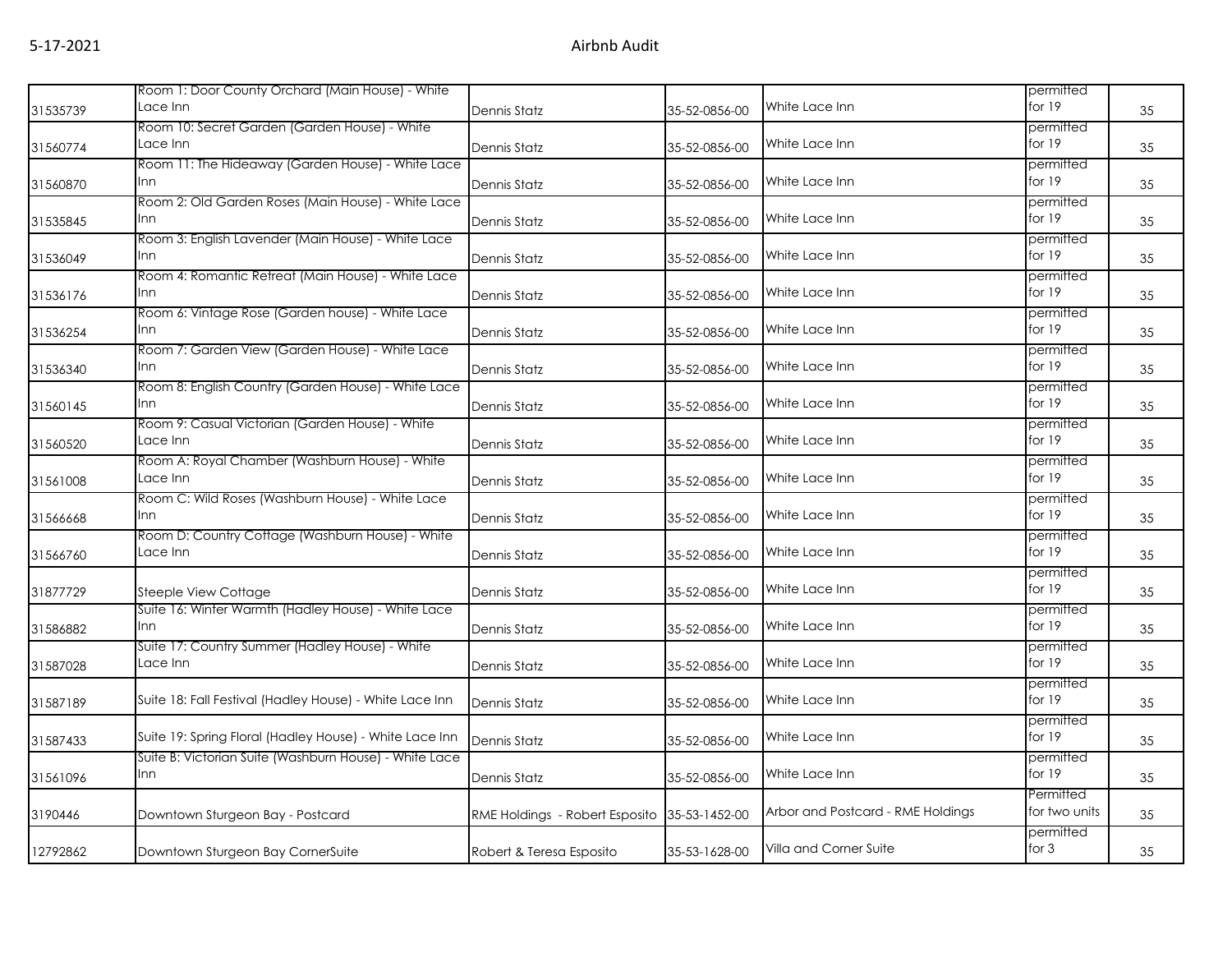|          |                                                                 |                                                |               |                                   | permitted                  |    |
|----------|-----------------------------------------------------------------|------------------------------------------------|---------------|-----------------------------------|----------------------------|----|
| 12793691 | Downtown Sturgeon Bay Villa Suite                               | Robert & Teresa Esposito                       | 35-53-1628-00 | Villa and Corner Suite            | for $3$                    | 35 |
| 3324489  | Downtown Sturgeon Bay, Arbor                                    | RME Holdings - Robert Esposito                 | 35-53-1452-00 | Arbor and Postcard - RME Holdings | Permitted<br>for two units | 35 |
| 43229860 | Overlooking Third Ave                                           | <b>Bill &amp; Veronica Behme</b>               | 35-56-2284-00 | Overlooking 3rd Ave - Behme       |                            | 35 |
| 19180482 | The Coach House                                                 | Robert & Teresa Esposito                       | 35-53-1628-00 | Villa and Corner Suite            | permitted<br>for $3$       | 35 |
| 3980384  | the MAGNOLIA suite                                              | Diane Allen & Mike Perski                      | 35-53-1096-00 | The Magnolia                      | duplicate<br>listing       | 35 |
| 9506189  | Diplomat Bed and Breakfast/Treaty Suite                         | Tami Dal Santo                                 | 35-54-1544-00 | Diplomat Bed and Breakfast        | permitted<br>for six units | 35 |
| 27085342 | Garden Gate Bed & Breakfast: English Lavender Room Robin Vallow |                                                | 35-54-0858-00 | Garden Gate                       | permitted<br>for $4$       | 35 |
| 27085059 | Garden Gate Bed and Breakfast: Cottage Rose Room                | <b>Robin Vallow</b>                            | 35-54-0858-00 | Garden Gate                       | permitted<br>for 4         | 35 |
| 27084207 | Garden Gate Bed and Breakfast: Garden Suite                     | Robin Vallow                                   | 35-54-0858-00 | Garden Gate                       | permitted<br>for 4         | 35 |
| 26745725 | Garden Gate Bed and Breakfast: Vintage Rose Room                | Robin Vallow                                   | 35-54-0858-00 | Garden Gate                       | permitted<br>for 4         | 35 |
| 35225889 | Suite Sweets #2 Cherries Jubilee                                | Terry Ullman                                   | 35-54-1967-00 | Door County Candy B&B             | permitted<br>for $3$       | 35 |
| 28540445 | <b>Sweet Suites</b>                                             | Terry Ullman                                   | 35-54-1967-00 | Door County Candy B&B             | permitted<br>for $3$       | 35 |
| 17586605 | The Diplomat Bed and Breakfast/Chancery suite                   | Tami Dal Santo                                 | 35-54-1544-00 | Diplomat Bed and Breakfast        | permitted<br>for six units | 35 |
| 46327399 | The Pembrooke Inn, a historic victorian B&B                     | Brett Goetsch and Carla Morga 35-54-2347-00    |               | The Pembrooke Inn                 |                            | 35 |
| 45198898 | Victorian Mansion open for B&B in Sturgeon Bay                  | Brett Goetsch and Carla Morga 35-54-2347-00    |               | The Pembrooke Inn                 |                            | 35 |
| 45882159 | *NEW LISTING!* *Pet Friendly* Walk to downtown<br>Sturgeon Bay! | Cindy and Paul Weber                           | 35-56-2339-07 | Weber- 630 Kentucky               | Simple Life                | 35 |
| 44122852 | 1920s Bungalow by the Bay                                       | Kevin and Kelsey McElrath                      | 35-56-2321-00 | 1920's Bungalow by the Bay        |                            | 35 |
| 49810495 | $2$ on $6$                                                      |                                                |               |                                   |                            | 35 |
| 24911248 | 3BR Newly Renovated House in Sturgeon Bay                       | Phlip Lyons and Judith Dwyer Ly 35-56-1994-00  |               | Three Bedroom House - Lyons       |                            | 35 |
| 1095333  | A City Cottage in the Heart of Town                             | Kelly Avenson & Elliot Goettelma 35-56-1651-17 |               | City Cottage, The                 | permitted<br>for 2         | 35 |
| 26203239 | Air Mikey B                                                     | Michael Bleck                                  | 35-56-1911-00 | Bleck-316 N Joliet                |                            | 35 |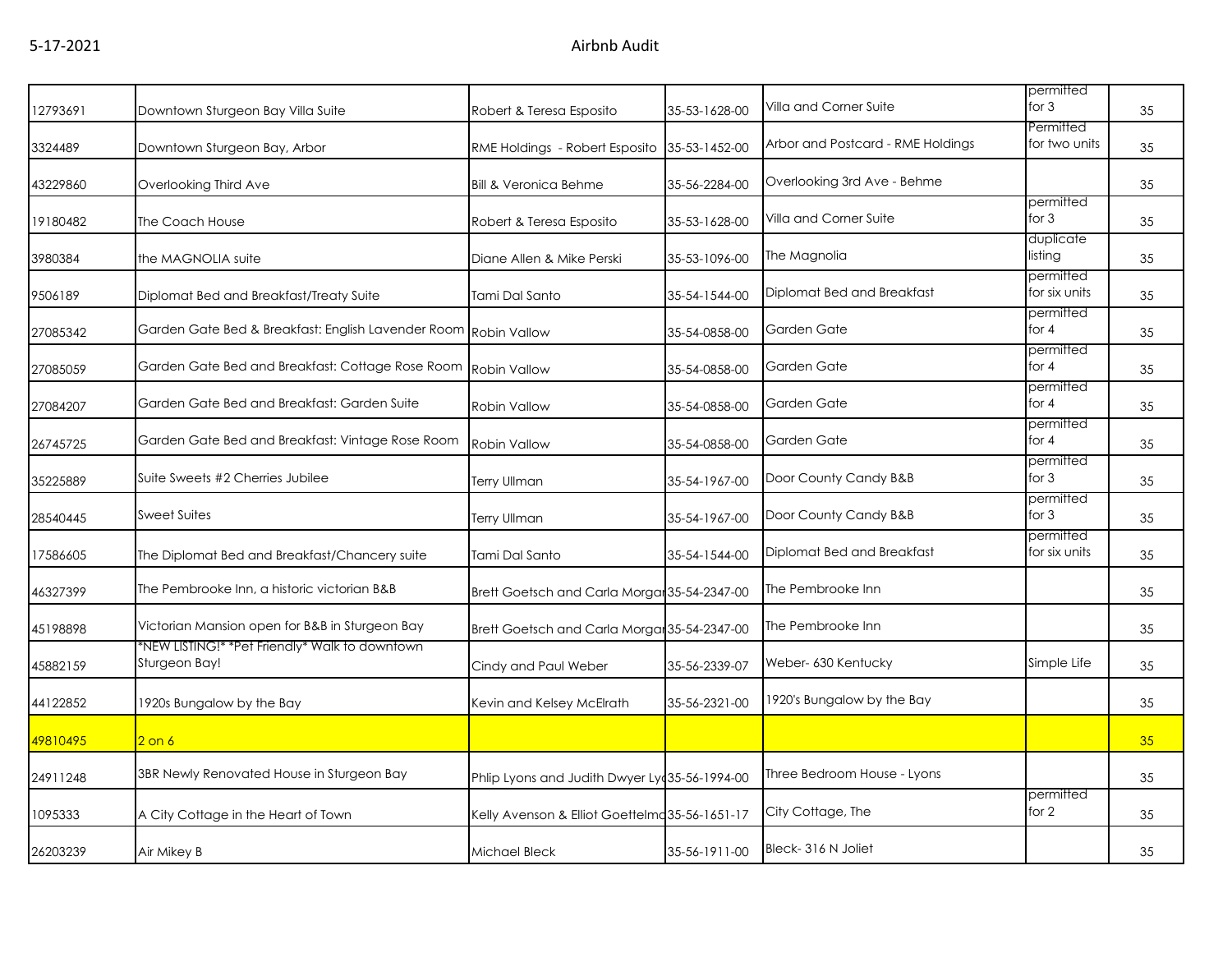| 18359397 | <b>Barbara's Guest House</b>                        | Stephen Day                                    | 35-56-1727-00 | <b>Barbara's Guest House</b>    |                    | 35 |
|----------|-----------------------------------------------------|------------------------------------------------|---------------|---------------------------------|--------------------|----|
| 47716123 | Bayside BAYframe on Sturgeon Bay Waterfront         | Fear Investments                               | 35-56-1889-00 | Dock on the Bay                 |                    | 35 |
| 47964721 | Blue Door, the door to Door County                  | Veronica Fernandez Kahr                        | 35-56-2257-00 | Kahr-711 N 5th Ave              |                    | 35 |
| 37879336 | Canal House - Waterfront Living in Sturgeon Bay     | Shaun Tauber                                   | 35-56-2163-00 | Tauber Memorial Drive           |                    | 35 |
| 24733645 | Castaway Cottage                                    | Jonathan & Kathy Salit                         | 35-56-1936-00 | Castaway Cottage                |                    | 35 |
| 19824536 | Chalet by the Bay                                   | Jonathan Salit                                 | 35-56-1807-00 | Chalet by the Bay - Salit       |                    | 35 |
| 9271311  | Chalet on the Shore                                 | Jennifer Jorns & Brian Frisque                 | 35-56-1663-00 | Chalet by the Shore             |                    | 35 |
| 49438480 | Charming 4 BR Home, A Short Walk From the Bridges   | Jeffrey and Kristin Andrews                    | 35-56-2477-00 | Door County Cardinal's Nest     |                    | 35 |
| 28415584 | City Apartment   In the heart of historic downtown  | Kelly Avenson & Elliot Goettelmo 35-56-1651-17 |               | City Cottage, The               | permitted<br>for 2 | 35 |
| 34182259 | Compass Cove   Downtown Home with Modern<br>updates | Matthew and Desiree Wood                       | 35-56-2048-17 | Compass Cove                    | Restassure         | 35 |
| 43930262 | Cozy Hudson Avenue Loft   Close to Everything       | Lauri Fish                                     | 35-56-2263-00 | <b>Hudson House LLC</b>         |                    | 35 |
| 8146241  | Cute Yellow House                                   | Joan Schiels/Jan Mills                         | 35-56-1559-00 | Little Yellow House             |                    | 35 |
| 24261293 | Dock on the Bay Coach Home                          | Fear Investments                               | 35-56-1889-00 | Dock on the Bay                 |                    | 35 |
| 19179293 | Door County Bayview                                 | Diane Rockwell                                 | 35-56-1772-00 | Door County Bayview             |                    | 35 |
| 28511065 | Door County Home Away From Home                     | Alison and Phil Weckler                        | 35-56-2001-00 | Door County Home Away from Home |                    | 35 |
| 3280736  | Door County Waterfront Cottage                      | CenterPointe Yacht Services                    | 35-56-0911-00 | CenterPointe Marina             | for three<br>units | 35 |
| 13749828 | Door County Waterfront Cottage                      | CenterPointe Yacht Services                    | 35-56-0911-00 | CenterPointe Marina             | for three<br>units | 35 |
| 45058288 | Downtown Stone Cottage                              | Jennifer Schierl                               | 35-56-2244-00 | Downtown Stone Cottage          |                    | 35 |
| 3518762  | Downtown Sturgeon Bay, Door County                  | Hans Reumschuessel                             | 35-56-1437-00 | Downtown Sturgeon Bay           |                    | 35 |
| 28284749 | Eagle's Nest, Waterfront Apartment                  | Alisa Landman                                  | 35-56-1808-00 | Lily Pad Cottage                |                    | 35 |
| 49668065 | <b>Flip Flop House</b>                              | Sanja Roberts and David<br>Corbisier           |               |                                 |                    | 35 |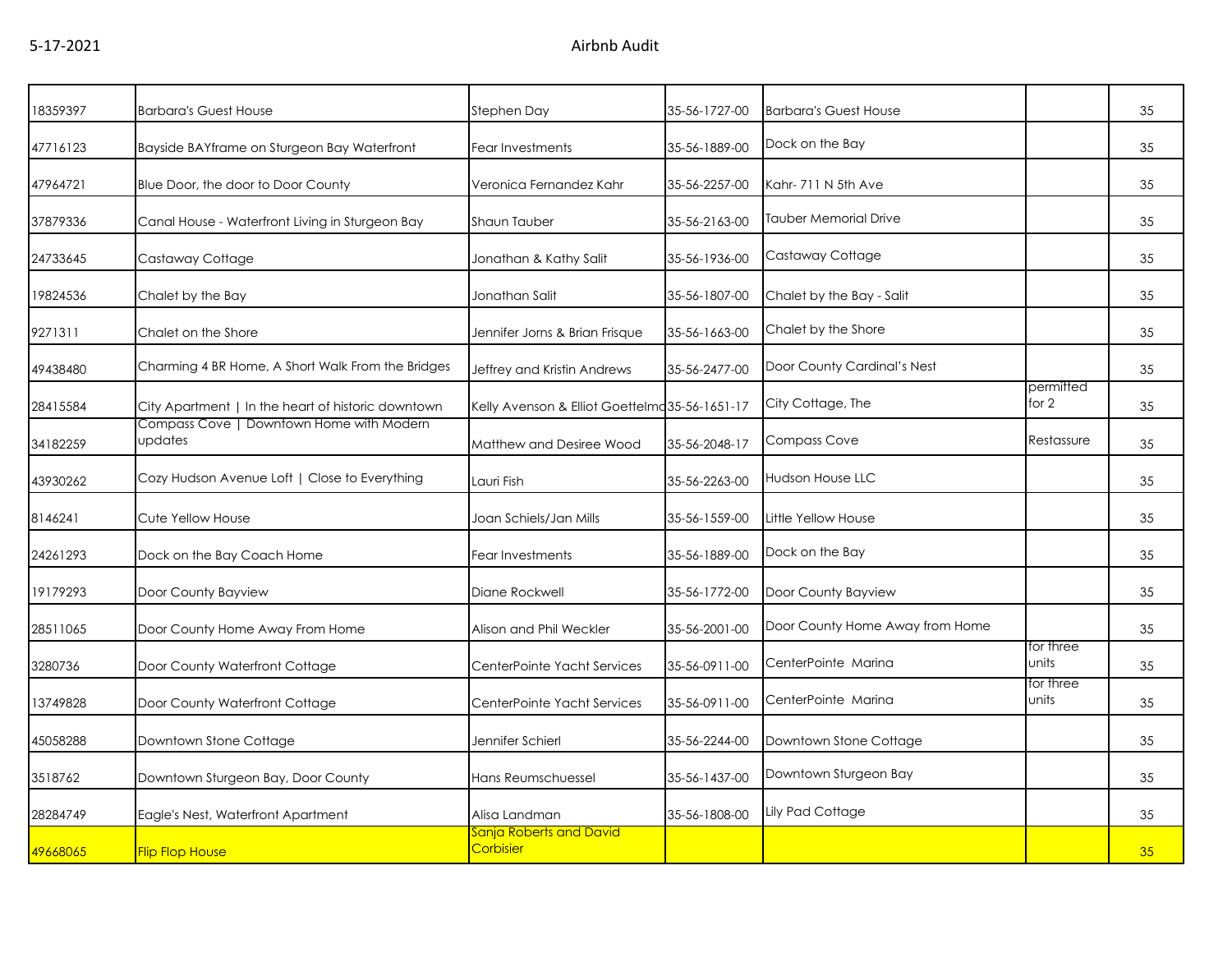| 42742557 | Heavenly Stay, Sturgeon Bay                                       | Ben Keleny - ODK Properties LLC 35-56-2017-00 |               | Sunset House/Door Bell - Keleny - ODK<br><b>PROPERTIES</b> | permitted<br>for $4$ | 35 |
|----------|-------------------------------------------------------------------|-----------------------------------------------|---------------|------------------------------------------------------------|----------------------|----|
| 41332248 | Historic 2 Br. retreat in beautiful Door County                   | Erica Neveau                                  | 35-56-2474-00 | Entier Home Neveau                                         |                      | 35 |
| 42742765 | Holy Hideaway                                                     | <b>ODK PROPERTIES Ben Keleny</b>              | 35-56-2017-00 | <b>ODK Properties</b>                                      | permittedfor<br>four | 35 |
| 33846594 | Home Sweet Home   Sturgeon Bay-Door County                        | Mary Olsen                                    | 35-56-2087-17 | Home Sweet Home                                            | Restassure           | 35 |
| 38731591 | Hudson House                                                      | Marisa Gotsch                                 | 35-56-2174-00 | Gotsch - Hudson Ave Hudson House                           |                      | 35 |
| 16392503 | Lily Pad Cottage                                                  | Alisa Landman                                 | 35-56-1808-00 | Lily Pad Cottage                                           |                      | 35 |
| 25578596 | Modern Sturgeon Bay Home by Potawatomi State<br>Park!             | <b>Tom and Christine Dehnert</b>              | 35-56-1927-00 | Port View Cottage                                          |                      | 35 |
| 27877637 | <b>Myrtles Place</b>                                              | <b>Bonny Schinkten</b>                        | 35-56-1947-00 | Myrtles Place                                              |                      | 35 |
| 48155600 | Nautical home with stunning water views & sunsets                 | Kay and Karl Seitz                            | 35-56-2394-17 | Nautical Haven                                             | Restassure           | 35 |
| 43087337 | NEW! Chic Family Home: Steps to Sturgeon Bay, Town                | <b>Heather Weasler</b>                        | 35-56-2274-00 | Hammarstrom Hill                                           | evolve               | 35 |
| 26270652 | NEW! 'Collectic Farmhouse Suite!' in Sturgeon Bay!                | Aaron Hilpipre                                | 35-56-1939-00 | Hilpipre- 228 N 7th Ave - Collectic<br>Farmhouse Suite     |                      | 35 |
| 43141330 | NEW! Cozy Rustic Retreat in Downtown Sturgeon Bay!                | Aaron Hilpipre                                | 35-56-1939-00 | Hilpipre- 228 N 7th Ave - Collectic<br>Farmhouse Suite     |                      | 35 |
| 42044663 | NEW! Modern Home w/Yard, 1 Mi to Dtwn Sturgeon<br>Bay             | Christine Struzynski et al                    | 35-56-2157-00 | Doors Seventh Ave - Struzynski                             |                      | 35 |
| 43141316 | NEW! Rustic Chic Apartment, Walk to Downtown & Bay Aaron Hilpipre |                                               | 35-56-1939-00 | Hilpipre- 228 N 7th Ave - Collectic<br>Farmhouse Suite     |                      | 35 |
| 29946818 | Oak Street Loft   Westside Water View                             | Jeff Tebon                                    | 35-56-2029-17 | Oak Street Loft - Tebon                                    | Restassure           | 35 |
| 49529012 | Our West Side Gem                                                 | Susan I Guthrie                               | 35-56-1918-00 | West Side Gem - 223 S Lansing                              |                      | 35 |
| 34744184 | <b>Patti's Place</b>                                              | Richard and Pat Wickman                       | 35-56-2111-00 | Patti's Place                                              |                      | 35 |
| 25614073 | Pelican Suite, Door County: Waterfront Suite                      | John Hermanson                                | 35-56-1819-00 | Suite on the Water                                         | Peritted for 3       | 35 |
| 18683132 | Perfectly Downtown                                                | Carter Holdings LLC                           | 35-56-1746-00 | Perfectly Downtown and Delaware Dream                      | permitted<br>for $3$ | 35 |
| 38794419 | Petite Maison Bleu                                                | <b>Terry Cummings</b>                         | 35-56-1755-17 | Petite Maison Bleu                                         | Restassure           | 35 |
| 41531385 | Restored 1930's Bungalow w/Fire Pit, Walk to Town!                | <b>Barles Holdings</b>                        | 35-56-2076-00 | Barlas Holdings - 610 Jefferson St                         | evolve               | 35 |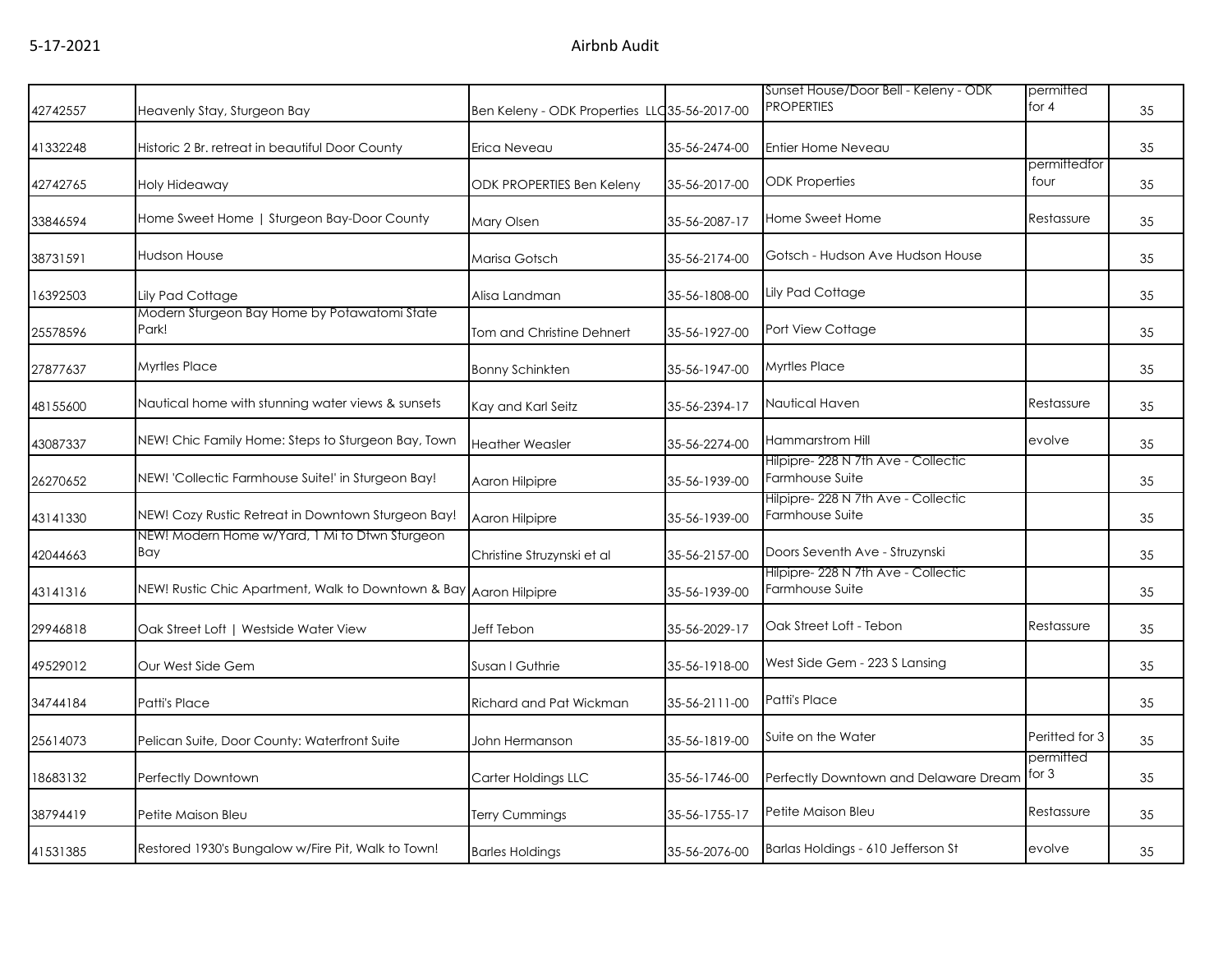| 17380652 | Sawyer View Villa                                 | Sam Burris                                    | 35-56-1726-00 | Sawyer View Village                   |                    | 35 |
|----------|---------------------------------------------------|-----------------------------------------------|---------------|---------------------------------------|--------------------|----|
| 33165932 | Small new home designed for energy efficiency     | Thomas Strang                                 | 35-56-2125-00 | Strang - Energy Efficient Home        |                    | 35 |
| 26452662 | Sturgeon Bay Countryside Studio                   | Aaron Carmody                                 | 35-56-1928-00 | Sturgeon Bay Countryside Studio       |                    | 35 |
| 8129738  | Sturgeon Bay Doll House                           | Patrice Sebastian                             | 35-56-1565-00 | Sturgeon Bay Doll House               |                    | 35 |
| 21982114 | Sturgeon Bay Waterfront Cottage                   | Eric Minten                                   | 35-56-1767-00 | Door County Waterfront Cottage Minten |                    | 35 |
| 37520676 | Summer Crush                                      | Russell and Jill Kelley                       | 35-56-2185-00 | <b>Summer Crush</b>                   |                    | 35 |
| 28844540 | Sunset house                                      | <b>ODK PROPERTIES Ben Keleny</b>              | 35-56-2017-00 | Sunset House - Keleny-Door Belle      | permitted<br>for 2 | 35 |
| 27503937 | The Blue Cottage Cozy city cottage near downtown. | Tom Haight                                    | 35-56-1991-00 | Blue Cottage, The -Haight             |                    | 35 |
| 41104920 | The Channel Cottage                               | Jason B Kiehnau - Glue Van Pror 35-56-2281-00 |               | Channel Cottage                       |                    | 35 |
| 34258306 | The Corner Ranch   A Stylish Modern Retreat       | Robert Starr                                  | 35-56-2081-00 | The Corner Ranch                      |                    | 35 |
| 30062445 | The Door Belle                                    | ODK PROPERTIES Ben Keleny                     | 35-56-2017-00 | Sunset House - Keleny                 | permitted<br>for 2 | 35 |
| 41108672 | The Fiddler House                                 | Hilcoux LLC - Carla Maccoux (M35-56-2234-00   |               | <b>Fiddlers House</b>                 |                    | 35 |
| 48101982 | The Green House   Dog Friendly   Super Clean!     | Warren Kohls II                               | 35-56-2396-00 | The Green House                       |                    | 35 |
| 25621059 | The Nest, Door County: Room in Waterfront Home    | John Hermanson                                | 35-56-1819-00 | Suite on the Water                    | Periffed for 3     | 35 |
| 25623966 | Turtle Suite, Door County: Waterfront Suite       | John Hermanson                                | 35-56-1819-00 | Suite on the Water                    | Peritted for 3     | 35 |
| 44416880 | Valhalla Guest House                              | Sanja Roberts and David Corbisi 35-56-2345-00 |               | Valhalla Guest House                  |                    | 35 |
| 23343621 | Veronica Joyce                                    | Lola DeVillers and Stuart Champ 35-56-1877-00 |               | Veronica Joice                        |                    | 35 |
| 48521532 | Yellow Marina Cottage                             | YMC LLC-Don Rozz - Becky Rozz 35-56-2461-00   |               | Yellow Marina Cottage                 |                    | 35 |
| 23915694 | <b>Boat Bungalow</b>                              | Sam Parent                                    | 35-59-1907-00 | Gypsy Soul - Boat bungalow            |                    | 35 |
|          |                                                   |                                               |               |                                       |                    |    |
| 30532976 | Abode on the beach                                | LLC Great Wulf Partners/Cap Wu 36-56-0811-00  |               | Abode on the Beach                    |                    | 36 |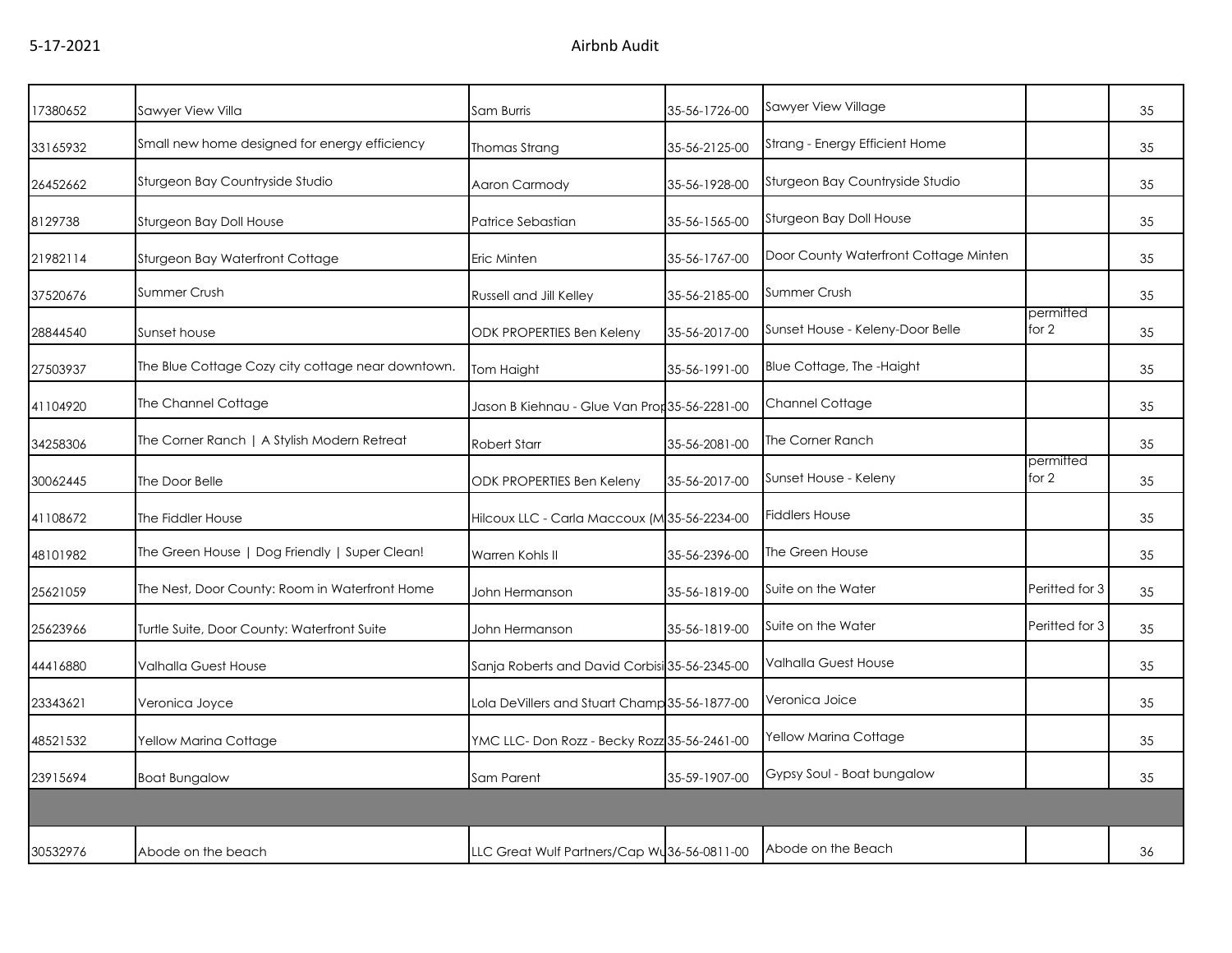| 18073736 | Claybanks   A Woodsy Retreat near Lake Michigan       | David Goettelman                       | 36-56-1731-17 | Clay Banks Woodsy Retreat                | restassure                                                                         | 36 |
|----------|-------------------------------------------------------|----------------------------------------|---------------|------------------------------------------|------------------------------------------------------------------------------------|----|
| 38794494 | Flagstaff Manor   Waterfront + High Speed Internet    | Amber and Brian Writt                  | 36-56-2139-17 | Writt- 3446 N Lake Michigan Drive        | restassure                                                                         | 36 |
| 10283729 | Historic Family Farm                                  | Tom Mickelson                          | 36-56-1579-00 | Historic Family Farm                     |                                                                                    | 36 |
| 11699220 | Lake Lane Cottage #2                                  | Rob Vogel                              | 36-56-0869-00 | Lake Lane Cottages                       | permitted<br>for $3$                                                               | 36 |
| 11700582 | Lake Lane Cottages Camper                             | Rob Vogel                              | 36-56-0869-00 | Lake Lane Cottages                       | permitted<br>for 3                                                                 | 36 |
| 6253565  | Lake Lane Cottages in Door County #1                  | Rob Vogel                              | 36-56-0869-00 | Lake Lane Cottages                       | permitted<br>for $3$                                                               | 36 |
| 46659542 | Luxurious waterfront home with magical sunsets        | <b>Joe Fittshur</b>                    | 36-56-1329-00 | Port Haven                               |                                                                                    | 36 |
| 48932561 | Nestled in the woods among the sand dunes             | <b>Ryan Peters</b>                     | 36-56-2473-00 | Nestled in the Woods                     |                                                                                    | 36 |
| 49421110 | New! Modern Door County Waterfront House + Hot<br>Tub |                                        |               |                                          |                                                                                    | 36 |
| 46766943 | North Unit                                            | Andrew Dicks - Port Haven<br>North LLC | 36-56-2491-00 | Port Haven North - 2929 Cove Road Unit 1 | hew owner- old<br>owner finishing<br>blo tuo<br>reservations on<br>current listing | 36 |
| 28214581 | Peace of Beach                                        | Chris Jeanquart                        | 36-56-1969-00 | Jeanquart - 3140 Lake Forest Park Road   |                                                                                    | 36 |
| 41103357 | The Cedars on Lily Bay                                | Philip & Rebecca Roever                | 36-56-2232-06 | The Cedars on Lily Bay                   | dcpm                                                                               | 36 |
| 20123299 | The Clerestory on Lake Michigan                       | Christopher Mohar                      | 36-56-1789-00 | The Clerestory on Lake Michigan          |                                                                                    | 36 |
|          |                                                       |                                        |               |                                          |                                                                                    |    |
| 34811175 | 2 bedroom Kitchenette With a Private Bathroom         | Liz Merner                             | 39-50-1736-00 | Countryside Motel & RV Sites             |                                                                                    | 39 |
| 35971879 | Fully Furnished Kitchenette 1 Queen Bed               | Liz Merner                             | 39-50-1736-00 | Countryside Motel & RV Sites             |                                                                                    | 39 |
| 35971676 | Fully Furnished Kitchenette with 2 Queen Beds         | Liz Merner                             | 39-50-1736-00 | Countryside Motel & RV Sites             |                                                                                    | 39 |
| 36638262 | Gracie Room - 1 Queen bed and 1 Twin bed Sleeps 2     | Liz Merner                             | 39-50-1736-00 | Countryside Motel & RV Sites             |                                                                                    | 39 |
| 37963767 | Rocky Mountain Room 1 Queen Bed and 1 Twin Bed        | Liz Merner                             | 39-50-1736-00 | Countryside Motel & RV Sites             |                                                                                    | 39 |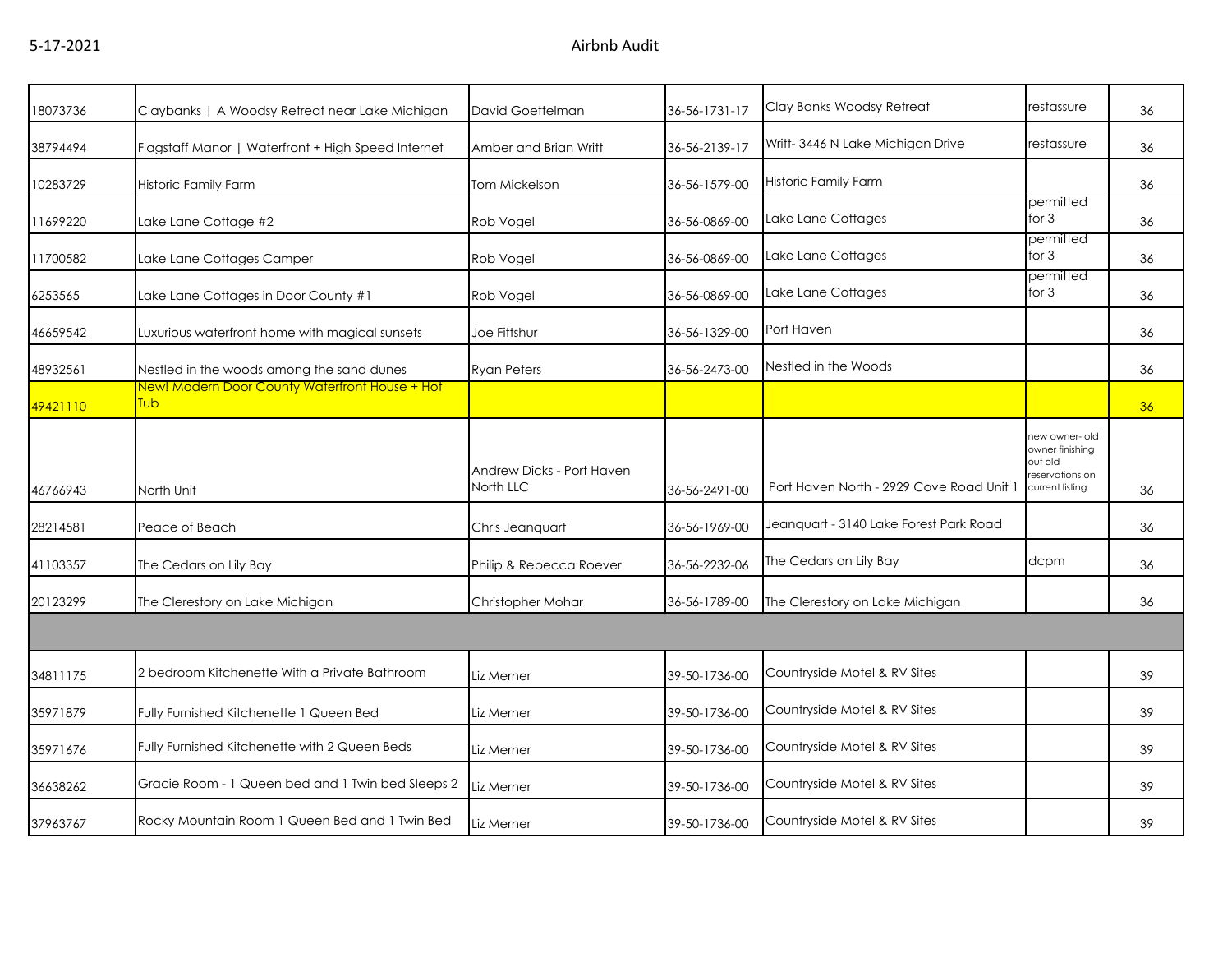| 36637954 | Sally May Room, 2 Queen Beds and Private Bathroom                         | Liz Merner                 | 39-50-1736-00 | Countryside Motel & RV Sites  |                       | 39 |
|----------|---------------------------------------------------------------------------|----------------------------|---------------|-------------------------------|-----------------------|----|
| 36602655 | Sophie Room - Space For 2 Adults with 2 Queen Beds                        | Liz Merner                 | 39-50-1736-00 | Countryside Motel & RV Sites  |                       | 39 |
| 38099184 | The Goble Room 1 Queen Bed and 1 Twin                                     | Liz Merner                 | 39-50-1736-00 | Countryside Motel & RV Sites  |                       | 39 |
| 27457684 | Door County Waterfront Cabin New Construction 2018 Donn Rozz, Robert Paul |                            | 39-53-1374-00 | <b>Rozz Little Cemetery</b>   | permitted<br>for 2    | 39 |
| 47809097 | *NEW LISTING* *Waterfront** home on Little Sturgeon Ba Amy Hobbins        |                            | 39-56-1365-07 | Shore to Please               | simplelife            | 39 |
| 1327057  | 3 Bedroom Cottage with a Water View                                       | Mark and Jill Schwarzbauer | 39-56-1320-00 | La Bella Casa Di Mattoni      |                       | 39 |
| 40004980 | A Quaint, Peaceful Little House in Door County                            | Patrick and Linda Schley   | 39-56-2315-00 | Stone Wood Cottage            |                       | 39 |
| 17300921 | Family Friendly Cabin On The Bay!                                         | Goffard                    | 39-56-1709-00 | Cabin on the Bay - Goffard    |                       | 39 |
| 39081225 | Picturesque Door County Waterfront Cottage!                               | Michael Morrison           | 39-56-2219-00 | The Bayhouse                  |                       | 39 |
| 42609659 | Secluded Door County Getaway with a view                                  | John Volkman               | 39-56-2283-00 | The Money Pit                 |                       | 39 |
| 49581834 | Smith's Cottage   300' of Shoreline                                       | Linda and Joe Smith        | 39-56-0750-17 | Smith's Cottage               |                       | 39 |
| 18833980 | <b>Sunset Cliff Cottage</b>                                               | Jon Hansen                 | 39-56-0860-00 | Sunset Cliff Cottage          |                       | 39 |
|          |                                                                           |                            |               |                               |                       |    |
| 35934019 | Bay Front - Stunning new construction in S Door Co                        | 315 Breezy Acres           | 42-56-2115-07 | 315 Breezy Acres-Maison Rouge |                       | 42 |
| 45696277 | <b>Blue Horizon Door County Cottage</b>                                   | David and Kimberly Kolz    | 42-56-2356-00 | <b>Blue Horizon</b>           |                       | 42 |
| 47497930 | Luxury Lakefront Cottage in Southern Door County                          | Gina and Per Jacobson      | 42-56-2356-00 | The Hytta at Breezy Acres     |                       | 42 |
| 45708826 | Modern Door County Waterfront Lake House With View Dan Hobbs              |                            | 42-56-2357-00 | <b>Jiffys Corner</b>          |                       | 42 |
|          |                                                                           |                            |               |                               |                       |    |
| 14825088 | Charming one bedroom flat at Viking Village                               | Andrew Valentincic         | 46-50-1596-00 | Viking Village                | permitted<br>for $13$ | 46 |
| 41424793 | Hotel Washington                                                          | Jean Kokes                 | 46-50-1456-00 | Hotel Washington              |                       | 46 |
| 33796800 | Remodeled 2 bedroom apartment unit.                                       | Andrew Valentincic         | 46-50-1596-00 | <b>Viking Village</b>         | permitted<br>for 13   | 46 |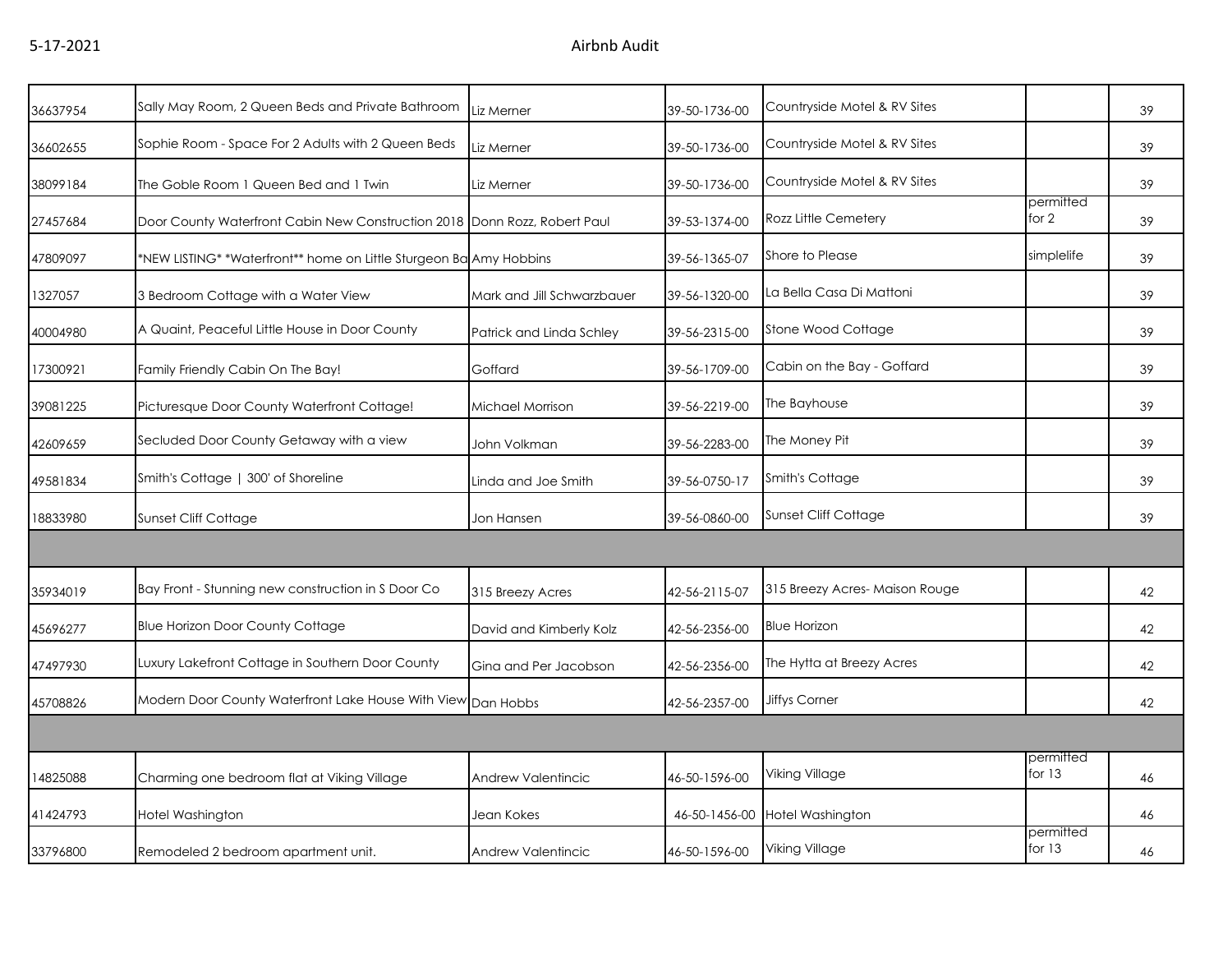| 11389754 | Washington Island. Charming near town motel room. | Andrew Valentincic                             | 46-50-1596-00 | Viking Village                  | permitted<br>for $13$ | 46 |
|----------|---------------------------------------------------|------------------------------------------------|---------------|---------------------------------|-----------------------|----|
| 43724876 | The Inn at Frog Hollow Room #1                    | Dan and Dawn Nelson                            | 46-52-2307-00 | The Inn at Froghollow Farm      | permitted<br>for $4$  | 46 |
| 43725222 | The Inn at Frog Hollow Room #2                    | Dan and Dawn Nelson                            | 46-52-2307-00 | The Inn at Froghollow Farm      | permitted<br>for $4$  | 46 |
| 43725501 | The Inn at Frog Hollow Room #3                    | Dan and Dawn Nelson                            | 46-52-2307-00 | The Inn at Froghollow Farm      | permitted<br>for $4$  | 46 |
| 43725625 | The Inn at Frog Hollow Room #4                    | Dan and Dawn Nelson                            | 46-52-2307-00 | The Inn at Froghollow Farm      | permitted<br>for $4$  | 46 |
| 31445707 | Aunt Ethel's Cozy Island Cottage - close to town! | Evelyn and Chad Beneda                         | 46-56-2066-00 | Aunty Ethyl's                   |                       | 46 |
| 14443055 | Bay Farm Lake Cottage                             | Kathleen Young                                 | 46-56-1650-00 | <b>Bay Farm LLC</b>             |                       | 46 |
| 48644930 | Bay Farm Lake House and Cottage - Island Getaway  | Kathleen Young                                 | 46-56-1650-00 | <b>Bay Farm LLC</b>             |                       | 46 |
| 41256987 | Beach Bungalow - Two Bedroom & Loft               | Eric and Courtney DeJardin                     | 46-56-2176-00 | DeJardin's Island Cottages      |                       | 46 |
| 25811058 | <b>Breezy Beach</b>                               | Richard Tobey                                  | 46-56-1940-00 | <b>Breezy Beach</b>             |                       | 46 |
| 27853119 | <b>Buckwild Estate</b>                            | Dan Jorgenson                                  | 46-56-1332-00 | <b>Buckwild Farm</b>            |                       | 46 |
| 6541476  | Charming Waterfront Cottage                       | Alex Trueblood                                 | 46-56-1411-00 | <b>Trueblood Cottage</b>        | permitted<br>for 1    | 46 |
| 43594167 | Charming, Lakefront Home Off Main Road            | Melissa Shearer                                | 46-56-2305-00 | Shearer - 1895 The Inn Road     |                       | 46 |
| 25622011 | Folk Tree Farm on Washington Island               | Casey Dahl & Shawn Murray                      | 46-56-1933-00 | Folk Tree Farm                  |                       | 46 |
| 35580755 | Gull Cottage Waterfront Home on Washington Island | Vern Rubenic                                   | 46-56-1354-00 | Gull Cottage                    |                       | 46 |
| 47873172 | Harbor House on beautiful Washington Harbor       | Tom and Michelle Jordan                        | 46-56-1196-00 | Water's Edge - 719 Bay Point Rd | permitted<br>for 2    | 46 |
| 43577436 | Harbor House on the Water                         | Trudy Schelitzche                              | 46-56-0564-00 | Deer Run Shorefront Home        |                       | 46 |
| 49389418 | Hummingbird Cottage on Washington Island          | DO Management LLC - Deirdre<br>Olson Gentolizo | 46-56-2456-00 | Hummingbird Cottage             |                       | 46 |
| 25616352 | Island View Cottage on Washington Island          | Edward & Peri Ann Wasie                        | 46-56-1909-00 | Island View Cottage - Wasie     | permitted<br>for 2    | 46 |
| 22717916 | Old Orchard Farm                                  | Deb Sheridan                                   | 46-56-1867-00 | Old Orchard Farm                |                       | 46 |
| 29857856 | Quiet Island Waterfront Retreat                   | Daniel Wiersum                                 | 46-56-2036-00 | Quiet Island Waterfront Retreat |                       | 46 |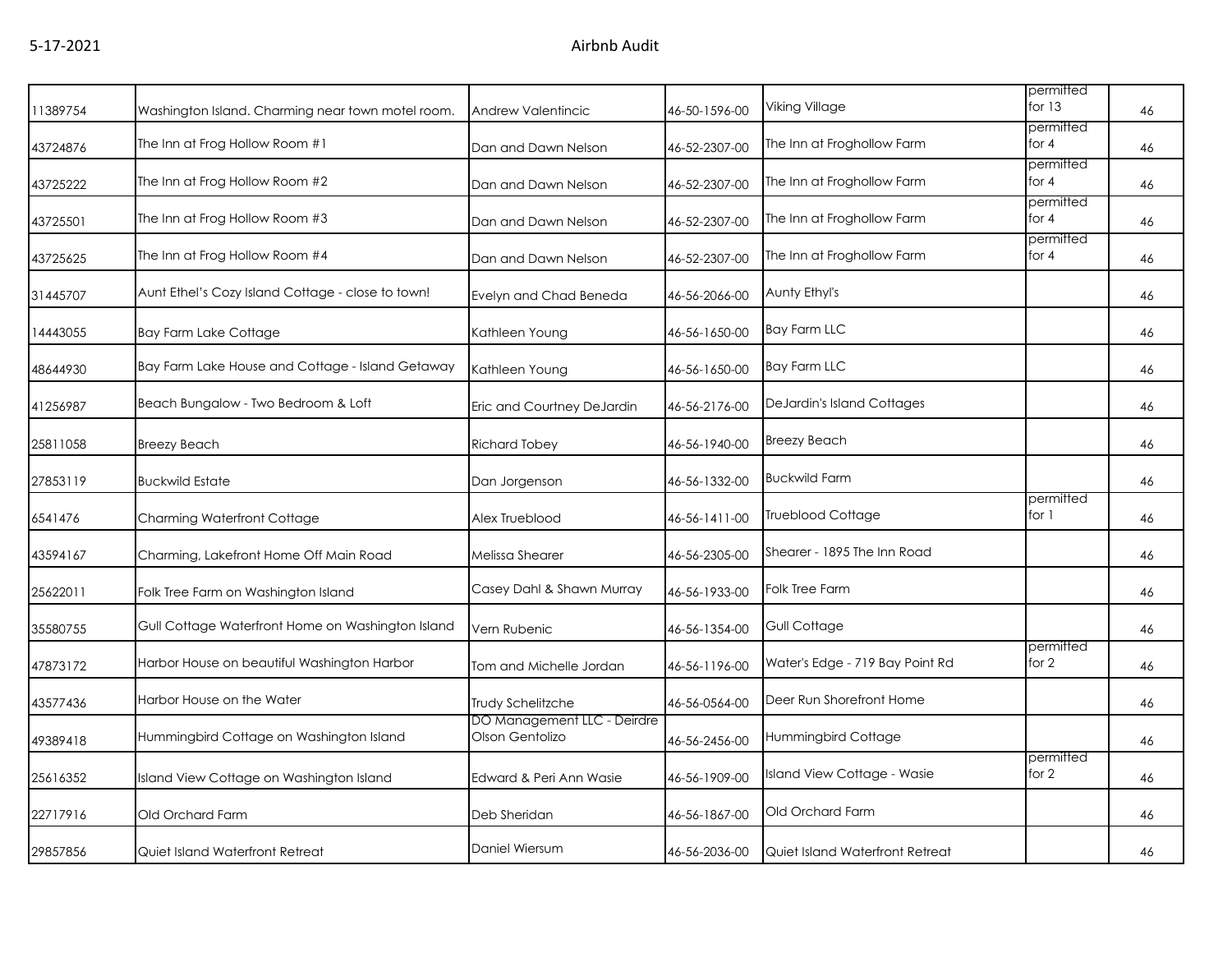| 49496123 | Sandy Beach Home on beautiful Door County Island                                                  | Vogel Heritage LLC-Mark<br>Vogel               | 46-56-2445-00 | Vogel Heritage                            |                       | 46 |
|----------|---------------------------------------------------------------------------------------------------|------------------------------------------------|---------------|-------------------------------------------|-----------------------|----|
| 41257002 | Scandinavian Chalet - One Bedroom & Loft                                                          | Eric and Courtney DeJardin                     | 46-56-2176-00 | DeJardin's Island Cottages                |                       | 46 |
| 41256983 | Sportsman's Retreat - Two Bedroom & Loft                                                          | Eric and Courtney DeJardin                     | 46-56-2176-00 | DeJardin's Island Cottages                |                       | 46 |
| 44195513 | The Birches - Cottage, Washington Island, WI                                                      | Christine Klann                                | 46-56-2131-00 | Klann - 2129 Mc Donald Road               | permitted<br>for 2    | 46 |
| 41256994 | The Farmhouse - One Bedroom & Loft                                                                | Eric and Courtney DeJardin                     | 46-56-2176-00 | DeJardin's Island Cottages                |                       | 46 |
| 8898775  | Viking Village 2 Bedroom Flat                                                                     | <b>Andrew Valentincic</b>                      | 46-50-1596-00 | Viking Village                            | permitted<br>for $13$ | 46 |
| 25488651 | Washington Island Home in the Woods                                                               | Jeff and Corinn Sevcik                         | 46-56-1891-00 | West Harbor - Sevcik                      |                       | 46 |
| 24117398 | Washington Island home With history and warmth                                                    | Carol Lemon                                    | 46-56-1917-00 | Washington Island Historical Home - Lemon |                       | 46 |
| 24807794 | Waterfront Cottage, includes 2 kayaks!                                                            | Jason & Naomi Burke & Dan<br>Jorgeonson        | 46-56-1937-11 | Detroit Harbor Homestead Cottage          |                       | 46 |
| 26269262 | Watermark Inn-Washington Island (Suite B)                                                         | Larry Kilduff                                  | 46-56-0584-00 | Watermark Inn                             |                       | 46 |
| 23713057 | Watermark Inn-Washington Island (Suite G)                                                         | Larry Kilduff                                  | 46-56-0584-00 | Watermark Inn                             |                       | 46 |
| 47872383 | Water's Edge located on peaceful Figenschau Bay                                                   | Tom and Michelle Jordan                        | 46-56-1196-00 | Water's Edge - 719 Bay Point Rd           | permitted<br>for 2    | 46 |
|          |                                                                                                   |                                                |               |                                           |                       |    |
|          |                                                                                                   | <b>NOT LOCATED IN DOOR COUNTY</b>              |               |                                           |                       |    |
| 36871011 | The Family Lure                                                                                   | Not Door County Comes up in Door County Search |               | Outside DC                                |                       |    |
| 21549001 | Cozy Lakefront Home                                                                               | Not Door County Comes up in Door County Search |               |                                           | Outside DC            |    |
| 32736987 | Warm, Inviting 2 bedroom house in Marinette, WI                                                   | Not Door County Comes up in Door County Search |               |                                           | Outside DC            |    |
| 31441773 | I bed apartment, lake view next to Lake Michigan                                                  | Not Door County Comes up in Door County Search |               |                                           | Outside DC            |    |
| 31401357 | Double Queen Beds - Independence Stay of Marinette Not Door County Comes up in Door County Search |                                                |               |                                           | Outside DC            |    |
| 1075853  | Modern, Sunny Getaway Door County!                                                                | Not Door County Comes up in Door County Search |               |                                           | Outside DC            |    |
| 32284600 | Private Room with 10' Ceilings & Kitchen                                                          | Not Door County Comes up in Door County Search |               |                                           | Outside DC            |    |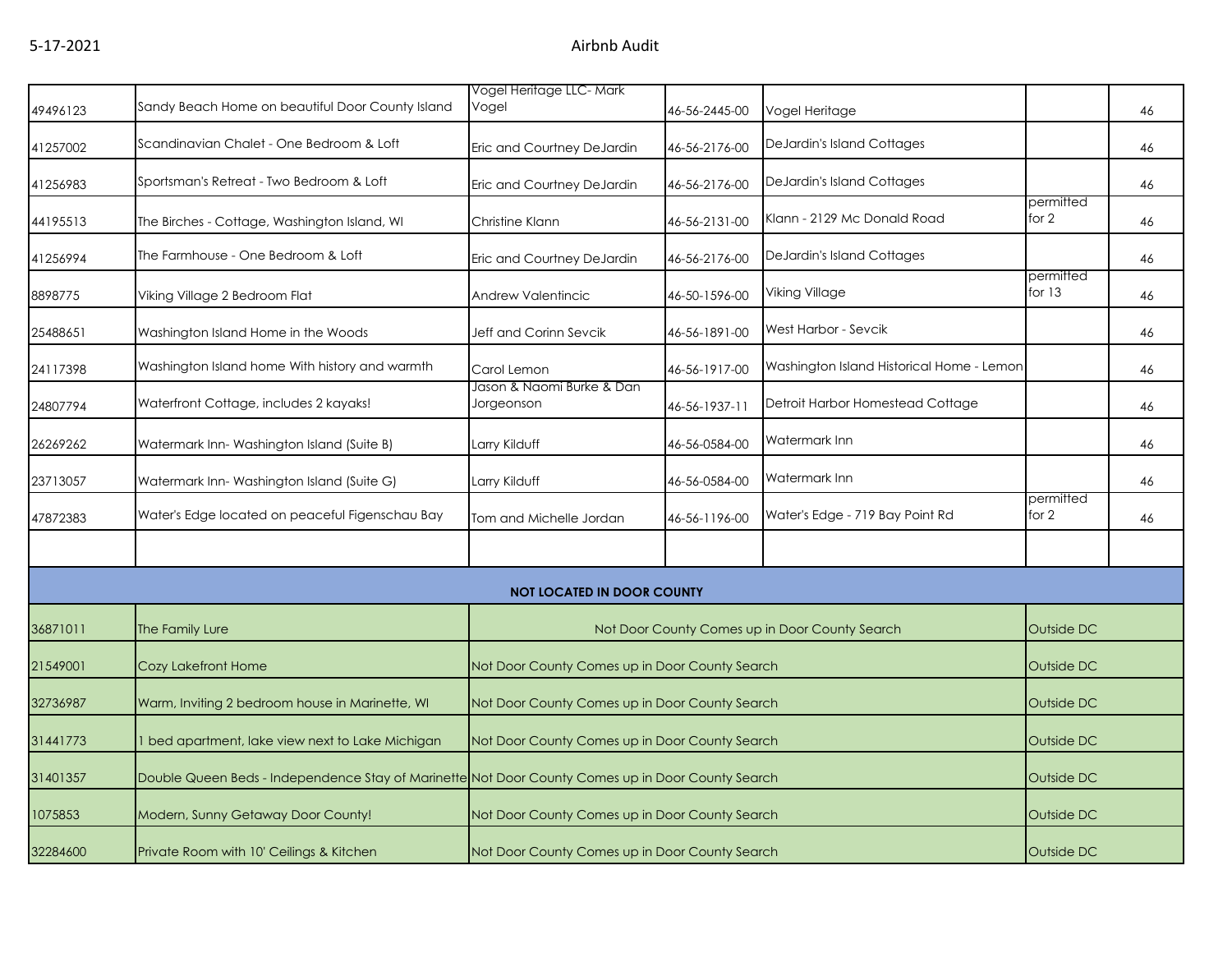| 32317062 | Big Private Room with 10' Ceiling & Pool Table             | Not Door County Comes up in Door County Search | Outside DC |
|----------|------------------------------------------------------------|------------------------------------------------|------------|
| 30106811 | Nice Studio with 2 Full Beds and Full Kitchen              | Not Door County Comes up in Door County Search | Outside DC |
| 14266783 | Cottage on Cedar                                           | Not Door County Comes up in Door County Search | Outside DC |
| 19012043 | Home Away From Home Northern Wisconsin                     | Not Door County Comes up in Door County Search | Outside DC |
| 19176512 | Guest House on the Menominee River                         | Not Door County Comes up in Door County Search | Outside DC |
| 20991844 | <b>Menominee River Vacation Home</b>                       | Not Door County Comes up in Door County Search | Outside DC |
| 21816932 | Hogans Place 2                                             | Not Door County Comes up in Door County Search | Outside DC |
| 21816968 | Hogans Place 1                                             | Not Door County Comes up in Door County Search | Outside DC |
| 27232787 | Cute 2 Bedroom Bungalow                                    | Not Door County Comes up in Door County Search | Outside DC |
| 31402597 | King Executive Suite - Independence Stay Marinette<br>#202 | Not Door County Comes up in Door County Search | Outside DC |
| 443694   | Lundgren Tree Farm                                         | Not Door County Comes up in Door County Search | Outside DC |
| 33710736 | Winding River Cottages-Pine Cone Cottage                   | Not Door County Comes up in Door County Search | Outside DC |
| 33045130 | Winding River Cottages-Evergreen Cottage                   | Not Door County Comes up in Door County Search | Outside DC |
| 37321902 | Winding River Cottages-The River House                     | Not Door County Comes up in Door County Search | Outside DC |
| 33155244 | Quiet & Cozy upstairs apartment 1 bedroom                  | Not Door County Comes up in Door County Search | Outside DC |
| 28734368 | Luxury on the Lake                                         | Not Door County Comes up in Door County Search | Outside DC |
| 29841495 | Hogan's Place 3                                            | Not Door County Comes up in Door County Search | Outside DC |
| 31402252 | King Suite Room - Independence Stay of Marinette<br>#205   | Not Door County Comes up in Door County Search | Outside DC |
| 27703908 | 2 bedroom duplex in quiet neighborhood                     | Not Door County Comes up in Door County Search | Outside DC |
| 30403078 | <b>Bentley's Place</b>                                     | Not Door County Comes up in Door County Search | Outside DC |
| 32744370 | Cottage on the Bay                                         | Not Door County Comes up in Door County Search | Outside DC |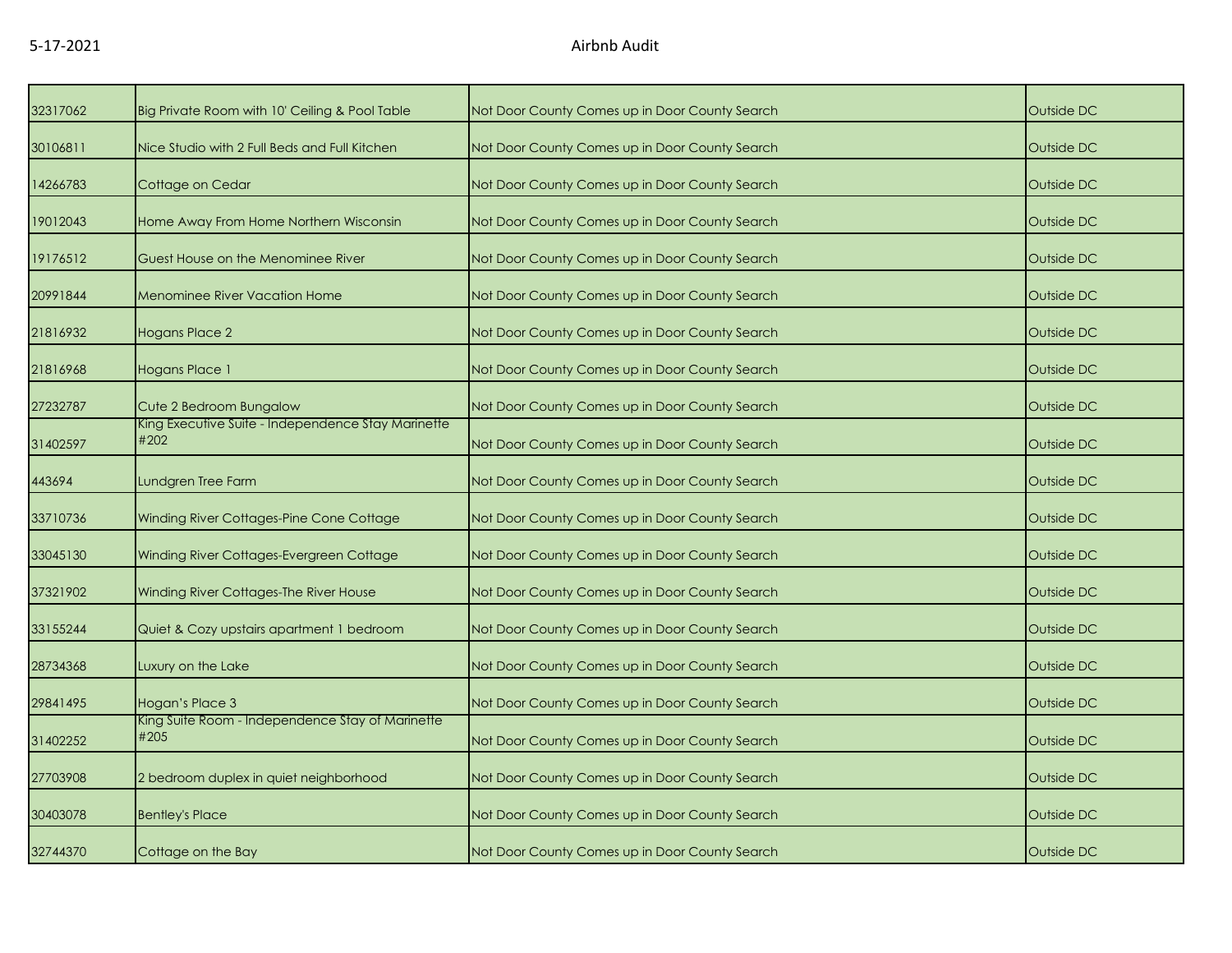| 29843132  | Hogans Place 4                                                                                    | Not Door County Comes up in Door County Search | Outside DC |
|-----------|---------------------------------------------------------------------------------------------------|------------------------------------------------|------------|
| 35508656  | CEDAR CABIN on the BAY (Lake Michigan--Green Bay): Not Door County Comes up in Door County Search |                                                | Outside DC |
| 31440292  | Stunning Waterfront! Fully Equipped 1 BR Condo                                                    | Not Door County Comes up in Door County Search | Outside DC |
| 23147359  | Lakefront beauty Algoma condo                                                                     | Not Door County Comes up in Door County Search | Outside DC |
| 17416421  | Gorgeous beach & 5 mi's 2 Door Cty.                                                               | Not Door County Comes up in Door County Search | Outside DC |
| 32941122  | Buck's Harbor LLC in Algoma, WI                                                                   | Not Door County Comes up in Door County Search | Outside DC |
| 36077426  | Country Farmhouse living                                                                          | Not Door County Comes up in Door County Search | Outside DC |
| 15203485  | <b>Minutes from Door County</b>                                                                   | Not Door County Comes up in Door County Search | Outside DC |
| 11893626  | Lake Michigan Sunrise view, close to Door County                                                  | Not Door County Comes up in Door County Search | Outside DC |
| 29252930  | Lake Michagan Living                                                                              | Not Door County Comes up in Door County Search | Outside DC |
| 29779882  | 3 bed apartment next to Lake Michigan loading dock                                                | Not Door County Comes up in Door County Search | Outside DC |
| 29780152  | 2 bed apartment, lake view next to Lake Michigan                                                  | Not Door County Comes up in Door County Search | Outside DC |
| 31402434  | BR Suite - Independence Stay of Marinete                                                          | Not Door County Comes up in Door County Search | Outside DC |
| 26424111  | Waterfront Inn Sail & Stay                                                                        | Not Door County Comes up in Door County Search | Outside DC |
| 3010681   | Nice Studio with 2 Full Beds and Full Kitchen                                                     | Not Door County Comes up in Door County Search | Outside DC |
| 20411213  | Paradise View                                                                                     | Not Door County Comes up in Door County Search | Outside DC |
| 30106940  | 2-Bedroom Apt next to Lake Michigan Loading Dock                                                  | Not Door County Comes up in Door County Search | Outside DC |
| 14648642  | Upper Peninsula MI Retreat                                                                        | Not Door County Comes up in Door County Search | Outside DC |
| 18506853  | <b>Downtown Menominee House</b>                                                                   | Not Door County Comes up in Door County Search | Outside DC |
| 32837226  | Downstairs apartment on private lake                                                              | Not Door County Comes up in Door County Search | Outside DC |
| 38894590? | Shug Lake View Condo @ The Shores                                                                 | Not Door County Comes up in Door County Search | Outside DC |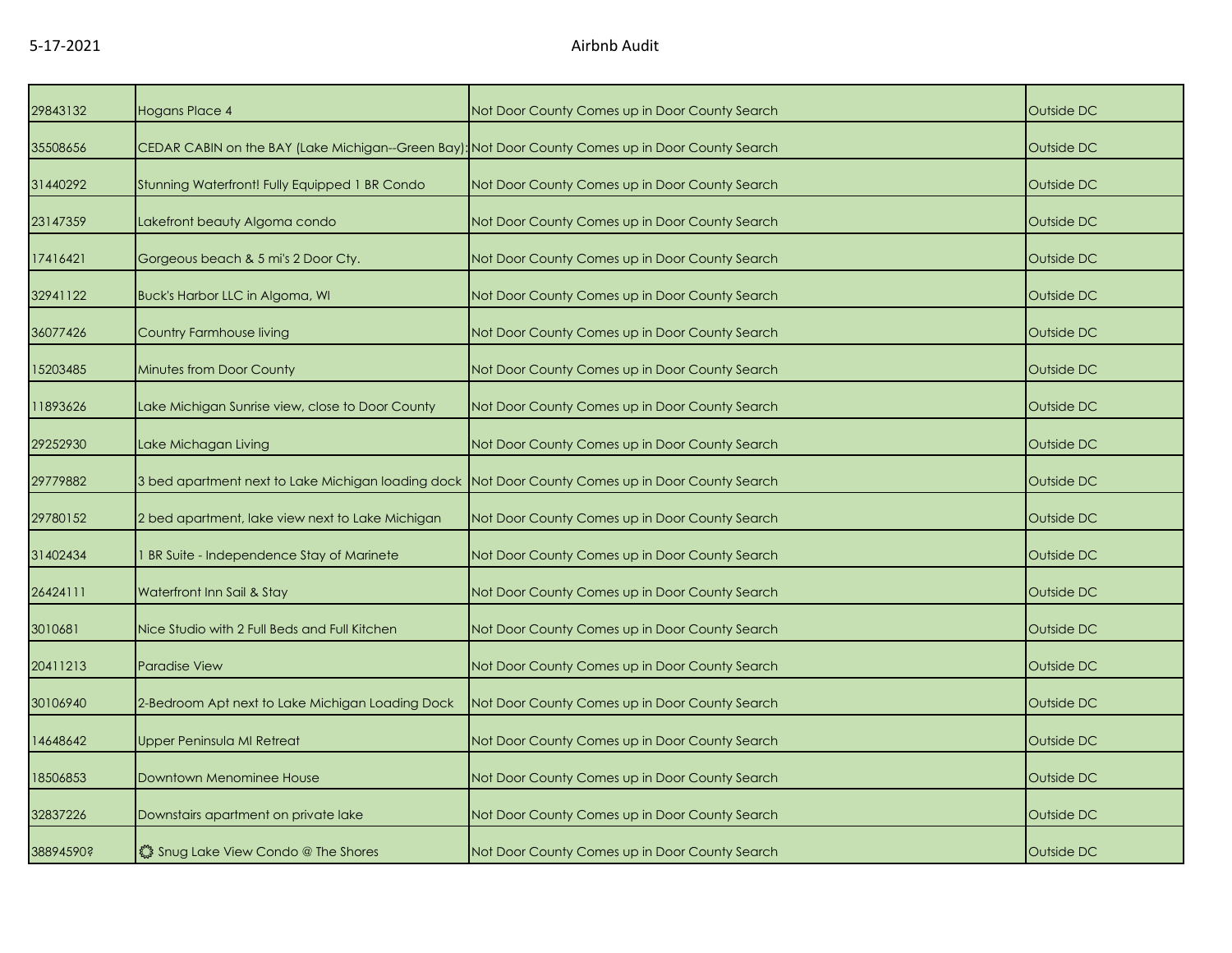| 37351248 | Camp Bayshore                                    | Not Door County Comes up in Door County Search | Outside DC |
|----------|--------------------------------------------------|------------------------------------------------|------------|
| 35126526 | King Suite Room Independence Stay RM 105         | Not Door County Comes up in Door County Search | Outside DC |
| 35127290 | King Executive Suite Independence Stay RM 214    | Not Door County Comes up in Door County Search | Outside DC |
| 35128224 | King Suite Room Independence Stay RM 212         | Not Door County Comes up in Door County Search | Outside DC |
| 35127762 | King Suite Room Independence Stay RM 106         | Not Door County Comes up in Door County Search | Outside DC |
| 35127837 | King Suite Room Independence Stay RM 110         | Not Door County Comes up in Door County Search | Outside DC |
| 35128142 | King Suite Room Independence Stay RM 207         | Not Door County Comes up in Door County Search | Outside DC |
| 35128088 | King Suite Room Independence Stay RM 206         | Not Door County Comes up in Door County Search | Outside DC |
| 35128179 | King Suite Room Independence Stay RM 209         | Not Door County Comes up in Door County Search | Outside DC |
| 35124944 | BR Suite - Independence Stay of Marinette RM 111 | Not Door County Comes up in Door County Search | Outside DC |
| 35125797 | BR Suite - Independence Stay of Marinette Rm 213 | Not Door County Comes up in Door County Search | Outside DC |
| 35128045 | King Suite Room Independence Stay RM 203         | Not Door County Comes up in Door County Search | Outside DC |
| 35125614 | BR Suite - Independence Stay of Marinette RM 201 | Not Door County Comes up in Door County Search | Outside DC |
| 35125719 | BR Suite - Independence Stay of Marinette RM 211 | Not Door County Comes up in Door County Search | Outside DC |
| 35126045 | Double Queen Suite Independent Stay RM 112       | Not Door County Comes up in Door County Search | Outside DC |
| 35129637 | Double Queen Suite Independence Stay RM 104 HCA  | Not Door County Comes up in Door County Search | Outside DC |
| 35126116 | Double Queen Suite Independence Stay RM 108      | Not Door County Comes up in Door County Search | Outside DC |
| 35127236 | King Executive Suite Independence Stay RM 210    | Not Door County Comes up in Door County Search | Outside DC |
| 35126630 | King Executive Suite Independence Stay RM 208    | Not Door County Comes up in Door County Search | Outside DC |
| 35127711 | King Suite Room Independence Stay RM 103         | Not Door County Comes up in Door County Search | Outside DC |
| 35126576 | King Executive Suite Independence Stay RM 204    | Not Door County Comes up in Door County Search | Outside DC |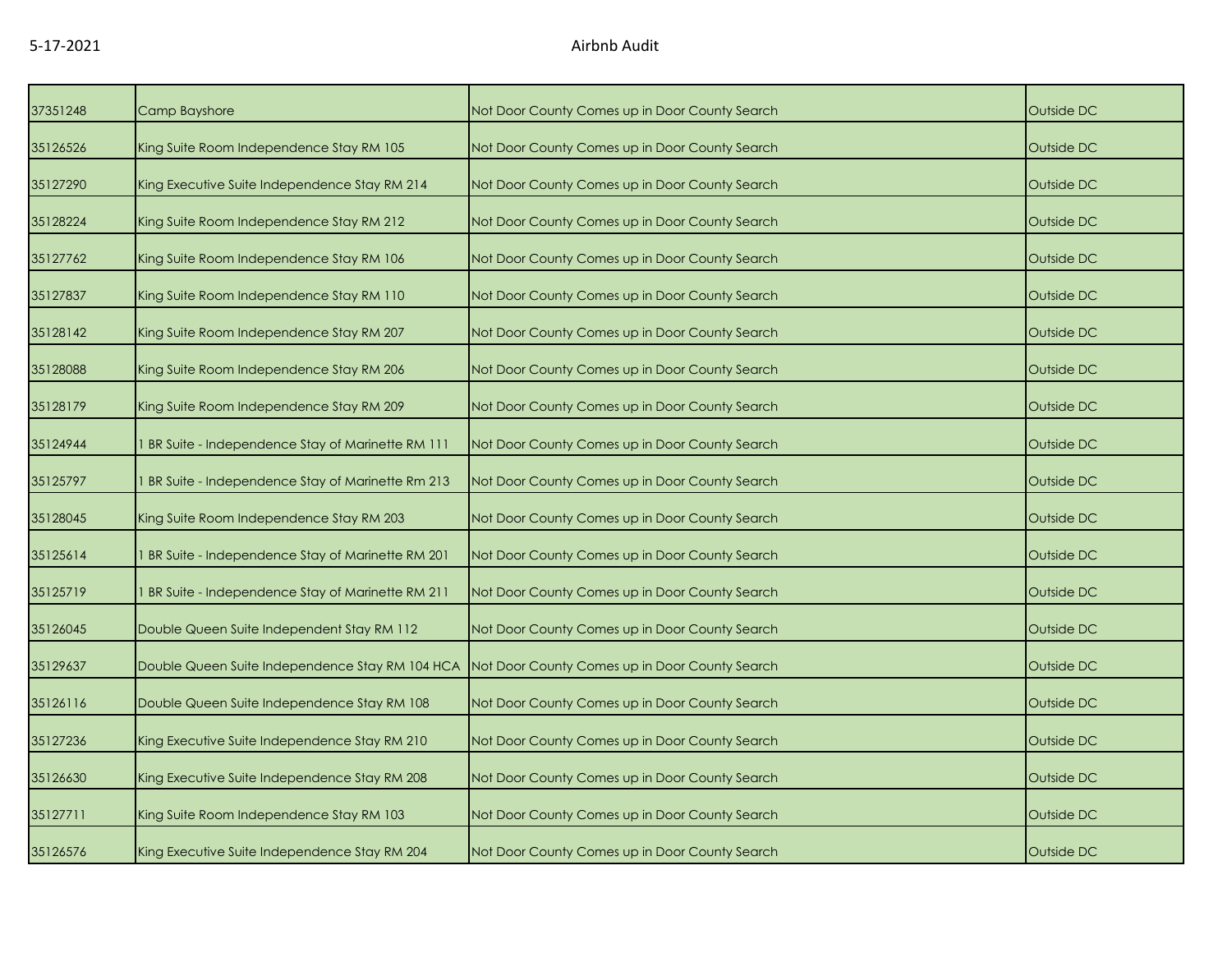| 35127334 | King Executive Suite Independence Stay RM 216      | Not Door County Comes up in Door County Search | Outside DC |
|----------|----------------------------------------------------|------------------------------------------------|------------|
| 35129476 | King Suite Room Independence Stay RM 102 HC        | Not Door County Comes up in Door County Search | Outside DC |
| 39154811 | Historic Menominee District                        | Not Door County Comes up in Door County Search | Outside DC |
| 43704843 | Queen Room Portofino                               | Not Door County Comes up in Door County Search | Outside DC |
| 43704837 | Double Room Desert Sand                            | Not Door County Comes up in Door County Search | Outside DC |
| 22610666 | Sandahls on the beach                              | Not Door County Comes up in Door County Search | Outside DC |
| 11010408 | Sand Beach Cabin                                   | Not Door County Comes up in Door County Search | Outside DC |
| 44550584 | Empire Blue House w/ Hot Tub                       | Not Door County Comes up in Door County Search | Outside DC |
| 31515976 | <b>Birch Le Collaboration House</b>                | Not Door County Comes up in Door County Search | Outside DC |
| 36840185 | Suttons Bay, dome home, with spectacular<br>views! | Not Door County Comes up in Door County Search | Outside DC |

| <b>MUNI</b>    |                       | $Jan-21$ | Feb-21 | Mar-21         | Apr-21 | $May-21$       |
|----------------|-----------------------|----------|--------|----------------|--------|----------------|
| $\overline{2}$ | <b>Baileys Harbor</b> | 73       | 75     | 79             | 80     | 82             |
| 14             | <b>Brussels</b>       |          |        |                |        | $\circ$        |
| 16             | Clay Banks            |          |        |                |        | 3              |
| 8              | Town of Egg Harbor    | 53       | 53     | 59             | 58     | 58             |
| 19             | Village of Egg Harbor | 37       | 36     | $\overline{4}$ | 45     | 45             |
| 11             | Ephraim               | 61       | 61     | 63             | 63     | 65             |
| 12             | Gibraltar             | 88       | 88     | 9              | 94     | 97             |
| 14             | Town of Forestville   |          |        |                |        | $\overline{2}$ |
| 15             | Town of Jacksonport   | 14       | 15     | 15             |        | 18             |
| 27             | Nasewaupee            | 27       | 27     | 26             | 27     | 27             |
| 32             | Liberty Grove         | 69       | 72     | 77             | 77     | 78             |
| 33             | Sevastopol            | 30       | 30     | 30             | 29     | 28             |
| 34             | Sister Bay            | 43       | 47     | 50             | 52     | 52             |